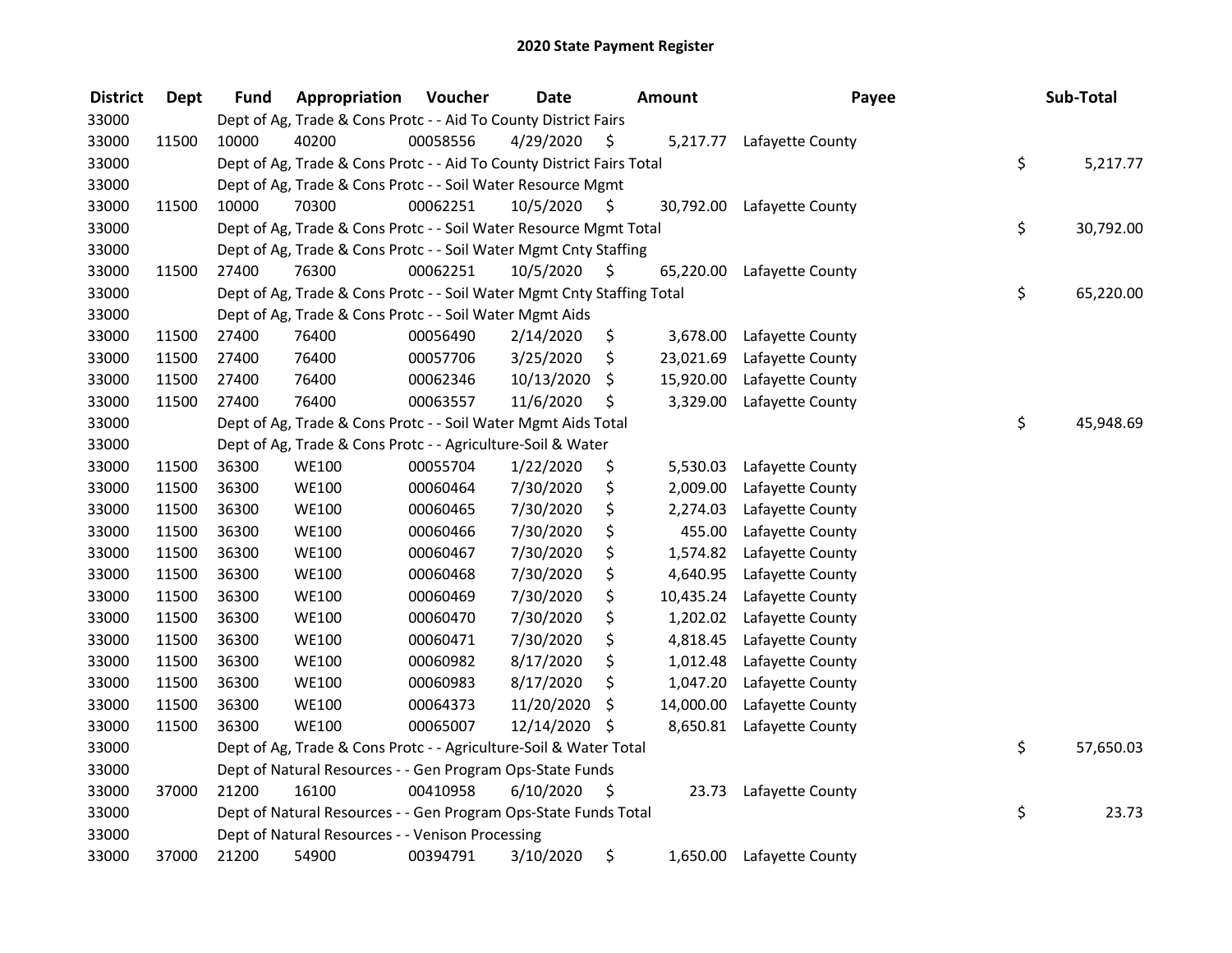| <b>District</b> | <b>Dept</b> | <b>Fund</b> | Appropriation                                                      | Voucher  | <b>Date</b> |      | Amount    | Payee                      | Sub-Total       |
|-----------------|-------------|-------------|--------------------------------------------------------------------|----------|-------------|------|-----------|----------------------------|-----------------|
| 33000           | 37000       | 21200       | 54900                                                              | 00438863 | 9/29/2020   | \$   | 250.00    | Lafayette County           |                 |
| 33000           |             |             | Dept of Natural Resources - - Venison Processing Total             |          |             |      |           |                            | \$<br>1,900.00  |
| 33000           |             |             | Dept of Natural Resources - - Enf A - Atv & Utv Enforcement        |          |             |      |           |                            |                 |
| 33000           | 37000       | 21200       | 55100                                                              | 00436259 | 9/18/2020   | \$   |           | 7,758.11 Lafayette County  |                 |
| 33000           |             |             | Dept of Natural Resources - - Enf A - Atv & Utv Enforcement Total  |          |             |      |           |                            | \$<br>7,758.11  |
| 33000           |             |             | Dept of Natural Resources - - Wildlife Damage Claims & Abat        |          |             |      |           |                            |                 |
| 33000           | 37000       | 21200       | 55300                                                              | 00393603 | 3/2/2020    | \$   | 1,673.32  | Lafayette County           |                 |
| 33000           | 37000       | 21200       | 55300                                                              | 00394791 | 3/10/2020   | \$   | 279.50    | Lafayette County           |                 |
| 33000           | 37000       | 21200       | 55300                                                              | 00408427 | 5/21/2020   | \$   | 1,717.87  | Lafayette County           |                 |
| 33000           | 37000       | 21200       | 55300                                                              | 00438863 | 9/29/2020   | \$   | 6,064.72  | Lafayette County           |                 |
| 33000           | 37000       | 21200       | 55300                                                              | 00449475 | 12/23/2020  | - \$ | 3,074.17  | Lafayette County           |                 |
| 33000           |             |             | Dept of Natural Resources - - Wildlife Damage Claims & Abat Total  |          |             |      |           |                            | \$<br>12,809.58 |
| 33000           |             |             | Dept of Natural Resources - - Ra- Cnty Snow Trail & Area Aid       |          |             |      |           |                            |                 |
| 33000           | 37000       | 21200       | 57400                                                              | 00383567 | 1/21/2020   | \$,  | 8,625.00  | Lafayette County           |                 |
| 33000           | 37000       | 21200       | 57400                                                              | 00432193 | 8/27/2020   | \$   | 8,625.00  | Lafayette County           |                 |
| 33000           | 37000       | 21200       | 57400                                                              | 00446734 | 11/16/2020  | \$   | 14,519.48 | Lafayette County           |                 |
| 33000           | 37000       | 21200       | 57400                                                              | 00449790 | 12/4/2020   | \$   | 19,200.00 | Lafayette County           |                 |
| 33000           |             |             | Dept of Natural Resources - - Ra- Cnty Snow Trail & Area Aid Total |          |             |      |           |                            | \$<br>50,969.48 |
| 33000           |             |             | Dept of Natural Resources - - Ra- Snowmobile Trail Areas           |          |             |      |           |                            |                 |
| 33000           | 37000       | 21200       | 57500                                                              | 00422139 | 7/7/2020    | \$   | 8,000.00  | Lafayette County           |                 |
| 33000           |             |             | Dept of Natural Resources - - Ra- Snowmobile Trail Areas Total     |          |             |      |           |                            | \$<br>8,000.00  |
| 33000           |             |             | Dept of Natural Resources - - Ra- Atv Prj Aids, Gas Tax Pymt       |          |             |      |           |                            |                 |
| 33000           | 37000       | 21200       | 57600                                                              | 00399432 | 3/31/2020   | \$,  | 2,648.11  | Lafayette County           |                 |
| 33000           | 37000       | 21200       | 57600                                                              | 00422138 | 7/7/2020    | \$   | 23,000.00 | Lafayette County           |                 |
| 33000           | 37000       | 21200       | 57600                                                              | 00449789 | 12/3/2020   | \$   | 45,400.00 | Lafayette County           |                 |
| 33000           |             |             | Dept of Natural Resources - - Ra- Atv Prj Aids, Gas Tax Pymt Total |          |             |      |           |                            | \$<br>71,048.11 |
| 33000           |             |             | Dept of Natural Resources - - GPO-Environmental Fund               |          |             |      |           |                            |                 |
| 33000           | 37000       | 27400       | 46100                                                              | 00380243 | 1/7/2020    | \$   | 30.00     | Lafayette County           |                 |
| 33000           |             |             | Dept of Natural Resources - - GPO-Environmental Fund Total         |          |             |      |           |                            | \$<br>30.00     |
| 33000           |             |             | Dept of Natural Resources - - Land Acquisition                     |          |             |      |           |                            |                 |
| 33000           | 37000       | 36300       | <b>TA100</b>                                                       | 00386081 | 1/30/2020   | \$   |           | 93,290.00 Lafayette County |                 |
| 33000           |             |             | Dept of Natural Resources - - Land Acquisition Total               |          |             |      |           |                            | \$<br>93,290.00 |
| 33000           |             |             | Dept of Natural Resources - - GPO - Sd Water Loan Prog, Fed        |          |             |      |           |                            |                 |
| 33000           | 37000       | 57300       | 48200                                                              | 00392316 | 2/28/2020   | \$   | 3,277.75  | Lafayette County           |                 |
| 33000           | 37000       | 57300       | 48200                                                              | 00400358 | 4/8/2020    | \$   | 1,157.50  | Lafayette County           |                 |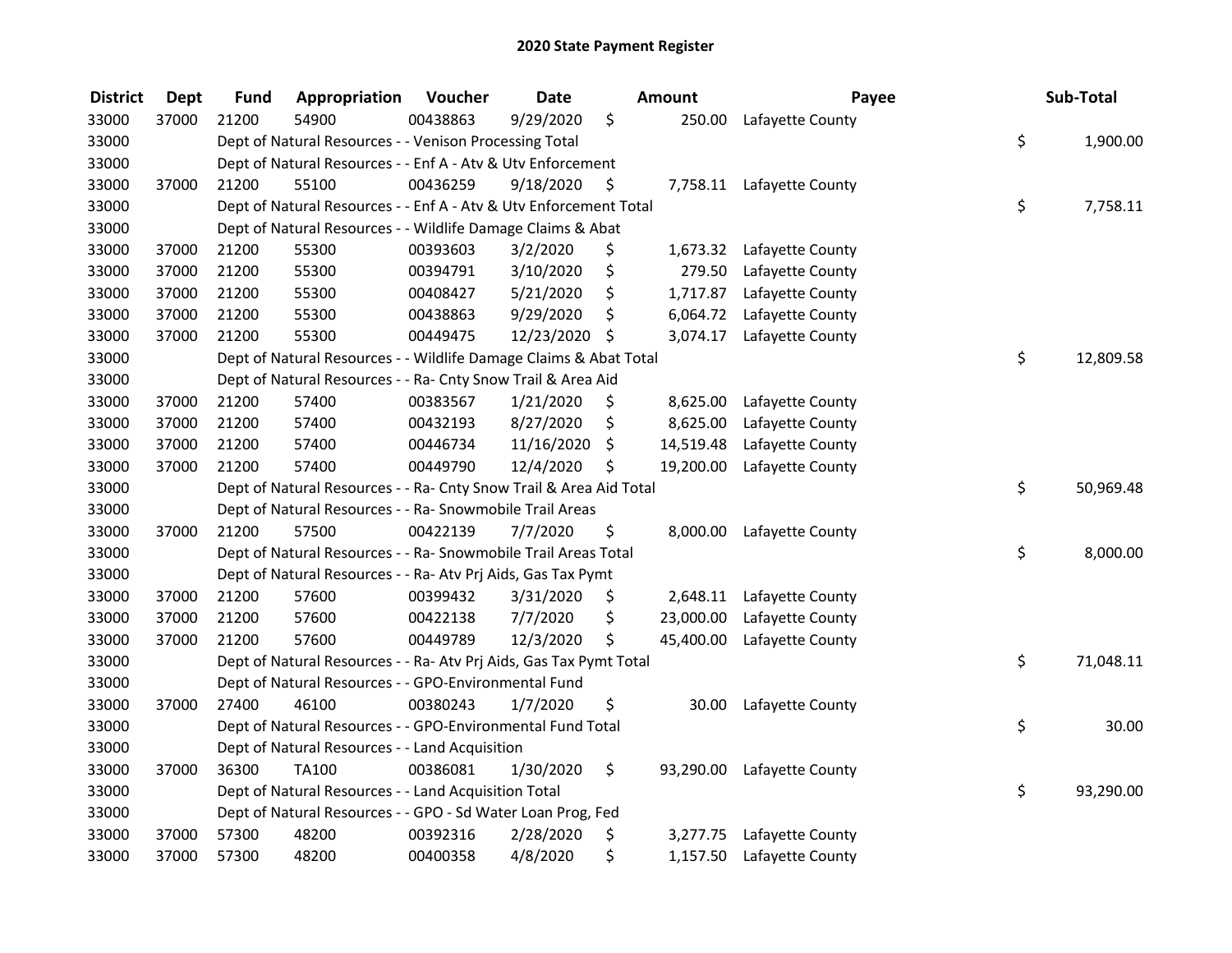| <b>District</b> | <b>Dept</b> | <b>Fund</b> | Appropriation                                                     | Voucher  | <b>Date</b>   | <b>Amount</b>  | Payee            | Sub-Total      |
|-----------------|-------------|-------------|-------------------------------------------------------------------|----------|---------------|----------------|------------------|----------------|
| 33000           | 37000       | 57300       | 48200                                                             | 00418811 | 7/16/2020     | \$<br>1,157.50 | Lafayette County |                |
| 33000           | 37000       | 57300       | 48200                                                             | 00436790 | 10/21/2020 \$ | 1,157.50       | Lafayette County |                |
| 33000           |             |             | Dept of Natural Resources - - GPO - Sd Water Loan Prog, Fed Total |          |               |                |                  | \$<br>6,750.25 |
| 33000           |             |             | WI Dept of Transportation - - Rpd Slvg Veh Exm Sf                 |          |               |                |                  |                |
| 33000           | 39500       | 10000       | 52300                                                             | 00478899 | 1/6/2020      | \$<br>60.00    | Lafayette County |                |
| 33000           | 39500       | 10000       | 52300                                                             | 00481157 | 1/13/2020     | \$<br>300.00   | Lafayette County |                |
| 33000           | 39500       | 10000       | 52300                                                             | 00483653 | 1/21/2020     | \$<br>360.00   | Lafayette County |                |
| 33000           | 39500       | 10000       | 52300                                                             | 00485615 | 1/27/2020     | \$<br>60.00    | Lafayette County |                |
| 33000           | 39500       | 10000       | 52300                                                             | 00488428 | 2/3/2020      | \$<br>300.00   | Lafayette County |                |
| 33000           | 39500       | 10000       | 52300                                                             | 00491061 | 2/10/2020     | \$<br>240.00   | Lafayette County |                |
| 33000           | 39500       | 10000       | 52300                                                             | 00493873 | 2/18/2020     | \$<br>120.00   | Lafayette County |                |
| 33000           | 39500       | 10000       | 52300                                                             | 00496261 | 2/24/2020     | \$<br>300.00   | Lafayette County |                |
| 33000           | 39500       | 10000       | 52300                                                             | 00498652 | 3/4/2020      | \$<br>300.00   | Lafayette County |                |
| 33000           | 39500       | 10000       | 52300                                                             | 00500929 | 3/10/2020     | \$<br>420.00   | Lafayette County |                |
| 33000           | 39500       | 10000       | 52300                                                             | 00503214 | 3/16/2020     | \$<br>180.00   | Lafayette County |                |
| 33000           | 39500       | 10000       | 52300                                                             | 00505345 | 3/23/2020     | \$<br>420.00   | Lafayette County |                |
| 33000           | 39500       | 10000       | 52300                                                             | 00509567 | 3/31/2020     | \$<br>120.00   | Lafayette County |                |
| 33000           | 39500       | 10000       | 52300                                                             | 00512172 | 4/7/2020      | \$<br>480.00   | Lafayette County |                |
| 33000           | 39500       | 10000       | 52300                                                             | 00514617 | 4/13/2020     | \$<br>60.00    | Lafayette County |                |
| 33000           | 39500       | 10000       | 52300                                                             | 00519646 | 4/29/2020     | \$<br>60.00    | Lafayette County |                |
| 33000           | 39500       | 10000       | 52300                                                             | 00522476 | 5/5/2020      | \$<br>300.00   | Lafayette County |                |
| 33000           | 39500       | 10000       | 52300                                                             | 00525136 | 5/13/2020     | \$<br>720.00   | Lafayette County |                |
| 33000           | 39500       | 10000       | 52300                                                             | 00527901 | 5/18/2020     | \$<br>60.00    | Lafayette County |                |
| 33000           | 39500       | 10000       | 52300                                                             | 00530334 | 5/29/2020     | \$<br>300.00   | Lafayette County |                |
| 33000           | 39500       | 10000       | 52300                                                             | 00534804 | 6/10/2020     | \$<br>240.00   | Lafayette County |                |
| 33000           | 39500       | 10000       | 52300                                                             | 00537373 | 6/15/2020     | \$<br>360.00   | Lafayette County |                |
| 33000           | 39500       | 10000       | 52300                                                             | 00540712 | 6/25/2020     | \$<br>120.00   | Lafayette County |                |
| 33000           | 39500       | 10000       | 52300                                                             | 00545260 | 6/29/2020     | \$<br>300.00   | Lafayette County |                |
| 33000           | 39500       | 10000       | 52300                                                             | 00548513 | 7/6/2020      | \$<br>120.00   | Lafayette County |                |
| 33000           | 39500       | 10000       | 52300                                                             | 00551412 | 7/13/2020     | \$<br>60.00    | Lafayette County |                |
| 33000           | 39500       | 10000       | 52300                                                             | 00553787 | 7/21/2020     | \$<br>540.00   | Lafayette County |                |
| 33000           | 39500       | 10000       | 52300                                                             | 00556409 | 7/28/2020     | \$<br>60.00    | Lafayette County |                |
| 33000           | 39500       | 10000       | 52300                                                             | 00560402 | 8/3/2020      | \$<br>180.00   | Lafayette County |                |
| 33000           | 39500       | 10000       | 52300                                                             | 00564750 | 8/11/2020     | \$<br>180.00   | Lafayette County |                |
| 33000           | 39500       | 10000       | 52300                                                             | 00568204 | 8/17/2020     | \$<br>240.00   | Lafayette County |                |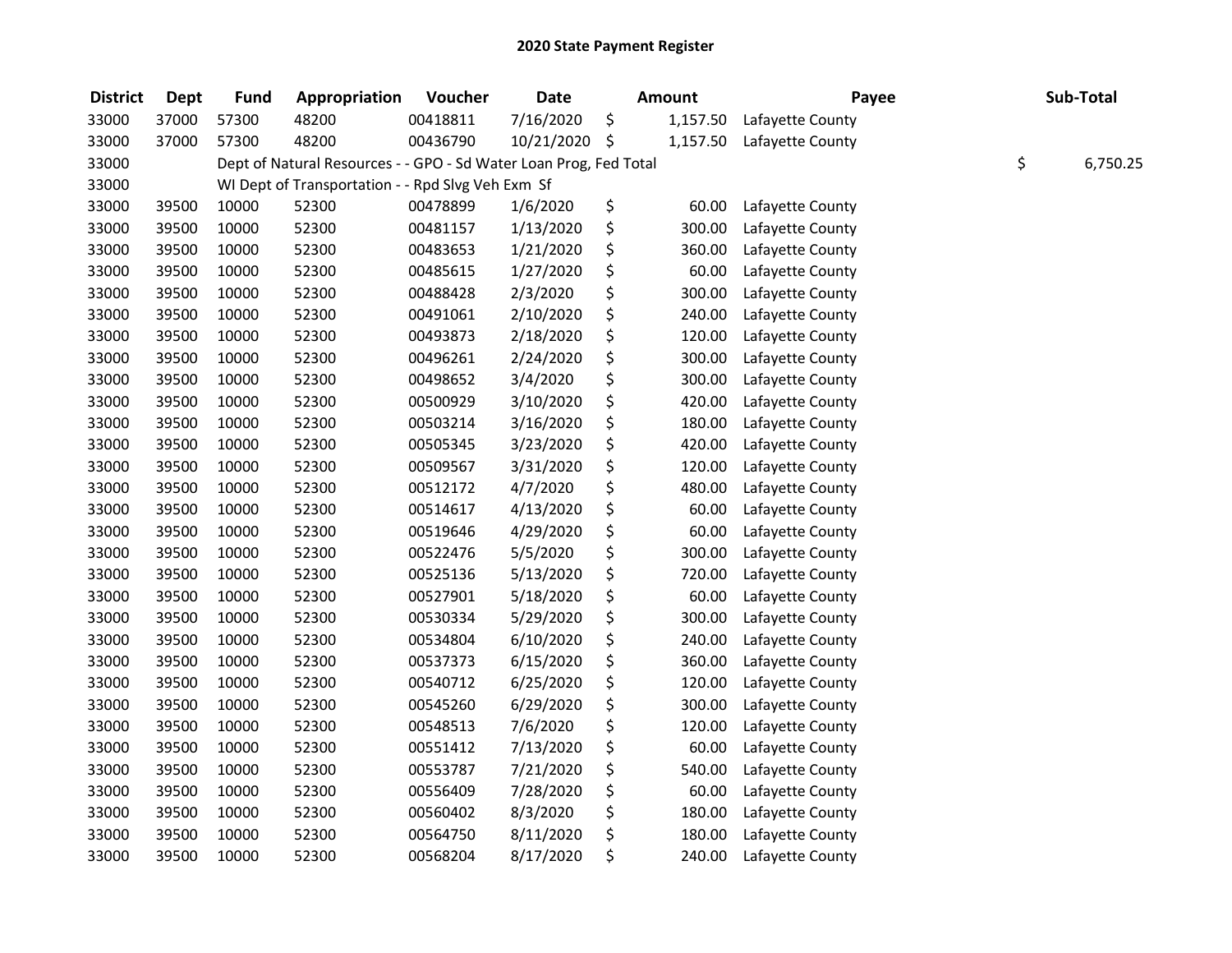| <b>District</b> | <b>Dept</b> | <b>Fund</b> | Appropriation                                                                          | Voucher  | <b>Date</b> | <b>Amount</b>    | Payee            | Sub-Total        |
|-----------------|-------------|-------------|----------------------------------------------------------------------------------------|----------|-------------|------------------|------------------|------------------|
| 33000           | 39500       | 10000       | 52300                                                                                  | 00573124 | 8/25/2020   | \$<br>60.00      | Lafayette County |                  |
| 33000           | 39500       | 10000       | 52300                                                                                  | 00576305 | 8/31/2020   | \$<br>300.00     | Lafayette County |                  |
| 33000           | 39500       | 10000       | 52300                                                                                  | 00579675 | 9/9/2020    | \$<br>120.00     | Lafayette County |                  |
| 33000           | 39500       | 10000       | 52300                                                                                  | 00582597 | 9/16/2020   | \$<br>300.00     | Lafayette County |                  |
| 33000           | 39500       | 10000       | 52300                                                                                  | 00588097 | 9/24/2020   | \$<br>600.00     | Lafayette County |                  |
| 33000           | 39500       | 10000       | 52300                                                                                  | 00591824 | 9/29/2020   | \$<br>180.00     | Lafayette County |                  |
| 33000           | 39500       | 10000       | 52300                                                                                  | 00594924 | 10/5/2020   | \$<br>240.00     | Lafayette County |                  |
| 33000           | 39500       | 10000       | 52300                                                                                  | 00598436 | 10/13/2020  | \$<br>60.00      | Lafayette County |                  |
| 33000           | 39500       | 10000       | 52300                                                                                  | 00602475 | 10/19/2020  | \$<br>240.00     | Lafayette County |                  |
| 33000           | 39500       | 10000       | 52300                                                                                  | 00609709 | 11/3/2020   | \$<br>60.00      | Lafayette County |                  |
| 33000           | 39500       | 10000       | 52300                                                                                  | 00613270 | 11/10/2020  | \$<br>240.00     | Lafayette County |                  |
| 33000           | 39500       | 10000       | 52300                                                                                  | 00616451 | 11/17/2020  | \$<br>240.00     | Lafayette County |                  |
| 33000           | 39500       | 10000       | 52300                                                                                  | 00619659 | 11/25/2020  | \$<br>60.00      | Lafayette County |                  |
| 33000           | 39500       | 10000       | 52300                                                                                  | 00621724 | 12/4/2020   | \$<br>120.00     | Lafayette County |                  |
| 33000           | 39500       | 10000       | 52300                                                                                  | 00624303 | 12/9/2020   | \$<br>120.00     | Lafayette County |                  |
| 33000           | 39500       | 10000       | 52300                                                                                  | 00627224 | 12/15/2020  | \$<br>420.00     | Lafayette County |                  |
| 33000           | 39500       | 10000       | 52300                                                                                  | 00630488 | 12/23/2020  | \$<br>300.00     | Lafayette County |                  |
| 33000           |             |             | WI Dept of Transportation - - Rpd Slvg Veh Exm Sf Total                                |          |             |                  |                  | \$<br>11,220.00  |
| 33000           |             |             | WI Dept of Transportation - - Chem Tst Trng Srv Sf, Blood Draws for State Patrol       |          |             |                  |                  |                  |
| 33000           | 39500       | 10000       | 52800                                                                                  | 00571702 | 9/3/2020    | \$<br>53.00      | Lafayette County |                  |
| 33000           |             |             | WI Dept of Transportation - - Chem Tst Trng Srv Sf, Blood Draws for State Patrol Total |          |             |                  |                  | \$<br>53.00      |
| 33000           |             |             | WI Dept of Transportation - - Eldly&Disa Co/Aid Sf                                     |          |             |                  |                  |                  |
| 33000           | 39500       | 21100       | 16800                                                                                  | 00489510 | 2/7/2020    | \$<br>79,889.00  | Lafayette County |                  |
| 33000           | 39500       | 21100       | 16800                                                                                  | 00529380 | 5/26/2020   | \$<br>351.00     | Lafayette County |                  |
| 33000           |             |             | WI Dept of Transportation - - Eldly&Disa Co/Aid Sf Total                               |          |             |                  |                  | \$<br>80,240.00  |
| 33000           |             |             | WI Dept of Transportation - - Hwy Sfty Loc Aid Ffd                                     |          |             |                  |                  |                  |
| 33000           | 39500       | 21100       | 18500                                                                                  | 00486863 | 1/30/2020   | \$<br>955.88     | Lafayette County |                  |
| 33000           | 39500       | 21100       | 18500                                                                                  | 00486864 | 1/30/2020   | \$<br>982.40     | Lafayette County |                  |
| 33000           | 39500       | 21100       | 18500                                                                                  | 00517769 | 4/22/2020   | \$<br>340.36     | Lafayette County |                  |
| 33000           |             |             | WI Dept of Transportation - - Hwy Sfty Loc Aid Ffd Total                               |          |             |                  |                  | \$<br>2,278.64   |
| 33000           |             |             | WI Dept of Transportation - - Trans Aids To Co.-Sf                                     |          |             |                  |                  |                  |
| 33000           | 39500       | 21100       | 19000                                                                                  | 00475456 | 1/6/2020    | \$<br>159,088.38 | Lafayette County |                  |
| 33000           | 39500       | 21100       | 19000                                                                                  | 00542303 | 7/6/2020    | \$<br>318,176.76 | Lafayette County |                  |
| 33000           | 39500       | 21100       | 19000                                                                                  | 00585129 | 10/5/2020   | \$<br>159,088.39 | Lafayette County |                  |
| 33000           |             |             | WI Dept of Transportation - - Trans Aids To Co.-Sf Total                               |          |             |                  |                  | \$<br>636,353.53 |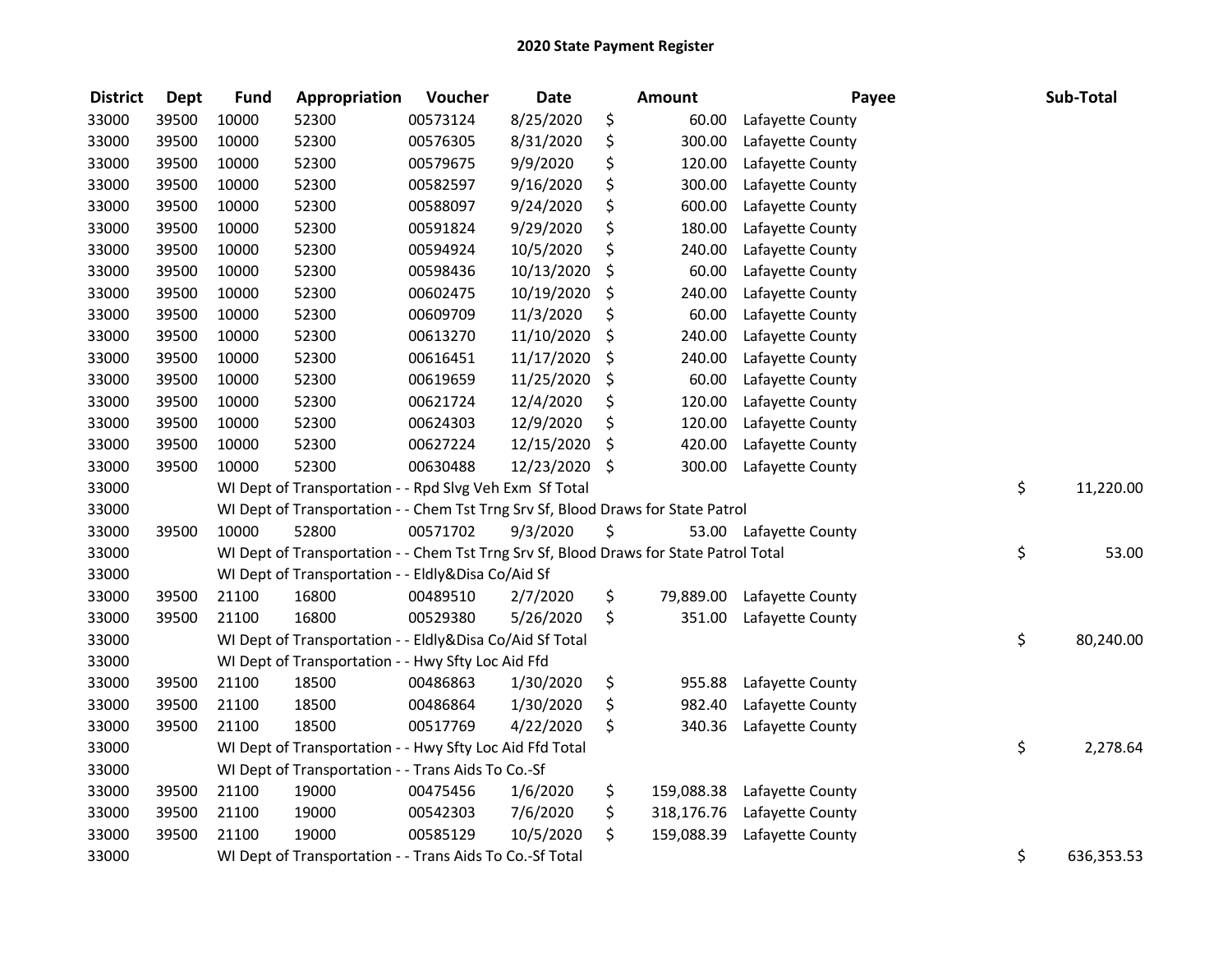| <b>District</b> | <b>Dept</b> | <b>Fund</b> | Appropriation                                            | Voucher  | <b>Date</b> | <b>Amount</b>    | Payee            | Sub-Total        |
|-----------------|-------------|-------------|----------------------------------------------------------|----------|-------------|------------------|------------------|------------------|
| 33000           |             |             | WI Dept of Transportation - - Local Rds, Grants Sf       |          |             |                  |                  |                  |
| 33000           | 39500       | 21100       | 27000                                                    | 00570516 | 8/19/2020   | \$<br>357,162.17 | Lafayette County |                  |
| 33000           |             |             | WI Dept of Transportation - - Local Rds, Grants Sf Total |          |             |                  |                  | \$<br>357,162.17 |
| 33000           |             |             | WI Dept of Transportation - - Loc Rd Imp Prg St Fd       |          |             |                  |                  |                  |
| 33000           | 39500       | 21100       | 27800                                                    | 00552919 | 7/16/2020   | \$<br>111,078.26 | Lafayette County |                  |
| 33000           | 39500       | 21100       | 27800                                                    | 00556497 | 7/31/2020   | \$<br>3,437.93   | Lafayette County |                  |
| 33000           | 39500       | 21100       | 27800                                                    | 00570517 | 8/19/2020   | \$<br>101,058.06 | Lafayette County |                  |
| 33000           |             |             | WI Dept of Transportation - - Loc Rd Imp Prg St Fd Total |          |             |                  |                  | \$<br>215,574.25 |
| 33000           |             |             | WI Dept of Transportation - - Hwy Mgmt & Opers Sf        |          |             |                  |                  |                  |
| 33000           | 39500       | 21100       | 36500                                                    | 00570532 | 8/19/2020   | \$<br>11,495.57  | Lafayette County |                  |
| 33000           | 39500       | 21100       | 36500                                                    | 00623084 | 12/4/2020   | \$<br>240.00     | Lafayette County |                  |
| 33000           |             |             | WI Dept of Transportation - - Hwy Mgmt & Opers Sf Total  |          |             |                  |                  | \$<br>11,735.57  |
| 33000           |             |             | WI Dept of Transportation - - Routine Maint Sf           |          |             |                  |                  |                  |
| 33000           | 39500       | 21100       | 36800                                                    | 00483963 | 1/22/2020   | \$<br>107,117.97 | Lafayette County |                  |
| 33000           | 39500       | 21100       | 36800                                                    | 00492581 | 2/20/2020   | \$<br>55,805.33  | Lafayette County |                  |
| 33000           | 39500       | 21100       | 36800                                                    | 00492582 | 2/20/2020   | \$<br>14,992.91  | Lafayette County |                  |
| 33000           | 39500       | 21100       | 36800                                                    | 00493444 | 2/18/2020   | \$<br>90,044.94  | Lafayette County |                  |
| 33000           | 39500       | 21100       | 36800                                                    | 00497837 | 2/28/2020   | \$<br>154,829.30 | Lafayette County |                  |
| 33000           | 39500       | 21100       | 36800                                                    | 00509737 | 3/31/2020   | \$<br>1,858.97   | Lafayette County |                  |
| 33000           | 39500       | 21100       | 36800                                                    | 00510284 | 4/1/2020    | \$<br>2,522.68   | Lafayette County |                  |
| 33000           | 39500       | 21100       | 36800                                                    | 00511153 | 4/3/2020    | \$<br>1,963.13   | Lafayette County |                  |
| 33000           | 39500       | 21100       | 36800                                                    | 00516338 | 4/17/2020   | \$<br>1,060.55   | Lafayette County |                  |
| 33000           | 39500       | 21100       | 36800                                                    | 00516874 | 4/20/2020   | \$<br>116,659.32 | Lafayette County |                  |
| 33000           | 39500       | 21100       | 36800                                                    | 00521939 | 5/4/2020    | \$<br>21,546.00  | Lafayette County |                  |
| 33000           | 39500       | 21100       | 36800                                                    | 00522623 | 5/5/2020    | \$<br>44,043.46  | Lafayette County |                  |
| 33000           | 39500       | 21100       | 36800                                                    | 00525747 | 5/13/2020   | \$<br>635.62     | Lafayette County |                  |
| 33000           | 39500       | 21100       | 36800                                                    | 00530916 | 5/29/2020   | \$<br>1,757.82   | Lafayette County |                  |
| 33000           | 39500       | 21100       | 36800                                                    | 00534099 | 6/5/2020    | \$<br>79,008.02  | Lafayette County |                  |
| 33000           | 39500       | 21100       | 36800                                                    | 00550156 | 7/9/2020    | \$<br>2,219.19   | Lafayette County |                  |
| 33000           | 39500       | 21100       | 36800                                                    | 00553079 | 7/17/2020   | \$<br>48,595.14  | Lafayette County |                  |
| 33000           | 39500       | 21100       | 36800                                                    | 00555117 | 7/24/2020   | \$<br>1,289.21   | Lafayette County |                  |
| 33000           | 39500       | 21100       | 36800                                                    | 00557911 | 7/31/2020   | \$<br>356.76     | Lafayette County |                  |
| 33000           | 39500       | 21100       | 36800                                                    | 00559604 | 8/3/2020    | \$<br>18,379.28  | Lafayette County |                  |
| 33000           | 39500       | 21100       | 36800                                                    | 00559606 | 8/3/2020    | \$<br>80,378.53  | Lafayette County |                  |
| 33000           | 39500       | 21100       | 36800                                                    | 00571133 | 8/20/2020   | \$<br>396.82     | Lafayette County |                  |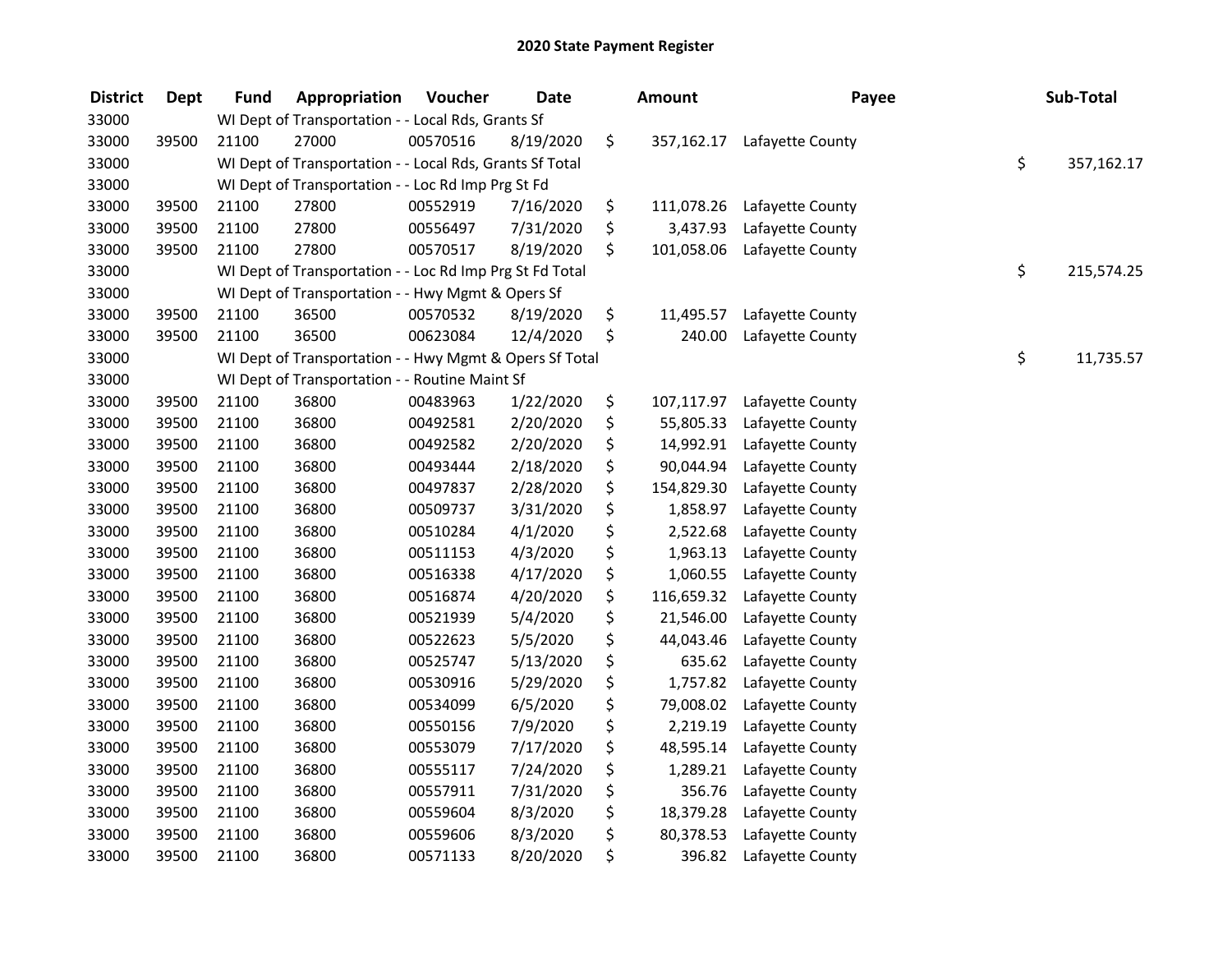| <b>District</b> | <b>Dept</b> | <b>Fund</b> | Appropriation                                                      | Voucher  | <b>Date</b> | <b>Amount</b>    | Payee            | Sub-Total          |
|-----------------|-------------|-------------|--------------------------------------------------------------------|----------|-------------|------------------|------------------|--------------------|
| 33000           | 39500       | 21100       | 36800                                                              | 00579071 | 9/9/2020    | \$<br>45,637.21  | Lafayette County |                    |
| 33000           | 39500       | 21100       | 36800                                                              | 00579775 | 9/9/2020    | \$<br>59,147.83  | Lafayette County |                    |
| 33000           | 39500       | 21100       | 36800                                                              | 00591209 | 9/28/2020   | \$<br>3,939.90   | Lafayette County |                    |
| 33000           | 39500       | 21100       | 36800                                                              | 00592447 | 9/29/2020   | \$<br>28,297.23  | Lafayette County |                    |
| 33000           | 39500       | 21100       | 36800                                                              | 00597319 | 10/13/2020  | \$<br>150,459.80 | Lafayette County |                    |
| 33000           | 39500       | 21100       | 36800                                                              | 00611513 | 11/5/2020   | \$<br>22,556.57  | Lafayette County |                    |
| 33000           | 39500       | 21100       | 36800                                                              | 00612146 | 11/6/2020   | \$<br>11,709.91  | Lafayette County |                    |
| 33000           | 39500       | 21100       | 36800                                                              | 00616499 | 11/18/2020  | \$<br>334.62     | Lafayette County |                    |
| 33000           | 39500       | 21100       | 36800                                                              | 00622390 | 12/2/2020   | \$<br>21,937.92  | Lafayette County |                    |
| 33000           | 39500       | 21100       | 36800                                                              | 00623084 | 12/4/2020   | \$<br>812.68     | Lafayette County |                    |
| 33000           |             |             | WI Dept of Transportation - - Routine Maint Sf Total               |          |             |                  |                  | \$<br>1,190,294.62 |
| 33000           |             |             | Department of Corrections - - Services For Community Correct       |          |             |                  |                  |                    |
| 33000           | 41000       | 10000       | 10200                                                              | 00331745 | 1/2/2020    | \$<br>4,105.63   | Lafayette County |                    |
| 33000           | 41000       | 10000       | 10200                                                              | 00338005 | 1/29/2020   | \$<br>4,105.63   | Lafayette County |                    |
| 33000           | 41000       | 10000       | 10200                                                              | 00344163 | 2/27/2020   | \$<br>4,105.63   | Lafayette County |                    |
| 33000           | 41000       | 10000       | 10200                                                              | 00349558 | 3/25/2020   | \$<br>3,247.30   | Lafayette County |                    |
| 33000           | 41000       | 10000       | 10200                                                              | 00356384 | 4/28/2020   | \$<br>2,710.04   | Lafayette County |                    |
| 33000           | 41000       | 10000       | 10200                                                              | 00361402 | 5/22/2020   | \$<br>2,978.67   | Lafayette County |                    |
| 33000           | 41000       | 10000       | 10200                                                              | 00370170 | 7/6/2020    | \$<br>2,978.67   | Lafayette County |                    |
| 33000           | 41000       | 10000       | 10200                                                              | 00374611 | 7/28/2020   | \$<br>2,978.67   | Lafayette County |                    |
| 33000           | 41000       | 10000       | 10200                                                              | 00380297 | 8/28/2020   | \$<br>2,978.67   | Lafayette County |                    |
| 33000           | 41000       | 10000       | 10200                                                              | 00385174 | 9/25/2020   | \$<br>2,978.67   | Lafayette County |                    |
| 33000           | 41000       | 10000       | 10200                                                              | 00391246 | 10/27/2020  | \$<br>2,978.67   | Lafayette County |                    |
| 33000           | 41000       | 10000       | 10200                                                              | 00396547 | 11/25/2020  | \$<br>2,978.67   | Lafayette County |                    |
| 33000           | 41000       | 10000       | 10200                                                              | 00401492 | 12/23/2020  | \$<br>2,978.67   | Lafayette County |                    |
| 33000           |             |             | Department of Corrections - - Services For Community Correct Total |          |             |                  |                  | \$<br>42,103.59    |
| 33000           |             |             | Department of Corrections - - Corrections Contracts And Agre       |          |             |                  |                  |                    |
| 33000           | 41000       | 10000       | 11400                                                              | 00335869 | 1/17/2020   | \$<br>3,190.52   | Lafayette County |                    |
| 33000           | 41000       | 10000       | 11400                                                              | 00341283 | 2/13/2020   | \$<br>2,418.62   | Lafayette County |                    |
| 33000           | 41000       | 10000       | 11400                                                              | 00354940 | 4/23/2020   | \$<br>411.68     | Lafayette County |                    |
| 33000           | 41000       | 10000       | 11400                                                              | 00359892 | 5/22/2020   | \$<br>1,543.80   | Lafayette County |                    |
| 33000           | 41000       | 10000       | 11400                                                              | 00367136 | 6/23/2020   | \$<br>1,595.26   | Lafayette County |                    |
| 33000           | 41000       | 10000       | 11400                                                              | 00373217 | 7/16/2020   | \$<br>1,543.80   | Lafayette County |                    |
| 33000           | 41000       | 10000       | 11400                                                              | 00390567 | 10/26/2020  | \$<br>1,698.18   | Lafayette County |                    |
| 33000           | 41000       | 10000       | 11400                                                              | 00390570 | 10/26/2020  | \$<br>2,675.92   | Lafayette County |                    |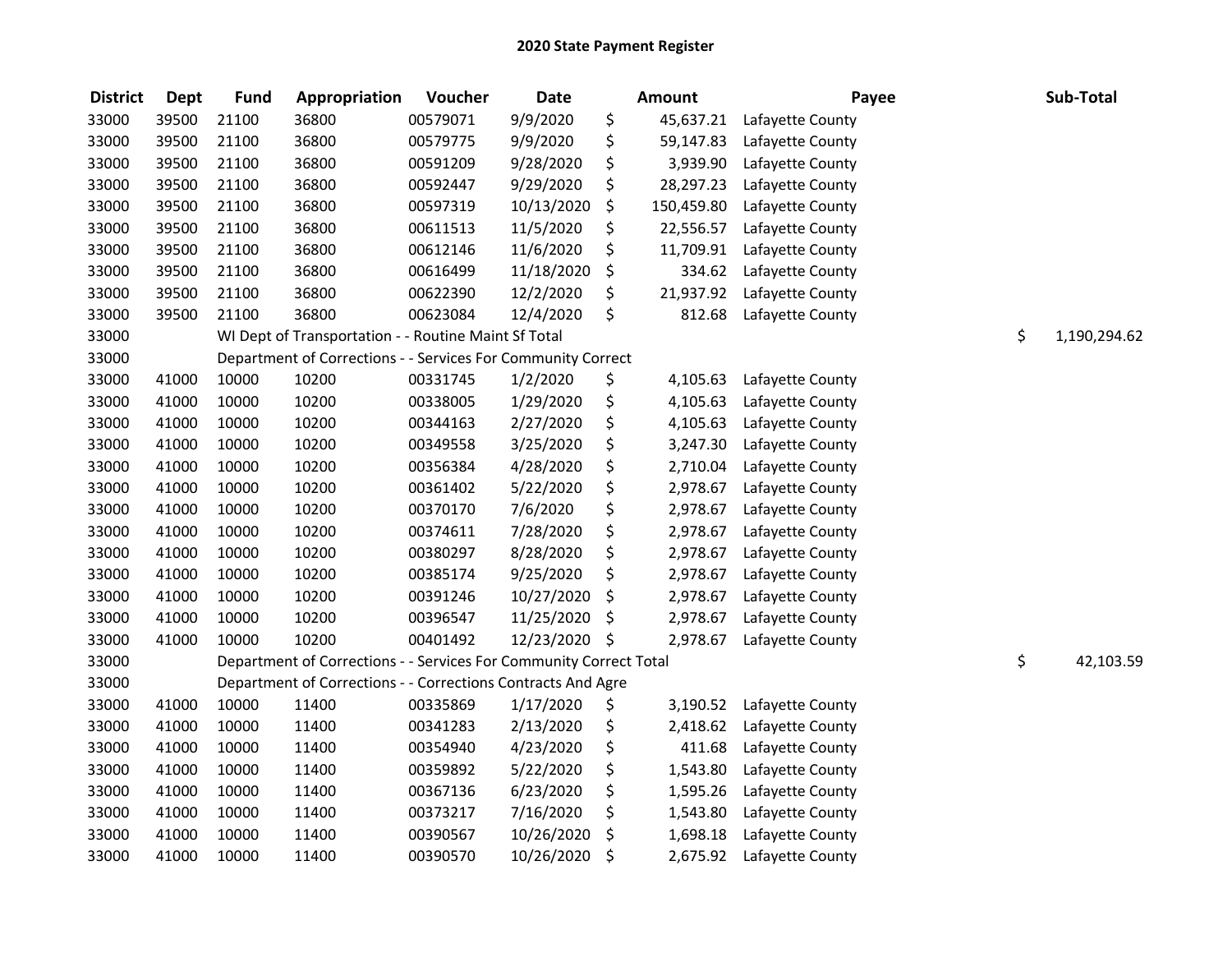| <b>District</b> | <b>Dept</b> | Fund  | Appropriation                                                          | Voucher  | <b>Date</b>    | <b>Amount</b>   | Payee                                                                                                         | Sub-Total        |
|-----------------|-------------|-------|------------------------------------------------------------------------|----------|----------------|-----------------|---------------------------------------------------------------------------------------------------------------|------------------|
| 33000           |             |       | Department of Corrections - - Corrections Contracts And Agre Total     |          |                |                 |                                                                                                               | \$<br>15,077.78  |
| 33000           |             |       |                                                                        |          |                |                 | Department of Corrections - - Reimbursing Counties For Probation, Extended Supervision And Parole Holds       |                  |
| 33000           | 41000       | 10000 | 11600                                                                  | 00392464 | 11/5/2020      | \$              | 11,680.00 Lafayette County                                                                                    |                  |
| 33000           |             |       |                                                                        |          |                |                 | Department of Corrections - - Reimbursing Counties For Probation, Extended Supervision And Parole Holds Total | \$<br>11,680.00  |
| 33000           |             |       | Child Abuse & Neglect Prev Bd - - General Aids                         |          |                |                 |                                                                                                               |                  |
| 33000           | 43300       | 10000 | 99000                                                                  | 00002371 | 4/24/2020      | \$<br>10,165.47 | Lafayette County                                                                                              |                  |
| 33000           |             |       | Child Abuse & Neglect Prev Bd - - General Aids Total                   |          |                |                 |                                                                                                               | \$<br>10,165.47  |
| 33000           |             |       | Department of Health Services - - State/Federal Aids                   |          |                |                 |                                                                                                               |                  |
| 33000           | 43500       | 10000 | 00000                                                                  | 92007    | $1/1/2020$ \$  | 22,978.00       | Lafayette County                                                                                              |                  |
| 33000           | 43500       | 10000 | 00000                                                                  | 92008    | $2/1/2020$ \$  | 12,214.00       | Lafayette County                                                                                              |                  |
| 33000           | 43500       | 10000 | 00000                                                                  | 92009    | $3/1/2020$ \$  | 2,721.00        | Lafayette County                                                                                              |                  |
| 33000           | 43500       | 10000 | 00000                                                                  | 92010    | $4/1/2020$ \$  | 136,688.00      | Lafayette County                                                                                              |                  |
| 33000           | 43500       | 10000 | 00000                                                                  | 92011    | $5/1/2020$ \$  | 37,770.00       | Lafayette County                                                                                              |                  |
| 33000           | 43500       | 10000 | 00000                                                                  | 92012    | $6/1/2020$ \$  | 14,890.00       | Lafayette County                                                                                              |                  |
| 33000           | 43500       | 10000 | 00000                                                                  | 92100    | 7/1/2020 \$    | 354,312.00      | Lafayette County                                                                                              |                  |
| 33000           | 43500       | 10000 | 00000                                                                  | 92101    | $8/1/2020$ \$  | 102,834.00      | Lafayette County                                                                                              |                  |
| 33000           | 43500       | 10000 | 00000                                                                  | 92102    | $9/1/2020$ \$  | 74,773.00       | Lafayette County                                                                                              |                  |
| 33000           | 43500       | 10000 | 00000                                                                  | 92103    | $10/1/2020$ \$ | 26,792.00       | Lafayette County                                                                                              |                  |
| 33000           | 43500       | 10000 | 00000                                                                  | 92104    | $11/1/2020$ \$ | 42,453.00       | Lafayette County                                                                                              |                  |
| 33000           | 43500       | 10000 | 00000                                                                  | 92105    | 12/1/2020 \$   | 48,026.00       | Lafayette County                                                                                              |                  |
| 33000           |             |       | Department of Health Services - - State/Federal Aids Total             |          |                |                 |                                                                                                               | \$<br>876,451.00 |
| 33000           |             |       | Department of Health Services - - General Program Operations           |          |                |                 |                                                                                                               |                  |
| 33000           | 43500       | 10000 | 40100                                                                  | 00357500 | 5/6/2020       | \$<br>1.50      | Lafayette County                                                                                              |                  |
| 33000           | 43500       | 10000 | 40100                                                                  | 00357504 | 5/6/2020       | \$<br>1.50      | Lafayette County                                                                                              |                  |
| 33000           | 43500       | 10000 | 40100                                                                  | 00371250 | 8/5/2020       | \$<br>1.50      | Lafayette County                                                                                              |                  |
| 33000           | 43500       | 10000 | 40100                                                                  | 00388190 | 11/3/2020      | \$<br>1.50      | Lafayette County                                                                                              |                  |
| 33000           | 43500       | 10000 | 40100                                                                  | 00390028 | 11/12/2020     | -\$<br>1.50     | Lafayette County                                                                                              |                  |
| 33000           |             |       | Department of Health Services - - General Program Operations Total     |          |                |                 |                                                                                                               | \$<br>7.50       |
| 33000           |             |       | Department of Health Services - - Medical Assistance State Admin       |          |                |                 |                                                                                                               |                  |
| 33000           | 43500       | 10000 | 44000                                                                  | 00357500 | 5/6/2020       | \$<br>1.50      | Lafayette County                                                                                              |                  |
| 33000           | 43500       | 10000 | 44000                                                                  | 00357504 | 5/6/2020       | \$<br>1.50      | Lafayette County                                                                                              |                  |
| 33000           | 43500       | 10000 | 44000                                                                  | 00371250 | 8/5/2020       | \$<br>1.50      | Lafayette County                                                                                              |                  |
| 33000           | 43500       | 10000 | 44000                                                                  | 00388190 | 11/3/2020      | \$<br>1.50      | Lafayette County                                                                                              |                  |
| 33000           | 43500       | 10000 | 44000                                                                  | 00390028 | 11/12/2020     | \$<br>1.50      | Lafayette County                                                                                              |                  |
| 33000           |             |       | Department of Health Services - - Medical Assistance State Admin Total |          |                |                 |                                                                                                               | \$<br>7.50       |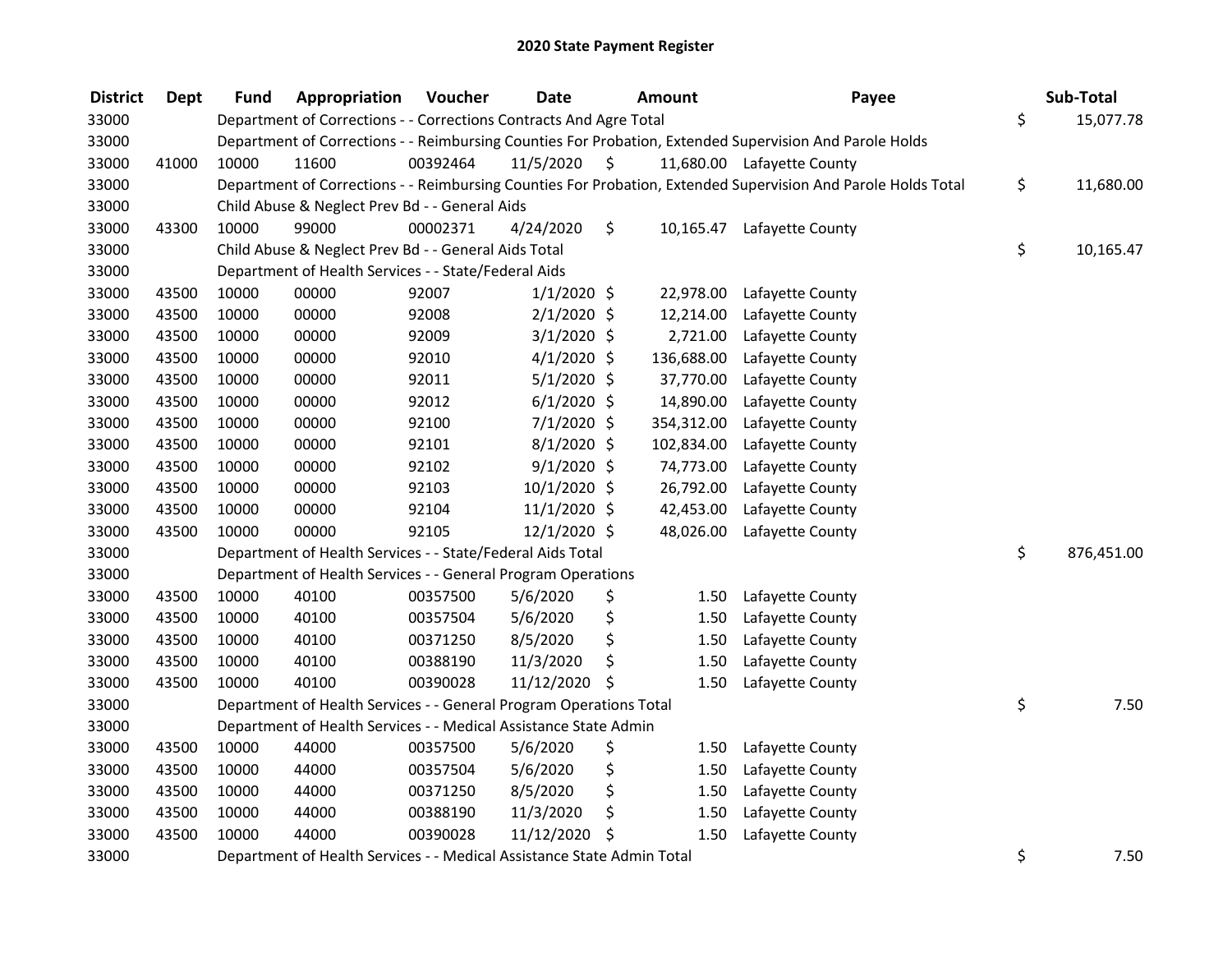| <b>District</b> | <b>Dept</b> | <b>Fund</b> | Appropriation                                                          | Voucher  | <b>Date</b>   |      | <b>Amount</b> | Payee            | Sub-Total      |
|-----------------|-------------|-------------|------------------------------------------------------------------------|----------|---------------|------|---------------|------------------|----------------|
| 33000           |             |             | Department of Health Services - - Disability Determination Aids        |          |               |      |               |                  |                |
| 33000           | 43500       | 10000       | 45900                                                                  | 00338189 | 1/28/2020     | \$   | 110.50        | Lafayette County |                |
| 33000           | 43500       | 10000       | 45900                                                                  | 00347366 | 3/10/2020     | \$   | 35.50         | Lafayette County |                |
| 33000           | 43500       | 10000       | 45900                                                                  | 00371605 | 8/7/2020      | \$   | 60.50         | Lafayette County |                |
| 33000           | 43500       | 10000       | 45900                                                                  | 00387294 | 10/28/2020    | \$   | 60.50         | Lafayette County |                |
| 33000           | 43500       | 10000       | 45900                                                                  | 00388904 | 11/5/2020     | \$   | 120.00        | Lafayette County |                |
| 33000           |             |             | Department of Health Services - - Disability Determination Aids Total  |          |               |      |               |                  | \$<br>387.00   |
| 33000           |             |             | Department of Health Services - - Administrative And Support-Fis       |          |               |      |               |                  |                |
| 33000           | 43500       | 10000       | 82100                                                                  | 00394548 | 12/7/2020     | - \$ | 5.00          | Lafayette County |                |
| 33000           |             |             | Department of Health Services - - Administrative And Support-Fis Total |          |               |      |               |                  | \$<br>5.00     |
| 33000           |             |             | Department of Health Services - - Interagency And Intra-Agency P       |          |               |      |               |                  |                |
| 33000           | 43500       | 10000       | 86700                                                                  | 00393969 | 12/18/2020 \$ |      | 3,500.00      | Lafayette County |                |
| 33000           |             |             | Department of Health Services - - Interagency And Intra-Agency P Total |          |               |      |               |                  | \$<br>3,500.00 |
| 33000           |             |             | Dept of Children and Families - - Fees For Administrative Servic       |          |               |      |               |                  |                |
| 33000           | 43700       | 10000       | 23100                                                                  | 00065109 | 1/27/2020     | \$   | 30.00         | Lafayette County |                |
| 33000           | 43700       | 10000       | 23100                                                                  | 00069721 | 5/1/2020      | \$   | 55.00         | Lafayette County |                |
| 33000           | 43700       | 10000       | 23100                                                                  | 00073009 | 7/23/2020     | \$   | 10.00         | Lafayette County |                |
| 33000           | 43700       | 10000       | 23100                                                                  | 00076526 | 10/22/2020    | -\$  | 10.00         | Lafayette County |                |
| 33000           |             |             | Dept of Children and Families - - Fees For Administrative Servic Total |          |               |      |               |                  | \$<br>105.00   |
| 33000           |             |             | Dept of Children and Families - - General Aids                         |          |               |      |               |                  |                |
| 33000           | 43700       | 10000       | 99000                                                                  | 00064509 | 1/6/2020      | \$   | 13,077.55     | Lafayette County |                |
| 33000           | 43700       | 10000       | 99000                                                                  | 00065360 | 1/30/2020     | \$   | 36,625.23     | Lafayette County |                |
| 33000           | 43700       | 10000       | 99000                                                                  | 00065659 | 2/5/2020      | \$   | 6,984.65      | Lafayette County |                |
| 33000           | 43700       | 10000       | 99000                                                                  | 00066816 | 3/5/2020      | \$   | 1,488.63      | Lafayette County |                |
| 33000           | 43700       | 10000       | 99000                                                                  | 00066854 | 3/5/2020      | \$   | 60,010.01     | Lafayette County |                |
| 33000           | 43700       | 10000       | 99000                                                                  | 00066929 | 3/5/2020      | \$   | 214.00        | Lafayette County |                |
| 33000           | 43700       | 10000       | 99000                                                                  | 00068268 | 4/6/2020      | \$   | 48,667.56     | Lafayette County |                |
| 33000           | 43700       | 10000       | 99000                                                                  | 00069376 | 4/30/2020     | \$   | 38,375.72     | Lafayette County |                |
| 33000           | 43700       | 10000       | 99000                                                                  | 00069906 | 5/5/2020      | \$   | 47,202.44     | Lafayette County |                |
| 33000           | 43700       | 10000       | 99000                                                                  | 00070050 | 5/8/2020      | \$   | 840.00        | Lafayette County |                |
| 33000           | 43700       | 10000       | 99000                                                                  | 00070869 | 6/5/2020      | \$   | 30,749.45     | Lafayette County |                |
| 33000           | 43700       | 10000       | 99000                                                                  | 00070912 | 6/5/2020      | \$   | 300.00        | Lafayette County |                |
| 33000           | 43700       | 10000       | 99000                                                                  | 00071481 | 6/17/2020     | \$   | 20,210.16     | Lafayette County |                |
| 33000           | 43700       | 10000       | 99000                                                                  | 00072323 | 7/6/2020      | \$   | 11,696.25     | Lafayette County |                |
| 33000           | 43700       | 10000       | 99000                                                                  | 00073330 | 7/30/2020     | \$   | 28,522.62     | Lafayette County |                |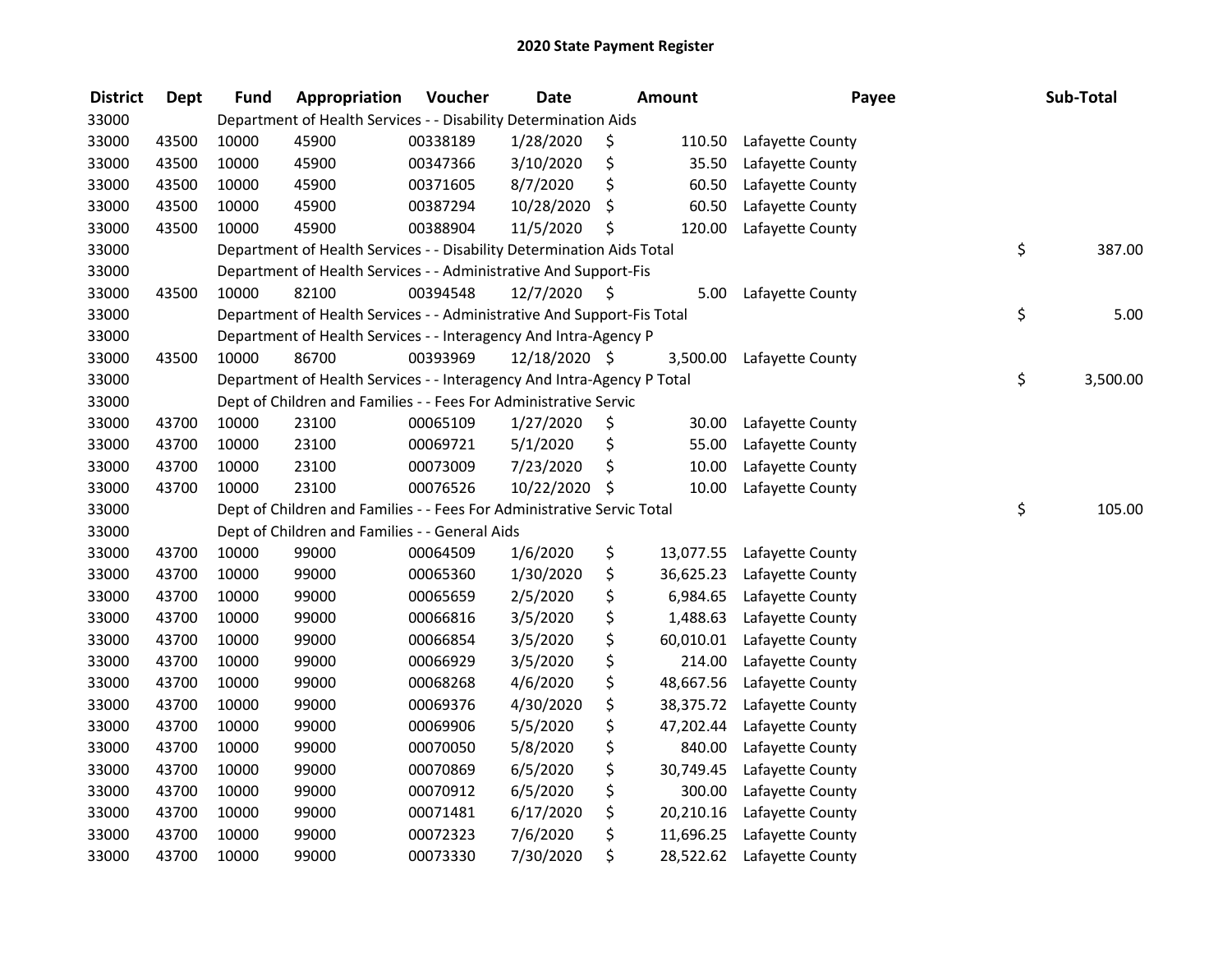| <b>District</b> | <b>Dept</b> | <b>Fund</b> | Appropriation                                                        | Voucher  | <b>Date</b> | Amount           | Payee            | Sub-Total        |
|-----------------|-------------|-------------|----------------------------------------------------------------------|----------|-------------|------------------|------------------|------------------|
| 33000           | 43700       | 10000       | 99000                                                                | 00073567 | 8/5/2020    | \$<br>8,442.58   | Lafayette County |                  |
| 33000           | 43700       | 10000       | 99000                                                                | 00073882 | 8/12/2020   | \$<br>9,132.00   | Lafayette County |                  |
| 33000           | 43700       | 10000       | 99000                                                                | 00074672 | 9/8/2020    | \$<br>16,027.38  | Lafayette County |                  |
| 33000           | 43700       | 10000       | 99000                                                                | 00074791 | 9/10/2020   | \$<br>140,606.54 | Lafayette County |                  |
| 33000           | 43700       | 10000       | 99000                                                                | 00075022 | 9/16/2020   | \$<br>3,712.00   | Lafayette County |                  |
| 33000           | 43700       | 10000       | 99000                                                                | 00075107 | 9/17/2020   | \$<br>752.00     | Lafayette County |                  |
| 33000           | 43700       | 10000       | 99000                                                                | 00075216 | 9/18/2020   | \$<br>9,181.70   | Lafayette County |                  |
| 33000           | 43700       | 10000       | 99000                                                                | 00075912 | 10/5/2020   | \$<br>39,883.94  | Lafayette County |                  |
| 33000           | 43700       | 10000       | 99000                                                                | 00076805 | 10/30/2020  | \$<br>32,320.97  | Lafayette County |                  |
| 33000           | 43700       | 10000       | 99000                                                                | 00077032 | 11/5/2020   | \$<br>46,716.64  | Lafayette County |                  |
| 33000           | 43700       | 10000       | 99000                                                                | 00077158 | 11/6/2020   | \$<br>2,356.00   | Lafayette County |                  |
| 33000           | 43700       | 10000       | 99000                                                                | 00077259 | 11/10/2020  | \$<br>1,683.00   | Lafayette County |                  |
| 33000           | 43700       | 10000       | 99000                                                                | 00078164 | 12/4/2020   | \$<br>900.00     | Lafayette County |                  |
| 33000           | 43700       | 10000       | 99000                                                                | 00078251 | 12/7/2020   | \$<br>44,616.78  | Lafayette County |                  |
| 33000           |             |             | Dept of Children and Families - - General Aids Total                 |          |             |                  |                  | \$<br>701,295.80 |
| 33000           |             |             | Dept of Workforce Development - - Wi Fast Forward Grants/Srvcs       |          |             |                  |                  |                  |
| 33000           | 44500       | 10000       | 10900                                                                | 00267604 | 1/15/2020   | \$<br>9,158.40   | Lafayette County |                  |
| 33000           | 44500       | 10000       | 10900                                                                | 00269735 | 1/30/2020   | \$<br>16,982.40  | Lafayette County |                  |
| 33000           | 44500       | 10000       | 10900                                                                | 00301157 | 10/13/2020  | \$<br>9,585.60   | Lafayette County |                  |
| 33000           |             |             | Dept of Workforce Development - - Wi Fast Forward Grants/Srvcs Total |          |             |                  |                  | \$<br>35,726.40  |
| 33000           |             |             | Dept of Workforce Development - - Auxiliary Services                 |          |             |                  |                  |                  |
| 33000           | 44500       | 10000       | 13000                                                                | 00304261 | 11/3/2020   | \$<br>15.00      | Lafayette County |                  |
| 33000           | 44500       | 10000       | 13000                                                                | 00307392 | 12/2/2020   | \$<br>25.00      | Lafayette County |                  |
| 33000           |             |             | Dept of Workforce Development - - Auxiliary Services Total           |          |             |                  |                  | \$<br>40.00      |
| 33000           |             |             | Dept of Workforce Development - - Ui Admin Fed                       |          |             |                  |                  |                  |
| 33000           | 44500       | 10000       | 15100                                                                | 00267635 | 1/14/2020   | \$<br>15.00      | Lafayette County |                  |
| 33000           | 44500       | 10000       | 15100                                                                | 00270877 | 2/4/2020    | \$<br>10.00      | Lafayette County |                  |
| 33000           | 44500       | 10000       | 15100                                                                | 00275607 | 3/3/2020    | \$<br>5.00       | Lafayette County |                  |
| 33000           | 44500       | 10000       | 15100                                                                | 00280591 | 4/2/2020    | \$<br>15.00      | Lafayette County |                  |
| 33000           | 44500       | 10000       | 15100                                                                | 00287335 | 6/2/2020    | \$<br>10.00      | Lafayette County |                  |
| 33000           | 44500       | 10000       | 15100                                                                | 00290156 | 7/2/2020    | \$<br>20.00      | Lafayette County |                  |
| 33000           | 44500       | 10000       | 15100                                                                | 00296629 | 9/2/2020    | \$<br>5.00       | Lafayette County |                  |
| 33000           | 44500       | 10000       | 15100                                                                | 00300300 | 10/2/2020   | \$<br>5.00       | Lafayette County |                  |
| 33000           |             |             | Dept of Workforce Development - - Ui Admin Fed Total                 |          |             |                  |                  | \$<br>85.00      |
| 33000           |             |             | Dept of Workforce Development - - Title Ib Aids State GPR            |          |             |                  |                  |                  |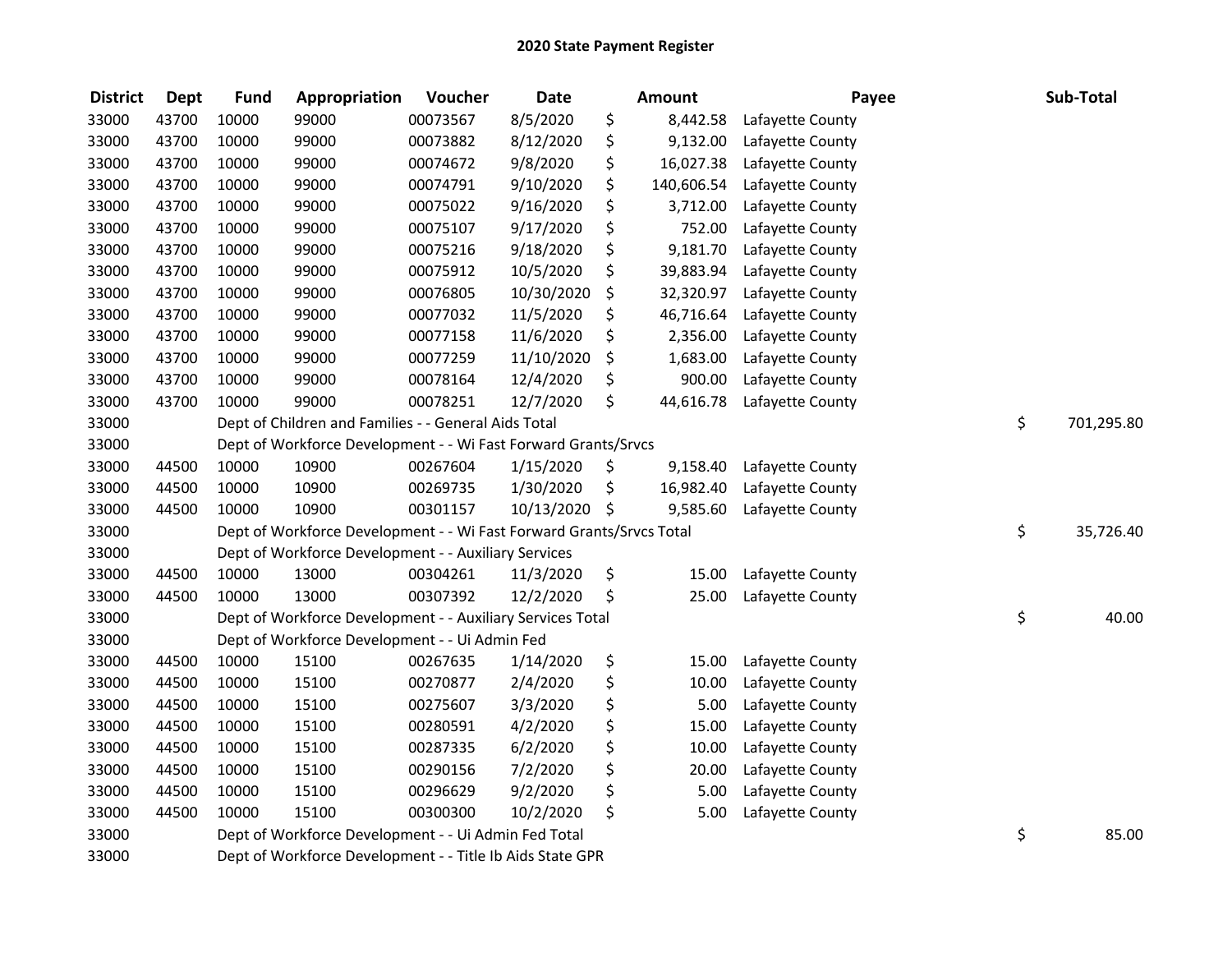| <b>District</b> | <b>Dept</b> | <b>Fund</b> | Appropriation                                                         | Voucher  | <b>Date</b> |     | Amount   | Payee                     | Sub-Total       |
|-----------------|-------------|-------------|-----------------------------------------------------------------------|----------|-------------|-----|----------|---------------------------|-----------------|
| 33000           | 44500       | 10000       | 50900                                                                 | 00289724 | 7/6/2020    | \$  | 5.54     | Lafayette County          |                 |
| 33000           | 44500       | 10000       | 50900                                                                 | 00295575 | 9/4/2020    | \$  | 5.54     | Lafayette County          |                 |
| 33000           | 44500       | 10000       | 50900                                                                 | 00295576 | 9/8/2020    | \$  | 5.54     | Lafayette County          |                 |
| 33000           | 44500       | 10000       | 50900                                                                 | 00306678 | 12/4/2020   | \$  | 5.54     | Lafayette County          |                 |
| 33000           |             |             | Dept of Workforce Development - - Title Ib Aids State GPR Total       |          |             |     |          |                           | \$<br>22.16     |
| 33000           |             |             | Dept of Workforce Development - - Title Ib Aids Federal Prf           |          |             |     |          |                           |                 |
| 33000           | 44500       | 10000       | 54400                                                                 | 00289724 | 7/6/2020    | \$  | 20.46    | Lafayette County          |                 |
| 33000           | 44500       | 10000       | 54400                                                                 | 00295575 | 9/4/2020    | \$  | 20.46    | Lafayette County          |                 |
| 33000           | 44500       | 10000       | 54400                                                                 | 00295576 | 9/8/2020    | \$  | 20.46    | Lafayette County          |                 |
| 33000           | 44500       | 10000       | 54400                                                                 | 00306678 | 12/4/2020   | \$  | 20.46    | Lafayette County          |                 |
| 33000           |             |             | Dept of Workforce Development - - Title Ib Aids Federal Prf Total     |          |             |     |          |                           | \$<br>81.84     |
| 33000           |             |             | Dept of Workforce Development - - Wc Ops Uninsured Emplyr Admin       |          |             |     |          |                           |                 |
| 33000           | 44500       | 22700       | 17700                                                                 | 00282371 | 4/16/2020   | \$, | 5.00     | Lafayette County          |                 |
| 33000           | 44500       | 22700       | 17700                                                                 | 00282372 | 4/16/2020   | \$  | 25.00    | Lafayette County          |                 |
| 33000           |             |             | Dept of Workforce Development - - Wc Ops Uninsured Emplyr Admin Total |          |             |     |          |                           | \$<br>30.00     |
| 33000           |             |             | Department of Justice - - Alternatives To Incarceration               |          |             |     |          |                           |                 |
| 33000           | 45500       | 10000       | 21000                                                                 | 00084664 | 6/12/2020   | \$  | 2,267.00 | Lafayette County          |                 |
| 33000           | 45500       | 10000       | 21000                                                                 | 00086582 | 8/5/2020    | \$  | 1,036.00 | Lafayette County          |                 |
| 33000           |             |             | Department of Justice - - Alternatives To Incarceration Total         |          |             |     |          |                           | \$<br>3,303.00  |
| 33000           |             |             | Department of Justice - - Crime Laboratories, Dna                     |          |             |     |          |                           |                 |
| 33000           | 45500       | 10000       | 22100                                                                 | 00085838 | 7/16/2020   | \$  | 560.00   | Lafayette County          |                 |
| 33000           |             |             | Department of Justice - - Crime Laboratories, Dna Total               |          |             |     |          |                           | \$<br>560.00    |
| 33000           |             |             | Department of Justice - - Law Enforcement Train, Local                |          |             |     |          |                           |                 |
| 33000           | 45500       | 10000       | 23100                                                                 | 00084311 | 7/16/2020   | \$  | 6,645.50 | Lafayette County          |                 |
| 33000           | 45500       | 10000       | 23100                                                                 | 00091338 | 12/3/2020   | \$  | 5,760.00 | Lafayette County          |                 |
| 33000           |             |             | Department of Justice - - Law Enforcement Train, Local Total          |          |             |     |          |                           | \$<br>12,405.50 |
| 33000           |             |             | Department of Justice - - Federal Aid, Local Assistance               |          |             |     |          |                           |                 |
| 33000           | 45500       | 10000       | 25100                                                                 | 00083490 | 5/18/2020   | \$  | 4,554.41 | Lafayette County          |                 |
| 33000           | 45500       | 10000       | 25100                                                                 | 00084365 | 6/2/2020    | \$  | 518.47   | Lafayette County          |                 |
| 33000           | 45500       | 10000       | 25100                                                                 | 00084613 | 6/10/2020   | \$  | 1,093.27 | Lafayette County          |                 |
| 33000           |             |             | Department of Justice - - Federal Aid, Local Assistance Total         |          |             |     |          |                           | \$<br>6,166.15  |
| 33000           |             |             | Department of Justice - - Awards For Victims Of Crimes                |          |             |     |          |                           |                 |
| 33000           | 45500       | 10000       | 50200                                                                 | 00084109 | 5/29/2020   | \$  |          | 5,706.38 Lafayette County |                 |
| 33000           |             |             | Department of Justice - - Awards For Victims Of Crimes Total          |          |             |     |          |                           | \$<br>5,706.38  |
| 33000           |             |             | Department of Justice - - Crime Victim Witness Assist                 |          |             |     |          |                           |                 |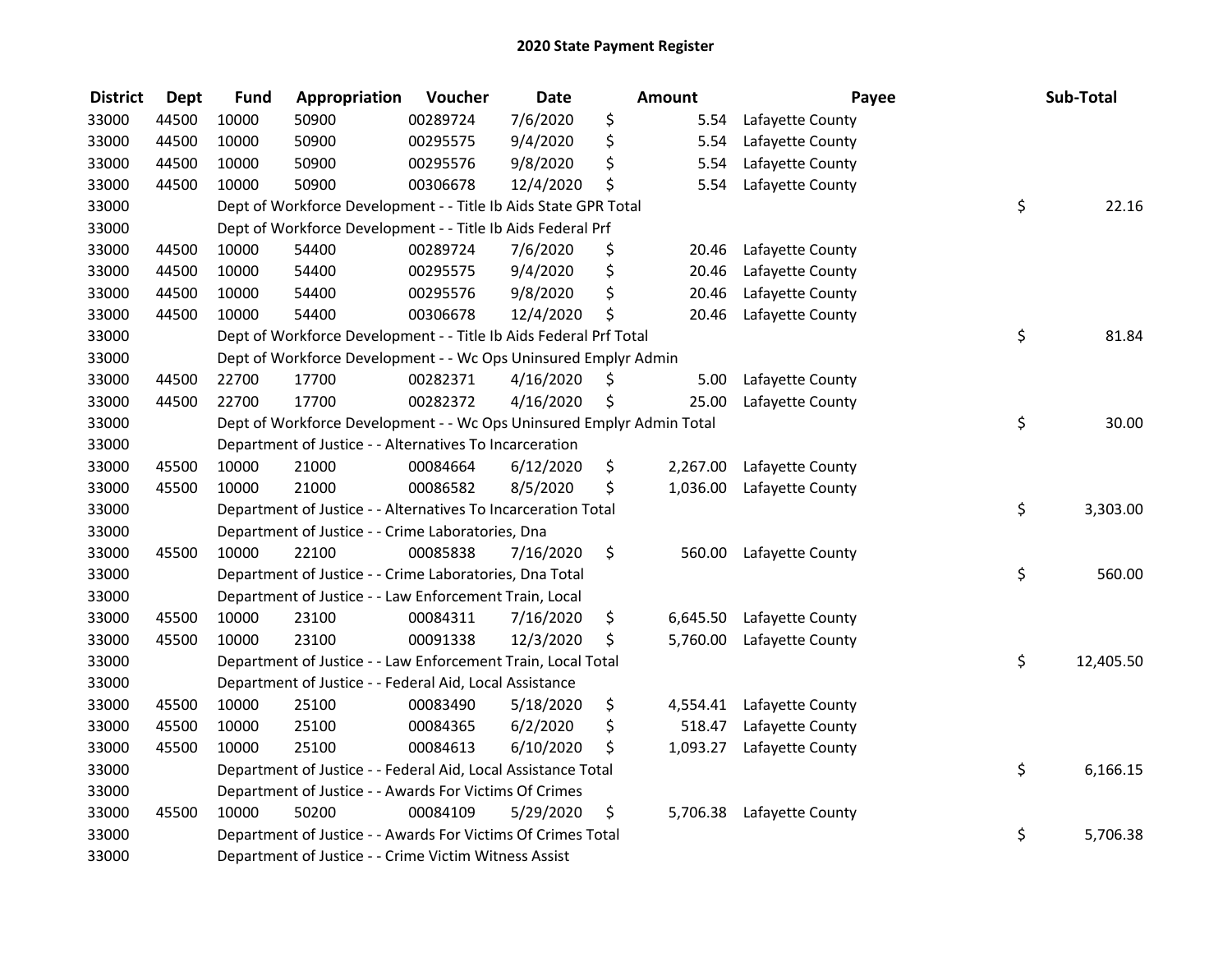| <b>District</b> | <b>Dept</b> | <b>Fund</b> | Appropriation                                                          | Voucher  | <b>Date</b> |    | <b>Amount</b> | Payee                     | Sub-Total        |
|-----------------|-------------|-------------|------------------------------------------------------------------------|----------|-------------|----|---------------|---------------------------|------------------|
| 33000           | 45500       | 10000       | 53200                                                                  | 00080487 | 2/26/2020   | \$ | 9,152.85      | Lafayette County          |                  |
| 33000           | 45500       | 10000       | 53200                                                                  | 00086034 | 7/17/2020   | \$ | 10,628.70     | Lafayette County          |                  |
| 33000           |             |             | Department of Justice - - Crime Victim Witness Assist Total            |          |             |    |               |                           | \$<br>19,781.55  |
| 33000           |             |             | Department of Military Affairs - - Emergency Response Equipment        |          |             |    |               |                           |                  |
| 33000           | 46500       | 10000       | 30800                                                                  | 00071813 | 1/14/2020   | S  | 7,475.13      | Lafayette County          |                  |
| 33000           |             |             | Department of Military Affairs - - Emergency Response Equipment Total  |          |             |    |               |                           | \$<br>7,475.13   |
| 33000           |             |             | Department of Military Affairs - - Local Emer Planning Grants          |          |             |    |               |                           |                  |
| 33000           | 46500       | 10000       | 33700                                                                  | 00073509 | 2/3/2020    | \$ |               | 8,543.13 Lafayette County |                  |
| 33000           |             |             | Department of Military Affairs - - Local Emer Planning Grants Total    |          |             |    |               |                           | \$<br>8,543.13   |
| 33000           |             |             | Department of Military Affairs - - Federal Aid, Local Assistance       |          |             |    |               |                           |                  |
| 33000           | 46500       | 10000       | 34200                                                                  | 00073348 | 2/3/2020    | \$ | 28,492.20     | Lafayette County          |                  |
| 33000           |             |             | Department of Military Affairs - - Federal Aid, Local Assistance Total |          |             |    |               |                           | \$<br>28,492.20  |
| 33000           |             |             | Department of Military Affairs - - Major Disaster Assist; Pif          |          |             |    |               |                           |                  |
| 33000           | 46500       | 27200       | 36500                                                                  | 00076046 | 4/6/2020    | \$ | 3,302.96      | Lafayette County          |                  |
| 33000           | 46500       | 27200       | 36500                                                                  | 00081535 | 8/13/2020   | \$ | 48,565.69     | Lafayette County          |                  |
| 33000           |             |             | Department of Military Affairs - - Major Disaster Assist; Pif Total    |          |             |    |               |                           | \$<br>51,868.65  |
| 33000           |             |             | Department of Veterans Affairs - - County Grants                       |          |             |    |               |                           |                  |
| 33000           | 48500       | 58200       | 26700                                                                  | 00077462 | 2/24/2020   | \$ | 8,500.00      | Lafayette County          |                  |
| 33000           |             |             | Department of Veterans Affairs - - County Grants Total                 |          |             |    |               |                           | \$<br>8,500.00   |
| 33000           |             |             | Department of Administration - - Federal Aid                           |          |             |    |               |                           |                  |
| 33000           | 50500       | 10000       | 14200                                                                  | 00116213 | 1/21/2020   | \$ | 17,998.50     | Lafayette County          |                  |
| 33000           | 50500       | 10000       | 14200                                                                  | 00117330 | 2/11/2020   | \$ | 17,998.50     | Lafayette County          |                  |
| 33000           | 50500       | 10000       | 14200                                                                  | 00126665 | 8/12/2020   | \$ | 12,693.53     | Lafayette County          |                  |
| 33000           | 50500       | 10000       | 14200                                                                  | 00129960 | 10/2/2020   | \$ | 82,079.15     | Lafayette County          |                  |
| 33000           | 50500       | 10000       | 14200                                                                  | 00132176 | 11/13/2020  | \$ | 24,235.14     | Lafayette County          |                  |
| 33000           | 50500       | 10000       | 14200                                                                  | 00134661 | 12/10/2020  | \$ | 286,962.36    | Lafayette County          |                  |
| 33000           | 50500       | 10000       | 14200                                                                  | 00136341 | 12/17/2020  | \$ | 29,336.08     | Lafayette County          |                  |
| 33000           |             |             | Department of Administration - - Federal Aid Total                     |          |             |    |               |                           | \$<br>471,303.26 |
| 33000           |             |             | Department of Administration - - Low-Income Assistance Grants          |          |             |    |               |                           |                  |
| 33000           | 50500       | 23500       | 37100                                                                  | 00117641 | 2/18/2020   | \$ | 1,554.61      | Lafayette County          |                  |
| 33000           | 50500       | 23500       | 37100                                                                  | 00119392 | 3/17/2020   | \$ | 1,680.43      | Lafayette County          |                  |
| 33000           | 50500       | 23500       | 37100                                                                  | 00120972 | 4/15/2020   | \$ | 2,848.12      | Lafayette County          |                  |
| 33000           | 50500       | 23500       | 37100                                                                  | 00121837 | 4/29/2020   | \$ | 1,189.44      | Lafayette County          |                  |
| 33000           | 50500       | 23500       | 37100                                                                  | 00123120 | 5/29/2020   | \$ | 2,827.09      | Lafayette County          |                  |
| 33000           | 50500       | 23500       | 37100                                                                  | 00124752 | 6/30/2020   | \$ | 2,454.86      | Lafayette County          |                  |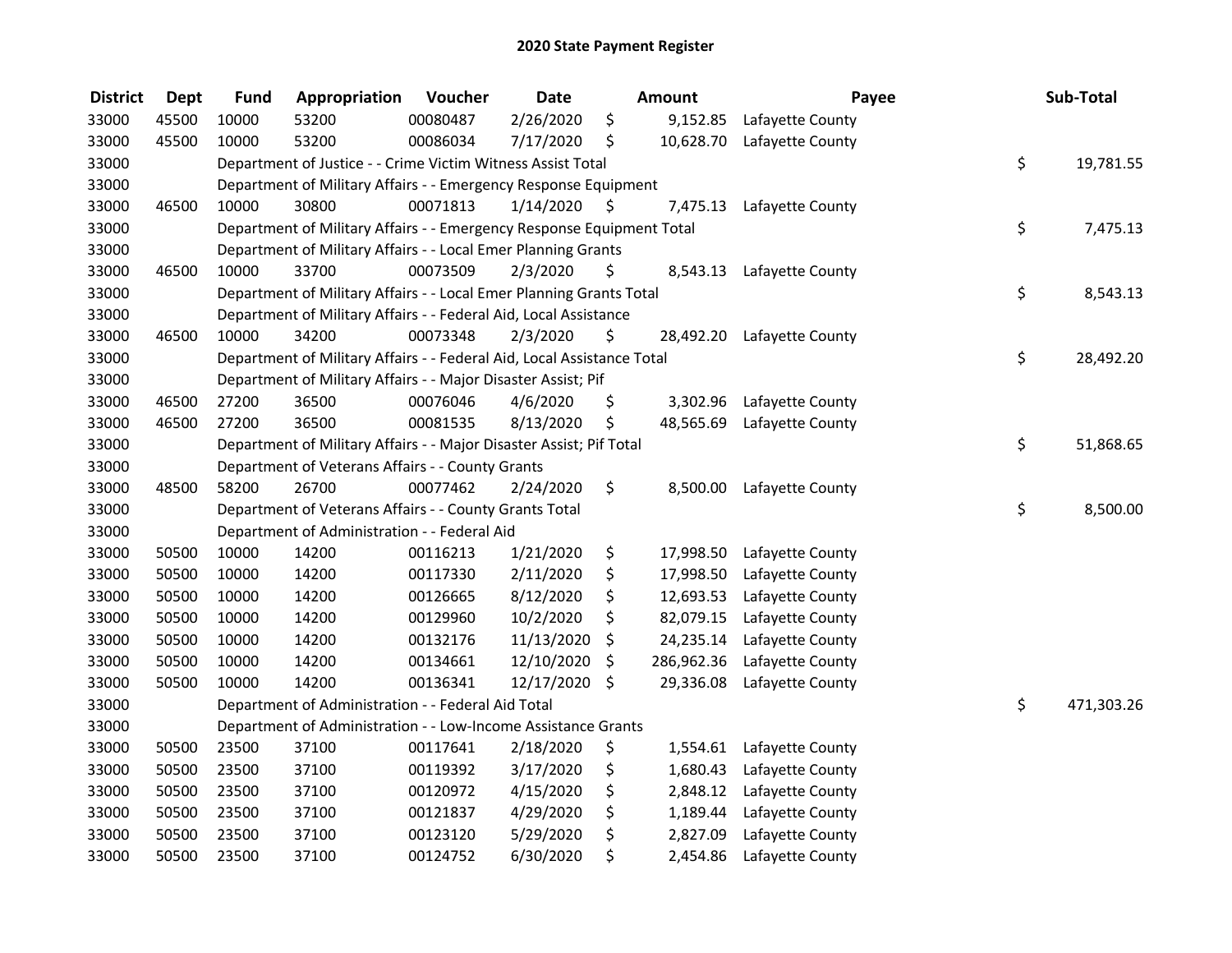| <b>District</b> | <b>Dept</b> | <b>Fund</b> | Appropriation                                                         | Voucher  | <b>Date</b> | Amount          | Payee                                                                                             | Sub-Total        |
|-----------------|-------------|-------------|-----------------------------------------------------------------------|----------|-------------|-----------------|---------------------------------------------------------------------------------------------------|------------------|
| 33000           | 50500       | 23500       | 37100                                                                 | 00127212 | 8/17/2020   | \$<br>2,274.51  | Lafayette County                                                                                  |                  |
| 33000           | 50500       | 23500       | 37100                                                                 | 00128735 | 9/15/2020   | \$<br>2,903.39  | Lafayette County                                                                                  |                  |
| 33000           | 50500       | 23500       | 37100                                                                 | 00131015 | 10/15/2020  | \$<br>1,759.28  | Lafayette County                                                                                  |                  |
| 33000           | 50500       | 23500       | 37100                                                                 | 00131687 | 10/29/2020  | \$<br>1,789.85  | Lafayette County                                                                                  |                  |
| 33000           | 50500       | 23500       | 37100                                                                 | 00136740 | 12/15/2020  | \$<br>8,810.82  | Lafayette County                                                                                  |                  |
| 33000           | 50500       | 23500       | 37100                                                                 | 00137216 | 12/22/2020  | \$<br>5,535.12  | Lafayette County                                                                                  |                  |
| 33000           |             |             | Department of Administration - - Low-Income Assistance Grants Total   |          |             |                 |                                                                                                   | \$<br>35,627.52  |
| 33000           |             |             | Department of Administration - - Land Information Program; Loca       |          |             |                 |                                                                                                   |                  |
| 33000           | 50500       | 26900       | 17300                                                                 | 00115563 | 1/9/2020    | \$<br>25,000.00 | Lafayette County                                                                                  |                  |
| 33000           | 50500       | 26900       | 17300                                                                 | 00117316 | 2/13/2020   | \$<br>1,000.00  | Lafayette County                                                                                  |                  |
| 33000           | 50500       | 26900       | 17300                                                                 | 00119431 | 4/2/2020    | \$<br>75,824.00 | Lafayette County                                                                                  |                  |
| 33000           | 50500       | 26900       | 17300                                                                 | 00122443 | 5/14/2020   | \$<br>20,000.00 | Lafayette County                                                                                  |                  |
| 33000           |             |             | Department of Administration - - Land Information Program; Loca Total |          |             |                 |                                                                                                   | \$<br>121,824.00 |
| 33000           |             |             | Elections Commission - - 2018 Hava Election Security                  |          |             |                 |                                                                                                   |                  |
| 33000           | 51000       | 22000       | 18200                                                                 | 00004228 | 8/18/2020   | \$<br>38,829.20 | Lafayette County                                                                                  |                  |
| 33000           | 51000       | 22000       | 18200                                                                 | 00004940 | 12/9/2020   | \$<br>1,783.10  | Lafayette County                                                                                  |                  |
| 33000           |             |             | Elections Commission - - 2018 Hava Election Security Total            |          |             |                 |                                                                                                   | \$<br>40,612.30  |
| 33000           |             |             |                                                                       |          |             |                 | Public Defender Board - - Transcript, Discovery and Records Provided to the Public Defender Board |                  |
| 33000           | 55000       | 10000       | 10600                                                                 | 00228583 | 1/3/2020    | \$<br>10.00     | Lafayette County                                                                                  |                  |
| 33000           | 55000       | 10000       | 10600                                                                 | 00234868 | 2/14/2020   | \$<br>159.00    | Lafayette County                                                                                  |                  |
| 33000           | 55000       | 10000       | 10600                                                                 | 00234869 | 2/14/2020   | \$<br>5.00      | Lafayette County                                                                                  |                  |
| 33000           | 55000       | 10000       | 10600                                                                 | 00235803 | 2/21/2020   | \$<br>48.05     | Lafayette County                                                                                  |                  |
| 33000           | 55000       | 10000       | 10600                                                                 | 00238134 | 3/13/2020   | \$<br>26.00     | Lafayette County                                                                                  |                  |
| 33000           | 55000       | 10000       | 10600                                                                 | 00238135 | 3/13/2020   | \$<br>5.00      | Lafayette County                                                                                  |                  |
| 33000           | 55000       | 10000       | 10600                                                                 | 00238136 | 3/13/2020   | \$<br>35.00     | Lafayette County                                                                                  |                  |
| 33000           | 55000       | 10000       | 10600                                                                 | 00241285 | 4/1/2020    | \$<br>5.00      | Lafayette County                                                                                  |                  |
| 33000           | 55000       | 10000       | 10600                                                                 | 00241286 | 4/1/2020    | \$<br>5.00      | Lafayette County                                                                                  |                  |
| 33000           | 55000       | 10000       | 10600                                                                 | 00247402 | 5/13/2020   | \$<br>5.00      | Lafayette County                                                                                  |                  |
| 33000           | 55000       | 10000       | 10600                                                                 | 00250099 | 6/8/2020    | \$<br>15.00     | Lafayette County                                                                                  |                  |
| 33000           | 55000       | 10000       | 10600                                                                 | 00253146 | 6/23/2020   | \$<br>5.00      | Lafayette County                                                                                  |                  |
| 33000           | 55000       | 10000       | 10600                                                                 | 00253147 | 6/23/2020   | \$<br>5.00      | Lafayette County                                                                                  |                  |
| 33000           | 55000       | 10000       | 10600                                                                 | 00253148 | 6/23/2020   | \$<br>10.00     | Lafayette County                                                                                  |                  |
| 33000           | 55000       | 10000       | 10600                                                                 | 00253149 | 6/23/2020   | \$<br>230.40    | Lafayette County                                                                                  |                  |
| 33000           | 55000       | 10000       | 10600                                                                 | 00253305 | 6/26/2020   | \$<br>10.00     | Lafayette County                                                                                  |                  |
| 33000           | 55000       | 10000       | 10600                                                                 | 00254075 | 6/30/2020   | \$<br>62.50     | Lafayette County                                                                                  |                  |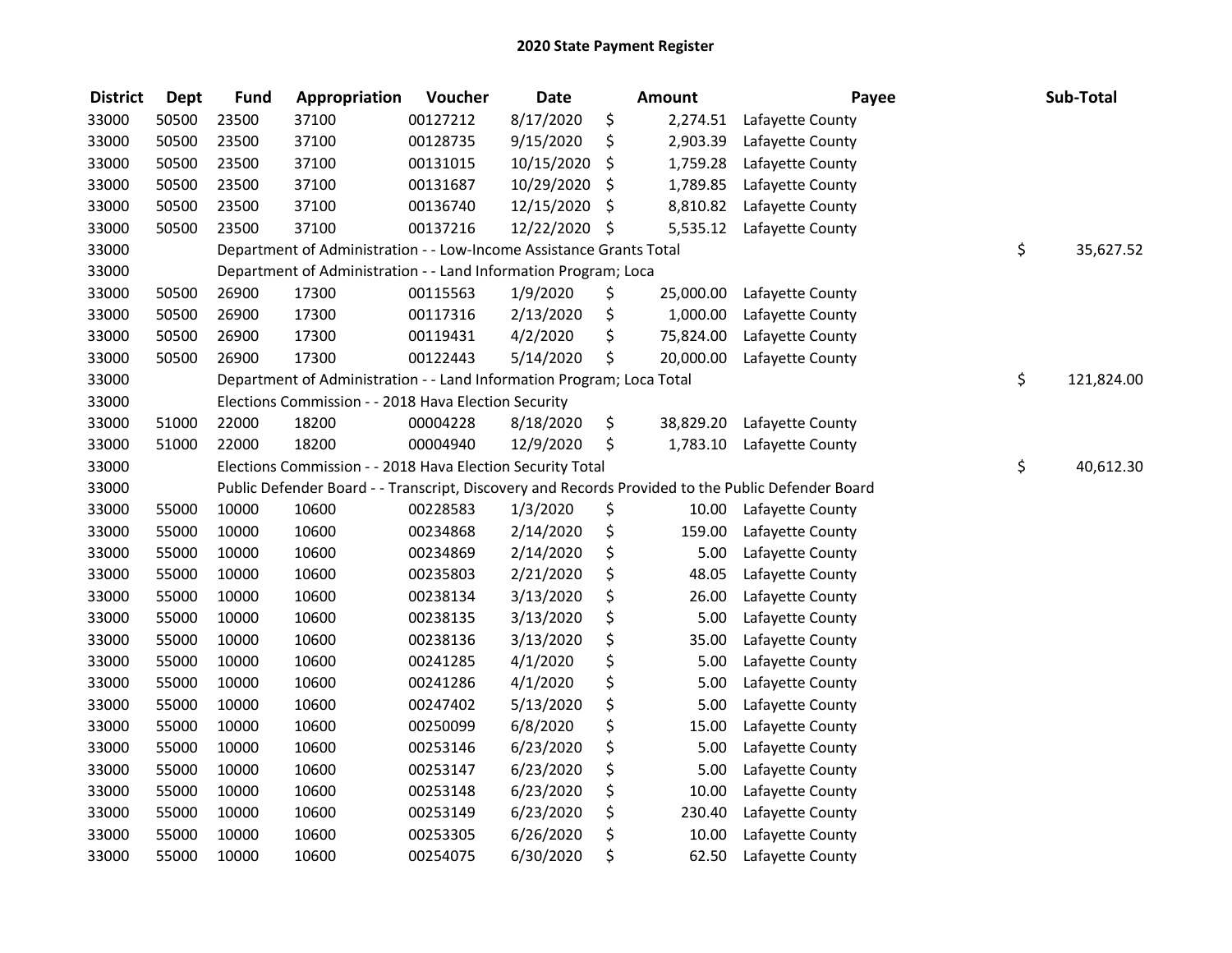| <b>District</b> | Dept  | <b>Fund</b> | Appropriation                                              | Voucher  | <b>Date</b> | Amount          | Payee                                                                                                   | Sub-Total      |
|-----------------|-------|-------------|------------------------------------------------------------|----------|-------------|-----------------|---------------------------------------------------------------------------------------------------------|----------------|
| 33000           | 55000 | 10000       | 10600                                                      | 00254076 | 6/30/2020   | \$<br>5.00      | Lafayette County                                                                                        |                |
| 33000           | 55000 | 10000       | 10600                                                      | 00260317 | 9/2/2020    | \$<br>175.60    | Lafayette County                                                                                        |                |
| 33000           | 55000 | 10000       | 10600                                                      | 00260318 | 9/2/2020    | \$<br>55.00     | Lafayette County                                                                                        |                |
| 33000           | 55000 | 10000       | 10600                                                      | 00260417 | 9/2/2020    | \$<br>5.00      | Lafayette County                                                                                        |                |
| 33000           | 55000 | 10000       | 10600                                                      | 00264732 | 10/19/2020  | \$<br>5.00      | Lafayette County                                                                                        |                |
| 33000           | 55000 | 10000       | 10600                                                      | 00264733 | 10/19/2020  | \$<br>25.00     | Lafayette County                                                                                        |                |
| 33000           | 55000 | 10000       | 10600                                                      | 00264734 | 10/19/2020  | \$<br>10.00     | Lafayette County                                                                                        |                |
| 33000           | 55000 | 10000       | 10600                                                      | 00264735 | 10/19/2020  | \$<br>5.00      | Lafayette County                                                                                        |                |
| 33000           | 55000 | 10000       | 10600                                                      | 00265198 | 10/23/2020  | \$<br>5.00      | Lafayette County                                                                                        |                |
| 33000           | 55000 | 10000       | 10600                                                      | 00265199 | 10/23/2020  | \$<br>15.00     | Lafayette County                                                                                        |                |
| 33000           | 55000 | 10000       | 10600                                                      | 00270833 | 12/15/2020  | \$<br>10.00     | Lafayette County                                                                                        |                |
| 33000           | 55000 | 10000       | 10600                                                      | 00270834 | 12/15/2020  | \$<br>35.00     | Lafayette County                                                                                        |                |
| 33000           | 55000 | 10000       | 10600                                                      | 00270835 | 12/15/2020  | \$<br>15.00     | Lafayette County                                                                                        |                |
| 33000           |       |             |                                                            |          |             |                 | Public Defender Board - - Transcript, Discovery and Records Provided to the Public Defender Board Total | \$<br>1,006.55 |
| 33000           |       |             | Department of Revenue - - Warrants and Satisfactions       |          |             |                 |                                                                                                         |                |
| 33000           | 56600 | 10000       | 10100                                                      | 00154147 | 1/7/2020    | \$<br>10.00     | Lafayette County                                                                                        |                |
| 33000           | 56600 | 10000       | 10100                                                      | 00155940 | 1/31/2020   | \$<br>65.00     | Lafayette County                                                                                        |                |
| 33000           | 56600 | 10000       | 10100                                                      | 00159949 | 3/6/2020    | \$<br>45.00     | Lafayette County                                                                                        |                |
| 33000           | 56600 | 10000       | 10100                                                      | 00160314 | 3/18/2020   | \$<br>210.50    | Lafayette County                                                                                        |                |
| 33000           | 56600 | 10000       | 10100                                                      | 00163646 | 4/2/2020    | \$<br>65.00     | Lafayette County                                                                                        |                |
| 33000           | 56600 | 10000       | 10100                                                      | 00174576 | 6/24/2020   | \$<br>85.00     | Lafayette County                                                                                        |                |
| 33000           | 56600 | 10000       | 10100                                                      | 00174846 | 6/25/2020   | \$<br>30.00     | Lafayette County                                                                                        |                |
| 33000           | 56600 | 10000       | 10100                                                      | 00174860 | 7/2/2020    | \$<br>20.00     | Lafayette County                                                                                        |                |
| 33000           | 56600 | 10000       | 10100                                                      | 00176544 | 8/6/2020    | \$<br>130.00    | Lafayette County                                                                                        |                |
| 33000           | 56600 | 10000       | 10100                                                      | 00181389 | 10/2/2020   | \$<br>50.00     | Lafayette County                                                                                        |                |
| 33000           | 56600 | 10000       | 10100                                                      | 00182850 | 10/30/2020  | \$<br>20.00     | Lafayette County                                                                                        |                |
| 33000           | 56600 | 10000       | 10100                                                      | 00184235 | 11/6/2020   | \$<br>65.00     | Lafayette County                                                                                        |                |
| 33000           | 56600 | 10000       | 10100                                                      | 00186052 | 12/4/2020   | \$<br>30.00     | Lafayette County                                                                                        |                |
| 33000           |       |             | Department of Revenue - - Warrants and Satisfactions Total |          |             |                 |                                                                                                         | \$<br>825.50   |
| 33000           |       |             | Department of Revenue - - General Program Operations       |          |             |                 |                                                                                                         |                |
| 33000           | 56600 | 10000       | 20100                                                      | 00163364 | 3/6/2020    | \$<br>30.64     | Lafayette County                                                                                        |                |
| 33000           |       |             | Department of Revenue - - General Program Operations Total |          |             |                 |                                                                                                         | \$<br>30.64    |
| 33000           |       |             | Circuit Courts - - Circuit Court Costs                     |          |             |                 |                                                                                                         |                |
| 33000           | 62500 | 10000       | 10500                                                      | 00001767 | 1/17/2020   | \$<br>30,372.00 | Lafayette County                                                                                        |                |
| 33000           | 62500 | 10000       | 10500                                                      | 00001961 | 7/17/2020   | \$<br>58,966.00 | Lafayette County                                                                                        |                |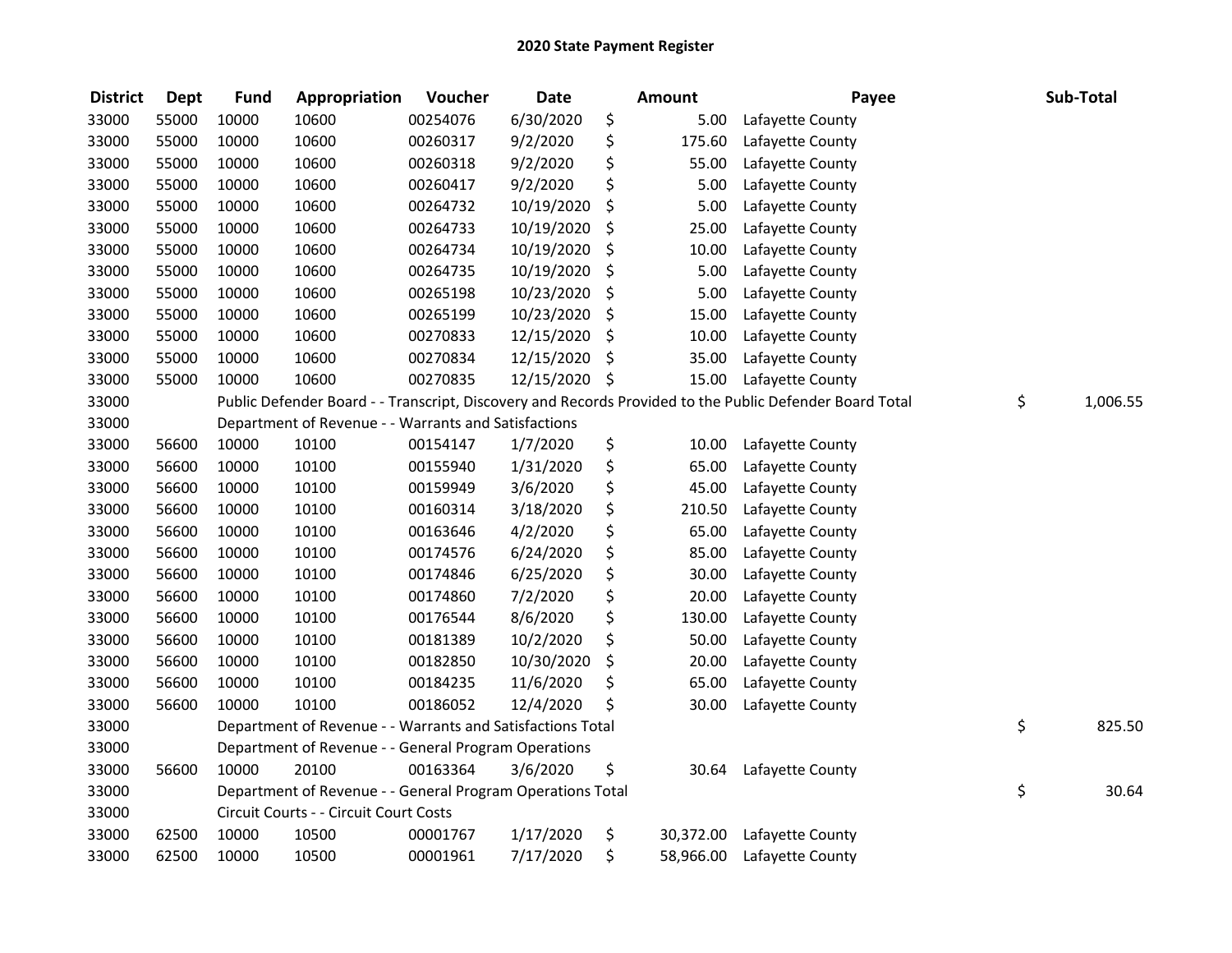| <b>District</b> | Dept  | Fund  | Appropriation                                                         | Voucher  | <b>Date</b> |     | <b>Amount</b> | Payee            | Sub-Total          |
|-----------------|-------|-------|-----------------------------------------------------------------------|----------|-------------|-----|---------------|------------------|--------------------|
| 33000           |       |       | Circuit Courts - - Circuit Court Costs Total                          |          |             |     |               |                  | \$<br>89,338.00    |
| 33000           |       |       | Shared Revenue and Tax Relief - - County And Municipal Aid            |          |             |     |               |                  |                    |
| 33000           | 83500 | 10000 | 10500                                                                 | 00068304 | 7/27/2020   | \$  | 246,040.43    | Lafayette County |                    |
| 33000           | 83500 | 10000 | 10500                                                                 | 00072271 | 11/16/2020  | Ŝ.  | 1,394,229.11  | Lafayette County |                    |
| 33000           |       |       | Shared Revenue and Tax Relief - - County And Municipal Aid Total      |          |             |     |               |                  | \$<br>1,640,269.54 |
| 33000           |       |       | Shared Revenue and Tax Relief - - Exempt Computer Aid                 |          |             |     |               |                  |                    |
| 33000           | 83500 | 10000 | 10900                                                                 | 00064605 | 7/27/2020   | \$  | 3,002.41      | Lafayette County |                    |
| 33000           |       |       | Shared Revenue and Tax Relief - - Exempt Computer Aid Total           |          |             |     |               |                  | \$<br>3,002.41     |
| 33000           |       |       | Shared Revenue and Tax Relief - - Utility Aid                         |          |             |     |               |                  |                    |
| 33000           | 83500 | 10000 | 11000                                                                 | 00068304 | 7/27/2020   | S.  | 49,980.34     | Lafayette County |                    |
| 33000           | 83500 | 10000 | 11000                                                                 | 00072271 | 11/16/2020  | Ŝ.  | 285,569.01    | Lafayette County |                    |
| 33000           |       |       | Shared Revenue and Tax Relief - - Utility Aid Total                   |          |             |     |               |                  | \$<br>335,549.35   |
| 33000           |       |       | Shared Revenue and Tax Relief - - Personal Property Aid               |          |             |     |               |                  |                    |
| 33000           | 83500 | 10000 | 11100                                                                 | 00059968 | 5/4/2020    | \$. | 59,648.72     | Lafayette County |                    |
| 33000           |       |       | Shared Revenue and Tax Relief - - Personal Property Aid Total         |          |             |     |               |                  | \$<br>59,648.72    |
| 33000           |       |       | Shared Revenue and Tax Relief - - School Lvy Tx/First Dollar Cr       |          |             |     |               |                  |                    |
| 33000           | 83500 | 10000 | 30200                                                                 | 00063949 | 7/27/2020   | Ŝ.  | 613,813.66    | Lafayette County |                    |
| 33000           | 83500 | 10000 | 30200                                                                 | 00067340 | 7/27/2020   | S.  | 2,242,791.67  | Lafayette County |                    |
| 33000           |       |       | Shared Revenue and Tax Relief - - School Lvy Tx/First Dollar Cr Total |          |             |     |               |                  | \$<br>2,856,605.33 |
| 33000           |       |       | Shared Revenue and Tax Relief - - Lottery & Gaming Credit             |          |             |     |               |                  |                    |
| 33000           | 83500 | 52100 | 36300                                                                 | 00055672 | 3/23/2020   | S.  | 1,000,496.38  | Lafayette County |                    |
| 33000           |       |       | Shared Revenue and Tax Relief - - Lottery & Gaming Credit Total       |          |             |     |               |                  | \$<br>1,000,496.38 |
| 33000 Total     |       |       |                                                                       |          |             |     |               |                  | 11,468,031.76      |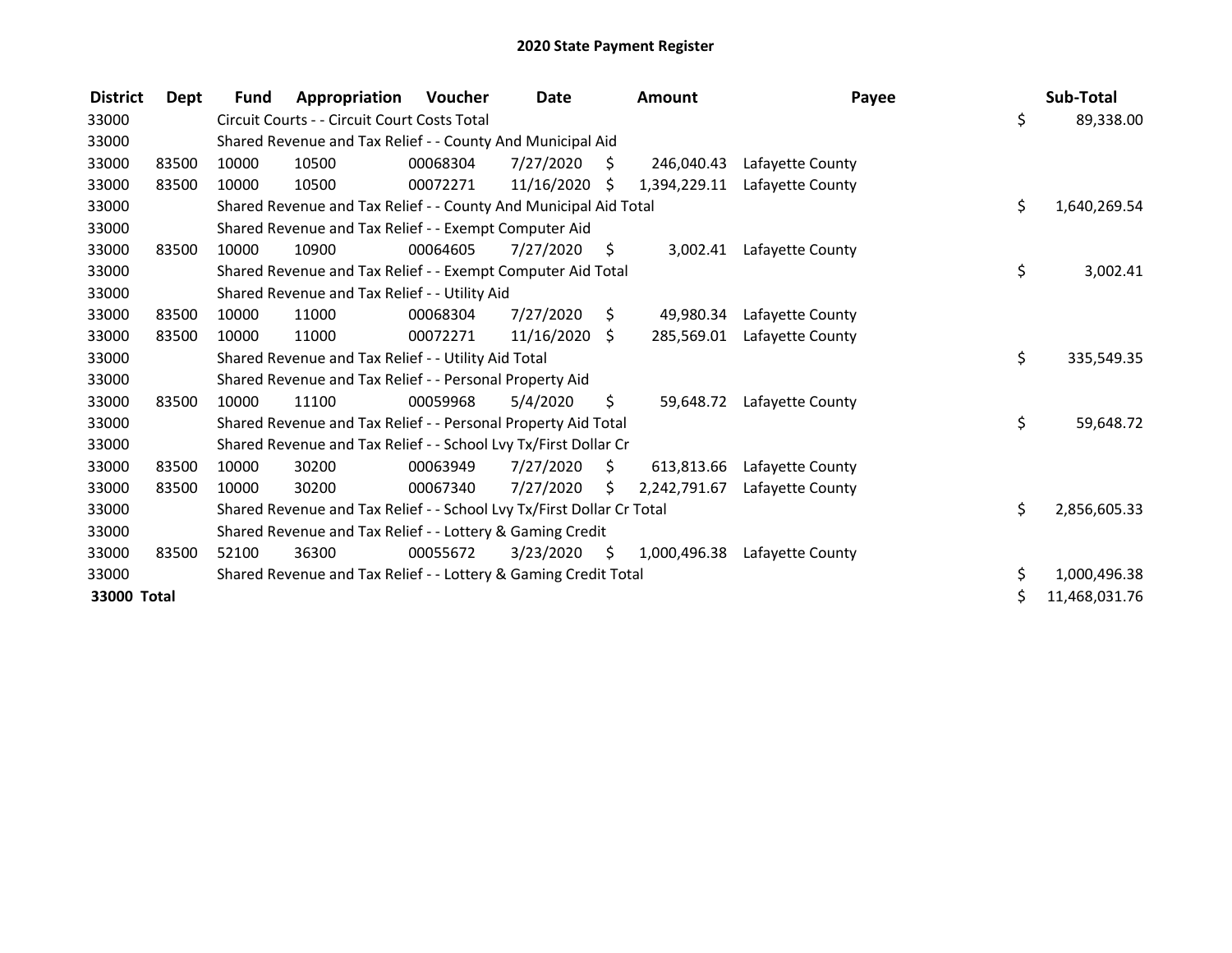| <b>District</b> | Dept  | <b>Fund</b> | Appropriation                                                      | Voucher  | Date       |      | Amount    |                          | Payee | Sub-Total  |
|-----------------|-------|-------------|--------------------------------------------------------------------|----------|------------|------|-----------|--------------------------|-------|------------|
| 33002           |       |             | Dept of Safety & Prof Services - - Fire Dues Distribution          |          |            |      |           |                          |       |            |
| 33002           | 16500 | 10000       | 22500                                                              | 00036359 | 7/20/2020  | \$   |           | 1,860.14 Town Of Argyle  |       |            |
| 33002           |       |             | Dept of Safety & Prof Services - - Fire Dues Distribution Total    |          |            |      |           |                          | \$    | 1,860.14   |
| 33002           |       |             | Dept of Natural Resources - - Aids In Lieu Of Taxes - Gener        |          |            |      |           |                          |       |            |
| 33002           | 37000 | 10000       | 50300                                                              | 00385721 | 1/27/2020  | \$.  |           | 3,372.53 Town Of Argyle  |       |            |
| 33002           | 37000 | 10000       | 50300                                                              | 00403700 | 4/21/2020  | \$   | 1.13      | Town Of Argyle           |       |            |
| 33002           |       |             | Dept of Natural Resources - - Aids In Lieu Of Taxes - Gener Total  |          |            |      |           |                          | \$    | 3,373.66   |
| 33002           |       |             | Dept of Natural Resources - - Resaids - Cnty Forst, Cl & Mfl       |          |            |      |           |                          |       |            |
| 33002           | 37000 | 21200       | 57100                                                              | 00417268 | 6/18/2020  | - \$ |           | 170.08 Town Of Argyle    |       |            |
| 33002           |       |             | Dept of Natural Resources - - Resaids - Cnty Forst, Cl & Mfl Total |          |            |      |           |                          | \$    | 170.08     |
| 33002           |       |             | Dept of Natural Resources - - Aids In Lieu Of Taxes - Sum S        |          |            |      |           |                          |       |            |
| 33002           | 37000 | 21200       | 57900                                                              | 00403701 | 4/21/2020  | - \$ |           | 66.82 Town Of Argyle     |       |            |
| 33002           |       |             | Dept of Natural Resources - - Aids In Lieu Of Taxes - Sum S Total  |          |            |      |           |                          | \$    | 66.82      |
| 33002           |       |             | WI Dept of Transportation - - Trns Aids To Mnc.-Sf                 |          |            |      |           |                          |       |            |
| 33002           | 39500 | 21100       | 19100                                                              | 00476306 | 1/6/2020   | \$   | 23,849.10 | Town Of Argyle           |       |            |
| 33002           | 39500 | 21100       | 19100                                                              | 00506161 | 4/6/2020   | \$   | 23,849.10 | Town Of Argyle           |       |            |
| 33002           | 39500 | 21100       | 19100                                                              | 00543153 | 7/6/2020   | \$   | 23,849.10 | Town Of Argyle           |       |            |
| 33002           | 39500 | 21100       | 19100                                                              | 00585979 | 10/5/2020  | \$   |           | 23,849.10 Town Of Argyle |       |            |
| 33002           |       |             | WI Dept of Transportation - - Trns Aids To Mnc.-Sf Total           |          |            |      |           |                          | \$    | 95,396.40  |
| 33002           |       |             | WI Dept of Transportation - - Loc Rd Imp Prg St Fd                 |          |            |      |           |                          |       |            |
| 33002           | 39500 | 21100       | 27800                                                              | 00483099 | 1/17/2020  | \$   |           | 12,500.00 Town Of Argyle |       |            |
| 33002           |       |             | WI Dept of Transportation - - Loc Rd Imp Prg St Fd Total           |          |            |      |           |                          | \$    | 12,500.00  |
| 33002           |       |             | Shared Revenue and Tax Relief - - County And Municipal Aid         |          |            |      |           |                          |       |            |
| 33002           | 83500 | 10000       | 10500                                                              | 00068278 | 7/27/2020  | \$   |           | 2,246.04 Town Of Argyle  |       |            |
| 33002           | 83500 | 10000       | 10500                                                              | 00072245 | 11/16/2020 | \$   |           | 12,727.57 Town Of Argyle |       |            |
| 33002           |       |             | Shared Revenue and Tax Relief - - County And Municipal Aid Total   |          |            |      |           |                          | \$    | 14,973.61  |
| 33002           |       |             | Shared Revenue and Tax Relief - - Exempt Computer Aid              |          |            |      |           |                          |       |            |
| 33002           | 83500 | 10000       | 10900                                                              | 00065412 | 7/27/2020  | \$   |           | 14.55 Town Of Argyle     |       |            |
| 33002           |       |             | Shared Revenue and Tax Relief - - Exempt Computer Aid Total        |          |            |      |           |                          | \$    | 14.55      |
| 33002           |       |             | Shared Revenue and Tax Relief - - Personal Property Aid            |          |            |      |           |                          |       |            |
| 33002           | 83500 | 10000       | 11100                                                              | 00060796 | 5/4/2020   | \$   |           | 210.04 Town Of Argyle    |       |            |
| 33002           |       |             | Shared Revenue and Tax Relief - - Personal Property Aid Total      |          |            |      |           |                          | \$    | 210.04     |
| 33002 Total     |       |             |                                                                    |          |            |      |           |                          | \$    | 128,565.30 |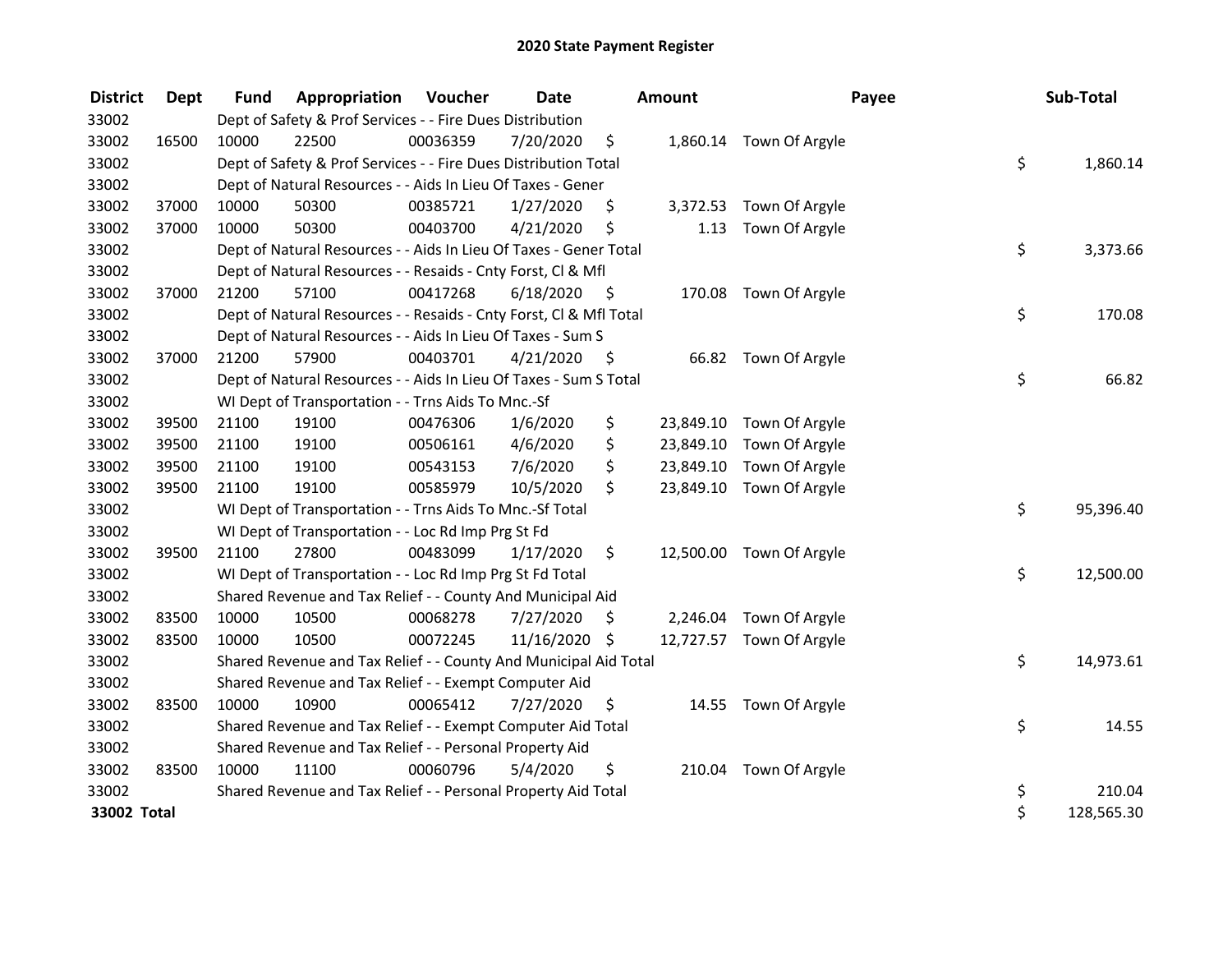| <b>District</b> | Dept  | Fund  | Appropriation                                                       | Voucher  | <b>Date</b>   |      | Amount | Payee                     | Sub-Total        |
|-----------------|-------|-------|---------------------------------------------------------------------|----------|---------------|------|--------|---------------------------|------------------|
| 33004           |       |       | Dept of Safety & Prof Services - - Fire Dues Distribution           |          |               |      |        |                           |                  |
| 33004           | 16500 | 10000 | 22500                                                               | 00036360 | 7/20/2020     | \$   |        | 2,434.56 Town of Belmont  |                  |
| 33004           |       |       | Dept of Safety & Prof Services - - Fire Dues Distribution Total     |          |               |      |        |                           | \$<br>2,434.56   |
| 33004           |       |       | Dept of Natural Resources - - Aids In Lieu Of Taxes - Gener         |          |               |      |        |                           |                  |
| 33004           | 37000 | 10000 | 50300                                                               | 00385793 | 1/27/2020     | \$   |        | 6,893.66 Town of Belmont  |                  |
| 33004           | 37000 | 10000 | 50300                                                               | 00405208 | 4/21/2020     | \$   |        | 269.83 Town of Belmont    |                  |
| 33004           |       |       | Dept of Natural Resources - - Aids In Lieu Of Taxes - Gener Total   |          |               |      |        |                           | \$<br>7,163.49   |
| 33004           |       |       | Dept of Natural Resources - - Resaids - Cnty Forst, Cl & Mfl        |          |               |      |        |                           |                  |
| 33004           | 37000 | 21200 | 57100                                                               | 00417269 | 6/18/2020     | - \$ |        | 164.06 Town of Belmont    |                  |
| 33004           |       |       | Dept of Natural Resources - - Resaids - Cnty Forst, CI & Mfl Total  |          |               |      |        |                           | \$<br>164.06     |
| 33004           |       |       | Dept of Natural Resources - - Aids In Lieu Of Taxes - Sum S         |          |               |      |        |                           |                  |
| 33004           | 37000 | 21200 | 57900                                                               | 00405209 | 4/21/2020     | -\$  |        | 6.08 Town of Belmont      |                  |
| 33004           |       |       | Dept of Natural Resources - - Aids In Lieu Of Taxes - Sum S Total   |          |               |      |        |                           | \$<br>6.08       |
| 33004           |       |       | Dept of Natural Resources - - Fin Asst For Responsible Units        |          |               |      |        |                           |                  |
| 33004           | 37000 | 27400 | 67000                                                               | 00412884 | 5/29/2020     | \$   |        | 2,078.93 Town of Belmont  |                  |
| 33004           |       |       | Dept of Natural Resources - - Fin Asst For Responsible Units Total  |          |               |      |        |                           | \$<br>2,078.93   |
| 33004           |       |       | WI Dept of Transportation - - Trns Aids To Mnc.-Sf                  |          |               |      |        |                           |                  |
| 33004           | 39500 | 21100 | 19100                                                               | 00476307 | 1/6/2020      | \$   |        | 30,491.37 Town of Belmont |                  |
| 33004           | 39500 | 21100 | 19100                                                               | 00506162 | 4/6/2020      | \$   |        | 30,491.37 Town of Belmont |                  |
| 33004           | 39500 | 21100 | 19100                                                               | 00543154 | 7/6/2020      | \$   |        | 30,491.37 Town of Belmont |                  |
| 33004           | 39500 | 21100 | 19100                                                               | 00585980 | 10/5/2020     | \$   |        | 30,491.37 Town of Belmont |                  |
| 33004           |       |       | WI Dept of Transportation - - Trns Aids To Mnc.-Sf Total            |          |               |      |        |                           | \$<br>121,965.48 |
| 33004           |       |       | Department of Military Affairs - - Major Disaster Assist; Pif       |          |               |      |        |                           |                  |
| 33004           | 46500 | 27200 | 36500                                                               | 00079783 | 7/1/2020      | \$   |        | 5,807.38 Town of Belmont  |                  |
| 33004           |       |       | Department of Military Affairs - - Major Disaster Assist; Pif Total |          |               |      |        |                           | \$<br>5,807.38   |
| 33004           |       |       | Department of Administration - - Federal Aid                        |          |               |      |        |                           |                  |
| 33004           | 50500 | 10000 | 14200                                                               | 00134662 | 12/10/2020 \$ |      |        | 1,717.22 Town of Belmont  |                  |
| 33004           |       |       | Department of Administration - - Federal Aid Total                  |          |               |      |        |                           | \$<br>1,717.22   |
| 33004           |       |       | Shared Revenue and Tax Relief - - County And Municipal Aid          |          |               |      |        |                           |                  |
| 33004           | 83500 | 10000 | 10500                                                               | 00068279 | 7/27/2020     | \$   |        | 4,974.49 Town of Belmont  |                  |
| 33004           | 83500 | 10000 | 10500                                                               | 00072246 | 11/16/2020 \$ |      |        | 28,188.76 Town of Belmont |                  |
| 33004           |       |       | Shared Revenue and Tax Relief - - County And Municipal Aid Total    |          |               |      |        |                           | \$<br>33,163.25  |
| 33004           |       |       | Shared Revenue and Tax Relief - - Exempt Computer Aid               |          |               |      |        |                           |                  |
| 33004           | 83500 | 10000 | 10900                                                               | 00065413 | 7/27/2020     | \$   | 2.08   | Town of Belmont           |                  |
| 33004           |       |       | Shared Revenue and Tax Relief - - Exempt Computer Aid Total         |          |               |      |        |                           | \$<br>2.08       |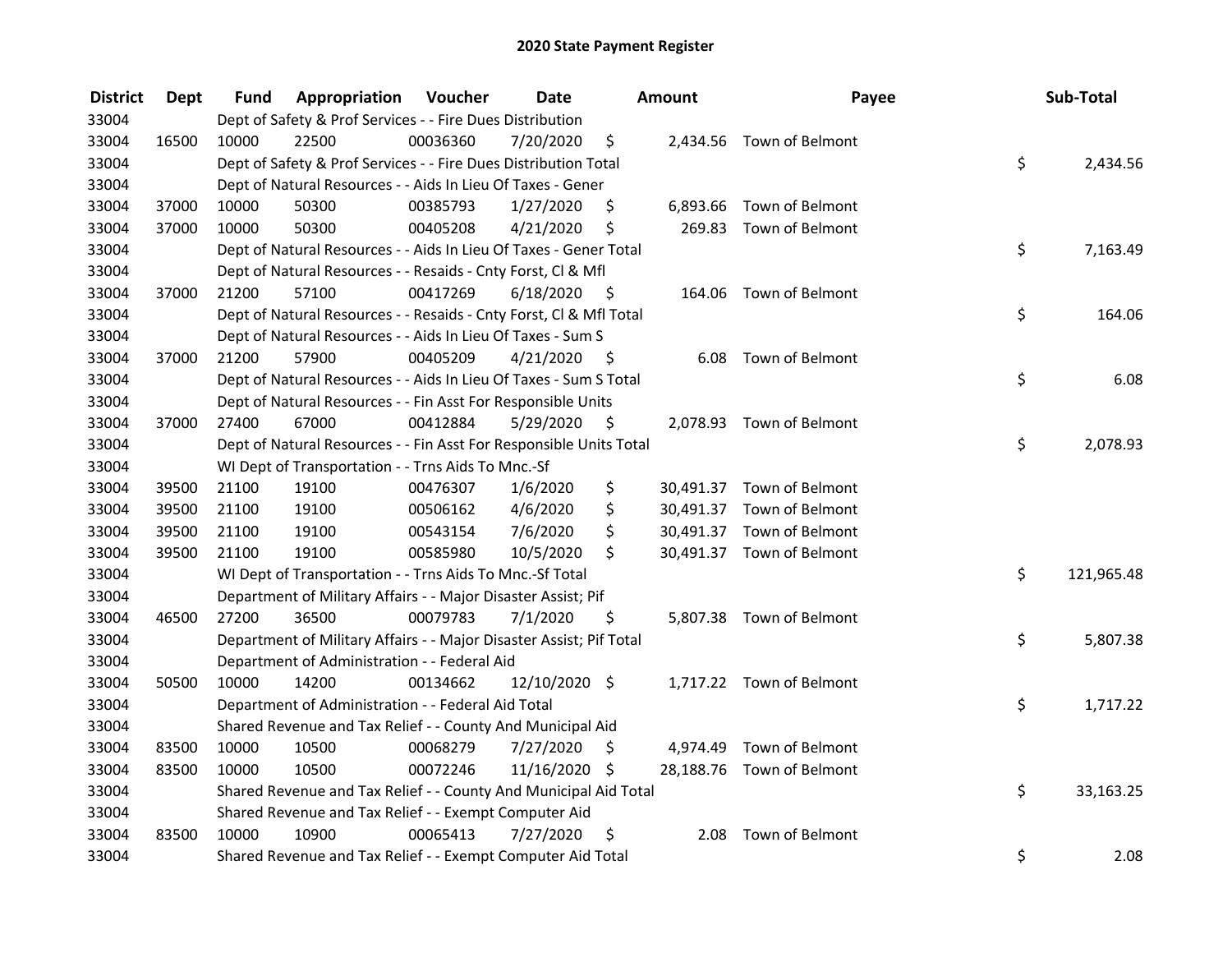| <b>District</b> | Dept  | Fund  | Appropriation                                                       | <b>Voucher</b> | <b>Date</b><br><b>Amount</b> |    | Payee    | Sub-Total       |                  |
|-----------------|-------|-------|---------------------------------------------------------------------|----------------|------------------------------|----|----------|-----------------|------------------|
| 33004           |       |       | Shared Revenue and Tax Relief - - Utility Aid                       |                |                              |    |          |                 |                  |
| 33004           | 83500 | 10000 | 11000                                                               | 00068279       | 7/27/2020                    | S. | 29.54    | Town of Belmont |                  |
| 33004           | 83500 | 10000 | 11000                                                               | 00072246       | 11/16/2020 \$                |    | 181.74   | Town of Belmont |                  |
| 33004           |       |       | Shared Revenue and Tax Relief - - Utility Aid Total                 |                |                              |    |          |                 | \$<br>211.28     |
| 33004           |       |       | Shared Revenue and Tax Relief - - Personal Property Aid             |                |                              |    |          |                 |                  |
| 33004           | 83500 | 10000 | 11100                                                               | 00060797       | 5/4/2020                     | S  | 245.65   | Town of Belmont |                  |
| 33004           |       |       | Shared Revenue and Tax Relief - - Personal Property Aid Total       |                |                              |    |          |                 | \$<br>245.65     |
| 33004           |       |       | Shared Revenue and Tax Relief - - Payments For Municipal Svcs       |                |                              |    |          |                 |                  |
| 33004           | 83500 | 10000 | 50100                                                               | 00054937       | 2/3/2020                     | Ś. | 618.64   | Town of Belmont |                  |
| 33004           |       |       | Shared Revenue and Tax Relief - - Payments For Municipal Svcs Total |                |                              |    |          |                 | \$<br>618.64     |
| 33004           |       |       | Shared Revenue and Tax Relief - - Lottery & Gaming Credit           |                |                              |    |          |                 |                  |
| 33004           | 83500 | 52100 | 36300                                                               | 00055380       | 3/23/2020                    | S  | 6,242.28 | Town of Belmont |                  |
| 33004           |       |       | Shared Revenue and Tax Relief - - Lottery & Gaming Credit Total     |                |                              |    |          |                 | \$<br>6,242.28   |
| 33004 Total     |       |       |                                                                     |                |                              |    |          |                 | \$<br>181,820.38 |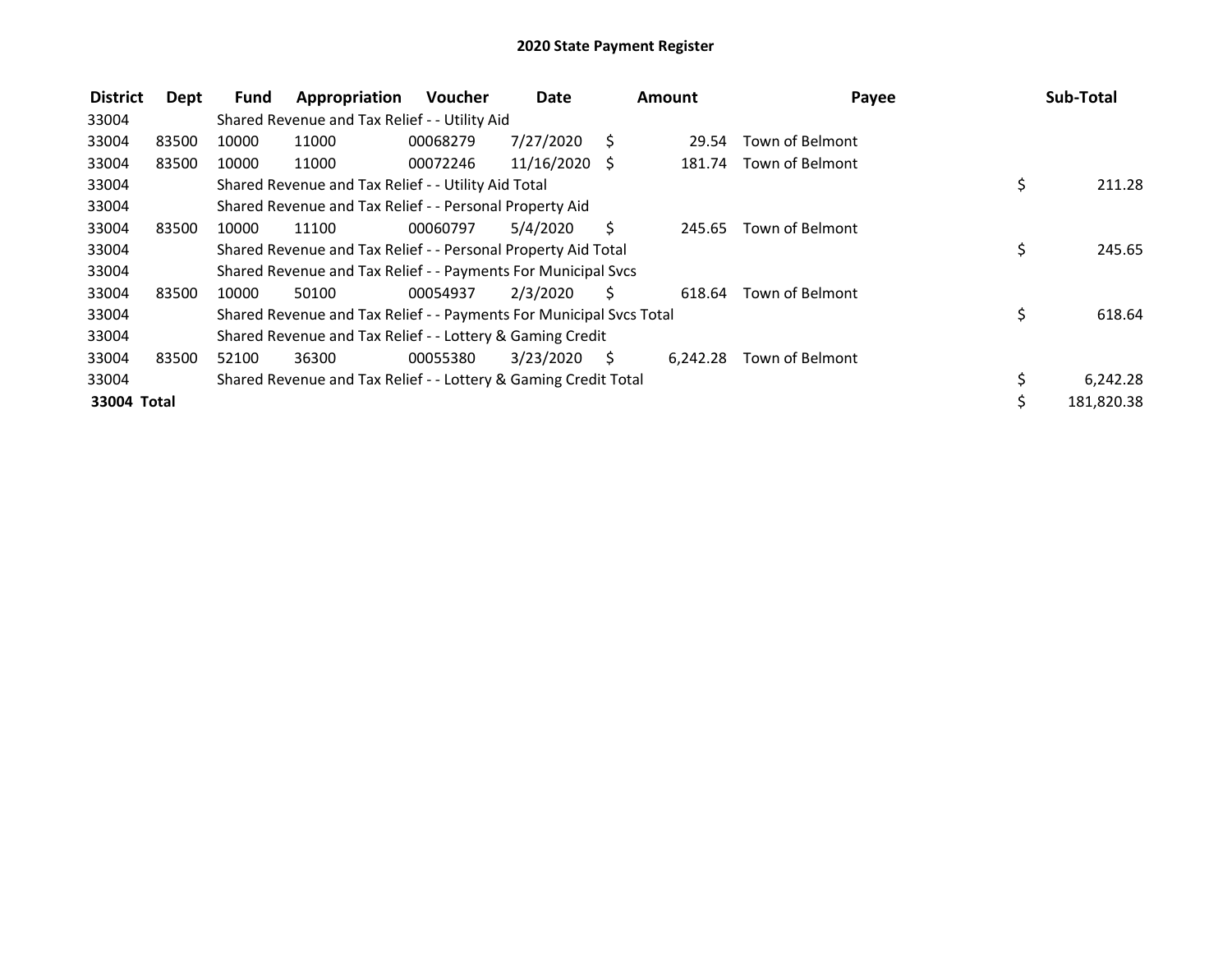| <b>District</b> | Dept  | Fund  | Appropriation                                                      | Voucher  | <b>Date</b>   |      | Amount | Payee                    | Sub-Total       |
|-----------------|-------|-------|--------------------------------------------------------------------|----------|---------------|------|--------|--------------------------|-----------------|
| 33006           |       |       | Dept of Safety & Prof Services - - Fire Dues Distribution          |          |               |      |        |                          |                 |
| 33006           | 16500 | 10000 | 22500                                                              | 00036361 | 7/20/2020     | \$   |        | 1,773.99 Town Of Benton  |                 |
| 33006           |       |       | Dept of Safety & Prof Services - - Fire Dues Distribution Total    |          |               |      |        |                          | \$<br>1,773.99  |
| 33006           |       |       | Dept of Natural Resources - - Aids In Lieu Of Taxes - Gener        |          |               |      |        |                          |                 |
| 33006           | 37000 | 10000 | 50300                                                              | 00385794 | 1/27/2020     | \$   |        | 1,837.24 Town Of Benton  |                 |
| 33006           |       |       | Dept of Natural Resources - - Aids In Lieu Of Taxes - Gener Total  |          |               |      |        |                          | \$<br>1,837.24  |
| 33006           |       |       | Dept of Natural Resources - - Resaids - Cnty Forst, CI & Mfl       |          |               |      |        |                          |                 |
| 33006           | 37000 | 21200 | 57100                                                              | 00417270 | 6/18/2020     | - \$ |        | 24.78 Town Of Benton     |                 |
| 33006           |       |       | Dept of Natural Resources - - Resaids - Cnty Forst, Cl & Mfl Total |          |               |      |        |                          | \$<br>24.78     |
| 33006           |       |       | Dept of Natural Resources - - Fin Asst For Responsible Units       |          |               |      |        |                          |                 |
| 33006           | 37000 | 27400 | 67000                                                              | 00413472 | 5/29/2020     | - \$ |        | 228.18 Town Of Benton    |                 |
| 33006           |       |       | Dept of Natural Resources - - Fin Asst For Responsible Units Total |          |               |      |        |                          | \$<br>228.18    |
| 33006           |       |       | WI Dept of Transportation - - Trns Aids To Mnc.-Sf                 |          |               |      |        |                          |                 |
| 33006           | 39500 | 21100 | 19100                                                              | 00476308 | 1/6/2020      | \$   |        | 20,794.05 Town Of Benton |                 |
| 33006           | 39500 | 21100 | 19100                                                              | 00506163 | 4/6/2020      | \$   |        | 20,794.05 Town Of Benton |                 |
| 33006           | 39500 | 21100 | 19100                                                              | 00543155 | 7/6/2020      | \$   |        | 20,794.05 Town Of Benton |                 |
| 33006           | 39500 | 21100 | 19100                                                              | 00585981 | 10/5/2020     | \$   |        | 20,794.05 Town Of Benton |                 |
| 33006           |       |       | WI Dept of Transportation - - Trns Aids To Mnc.-Sf Total           |          |               |      |        |                          | \$<br>83,176.20 |
| 33006           |       |       | Department of Administration - - Federal Aid                       |          |               |      |        |                          |                 |
| 33006           | 50500 | 10000 | 14200                                                              | 00134663 | 12/10/2020 \$ |      |        | 7,675.33 Town Of Benton  |                 |
| 33006           |       |       | Department of Administration - - Federal Aid Total                 |          |               |      |        |                          | \$<br>7,675.33  |
| 33006           |       |       | Elections Commission - - 2018 Hava Election Security               |          |               |      |        |                          |                 |
| 33006           | 51000 | 22000 | 18200                                                              | 00004273 | 8/20/2020     | \$   |        | 494.80 Town Of Benton    |                 |
| 33006           |       |       | Elections Commission - - 2018 Hava Election Security Total         |          |               |      |        |                          | \$<br>494.80    |
| 33006           |       |       | Shared Revenue and Tax Relief - - County And Municipal Aid         |          |               |      |        |                          |                 |
| 33006           | 83500 | 10000 | 10500                                                              | 00068280 | 7/27/2020     | S    |        | 3,074.99 Town Of Benton  |                 |
| 33006           | 83500 | 10000 | 10500                                                              | 00072247 | 11/16/2020 \$ |      |        | 17,424.95 Town Of Benton |                 |
| 33006           |       |       | Shared Revenue and Tax Relief - - County And Municipal Aid Total   |          |               |      |        |                          | \$<br>20,499.94 |
| 33006           |       |       | Shared Revenue and Tax Relief - - Utility Aid                      |          |               |      |        |                          |                 |
| 33006           | 83500 | 10000 | 11000                                                              | 00068280 | 7/27/2020     | \$   |        | 446.34 Town Of Benton    |                 |
| 33006           | 83500 | 10000 | 11000                                                              | 00072247 | 11/16/2020    | \$   |        | 2,335.72 Town Of Benton  |                 |
| 33006           |       |       | Shared Revenue and Tax Relief - - Utility Aid Total                |          |               |      |        |                          | \$<br>2,782.06  |
| 33006           |       |       | Shared Revenue and Tax Relief - - Personal Property Aid            |          |               |      |        |                          |                 |
| 33006           | 83500 | 10000 | 11100                                                              | 00060798 | 5/4/2020      | \$   | 850.23 | Town Of Benton           |                 |
| 33006           |       |       | Shared Revenue and Tax Relief - - Personal Property Aid Total      |          |               |      |        |                          | \$<br>850.23    |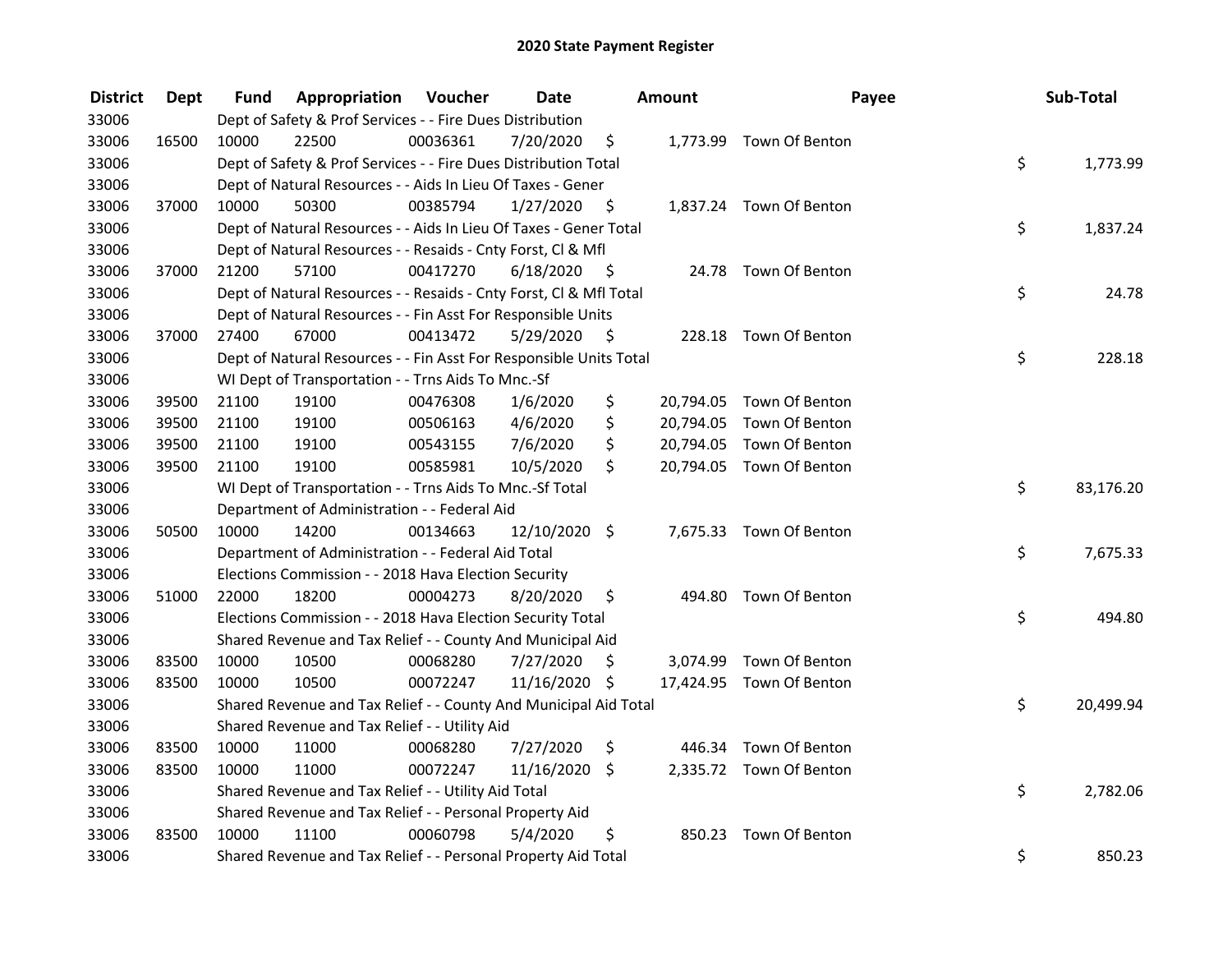|             |  | District Dept Fund Appropriation Voucher | Date | Amount | Payee | Sub-Total  |
|-------------|--|------------------------------------------|------|--------|-------|------------|
| 33006 Total |  |                                          |      |        |       | 119,342.75 |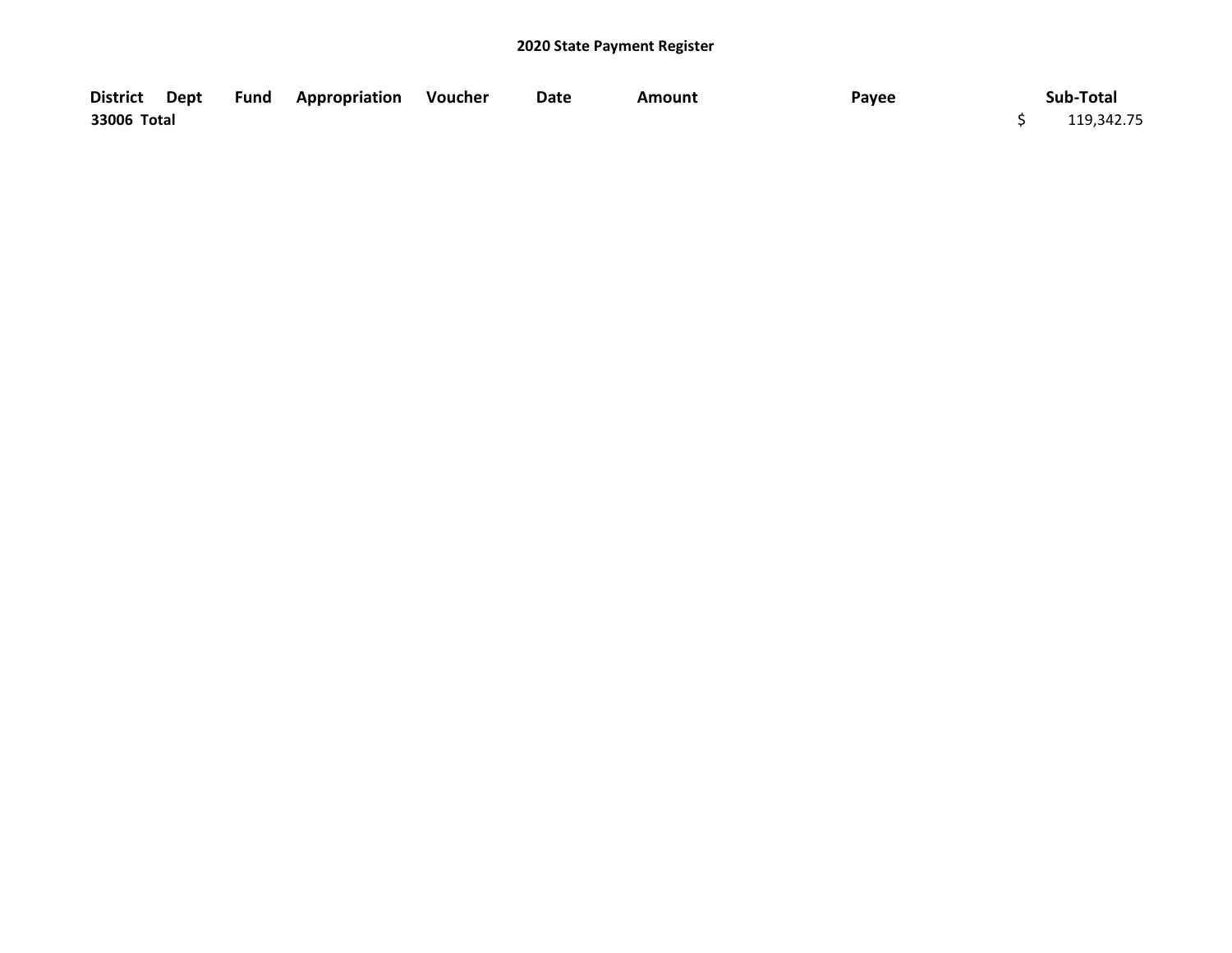| <b>District</b> | <b>Dept</b> | Fund  | Appropriation                                                      | Voucher  | <b>Date</b>   |      | Amount    | Payee                       | Sub-Total       |
|-----------------|-------------|-------|--------------------------------------------------------------------|----------|---------------|------|-----------|-----------------------------|-----------------|
| 33008           |             |       | Dept of Safety & Prof Services - - Fire Dues Distribution          |          |               |      |           |                             |                 |
| 33008           | 16500       | 10000 | 22500                                                              | 00036362 | 7/20/2020     | \$   |           | 968.46 Town Of Blanchard    |                 |
| 33008           |             |       | Dept of Safety & Prof Services - - Fire Dues Distribution Total    |          |               |      |           |                             | \$<br>968.46    |
| 33008           |             |       | Dept of Natural Resources - - Aids In Lieu Of Taxes - Gener        |          |               |      |           |                             |                 |
| 33008           | 37000       | 10000 | 50300                                                              | 00404229 | 4/21/2020     | \$   |           | 57.02 Town Of Blanchard     |                 |
| 33008           |             |       | Dept of Natural Resources - - Aids In Lieu Of Taxes - Gener Total  |          |               |      |           |                             | \$<br>57.02     |
| 33008           |             |       | Dept of Natural Resources - - Resaids - Cnty Forst, Cl & Mfl       |          |               |      |           |                             |                 |
| 33008           | 37000       | 21200 | 57100                                                              | 00417271 | 6/18/2020     | - \$ |           | 73.91 Town Of Blanchard     |                 |
| 33008           |             |       | Dept of Natural Resources - - Resaids - Cnty Forst, Cl & Mfl Total |          |               |      |           |                             | \$<br>73.91     |
| 33008           |             |       | Dept of Natural Resources - - Fin Asst For Responsible Units       |          |               |      |           |                             |                 |
| 33008           | 37000       | 27400 | 67000                                                              | 00412561 | 5/29/2020     | - \$ |           | 724.93 Town Of Blanchard    |                 |
| 33008           |             |       | Dept of Natural Resources - - Fin Asst For Responsible Units Total |          |               |      |           |                             | \$<br>724.93    |
| 33008           |             |       | WI Dept of Transportation - - Trns Aids To Mnc.-Sf                 |          |               |      |           |                             |                 |
| 33008           | 39500       | 21100 | 19100                                                              | 00476309 | 1/6/2020      | \$   | 13,908.69 | Town Of Blanchard           |                 |
| 33008           | 39500       | 21100 | 19100                                                              | 00506164 | 4/6/2020      | \$   | 13,908.69 | Town Of Blanchard           |                 |
| 33008           | 39500       | 21100 | 19100                                                              | 00543156 | 7/6/2020      | \$   | 13,908.69 | Town Of Blanchard           |                 |
| 33008           | 39500       | 21100 | 19100                                                              | 00585982 | 10/5/2020     | \$   |           | 13,908.69 Town Of Blanchard |                 |
| 33008           |             |       | WI Dept of Transportation - - Trns Aids To Mnc.-Sf Total           |          |               |      |           |                             | \$<br>55,634.76 |
| 33008           |             |       | Elections Commission - - 2018 Hava Election Security               |          |               |      |           |                             |                 |
| 33008           | 51000       | 22000 | 18200                                                              | 00004157 | 8/10/2020     | \$   |           | 405.70 Town Of Blanchard    |                 |
| 33008           |             |       | Elections Commission - - 2018 Hava Election Security Total         |          |               |      |           |                             | \$<br>405.70    |
| 33008           |             |       | Shared Revenue and Tax Relief - - County And Municipal Aid         |          |               |      |           |                             |                 |
| 33008           | 83500       | 10000 | 10500                                                              | 00068281 | 7/27/2020     | S    |           | 2,186.73 Town Of Blanchard  |                 |
| 33008           | 83500       | 10000 | 10500                                                              | 00072248 | 11/16/2020 \$ |      |           | 12,391.44 Town Of Blanchard |                 |
| 33008           |             |       | Shared Revenue and Tax Relief - - County And Municipal Aid Total   |          |               |      |           |                             | \$<br>14,578.17 |
| 33008           |             |       | Shared Revenue and Tax Relief - - Exempt Computer Aid              |          |               |      |           |                             |                 |
| 33008           | 83500       | 10000 | 10900                                                              | 00065414 | 7/27/2020     | \$   | 2.08      | <b>Town Of Blanchard</b>    |                 |
| 33008           |             |       | Shared Revenue and Tax Relief - - Exempt Computer Aid Total        |          |               |      |           |                             | \$<br>2.08      |
| 33008           |             |       | Shared Revenue and Tax Relief - - Utility Aid                      |          |               |      |           |                             |                 |
| 33008           | 83500       | 10000 | 11000                                                              | 00068281 | 7/27/2020     | \$   | 7.69      | Town Of Blanchard           |                 |
| 33008           | 83500       | 10000 | 11000                                                              | 00072248 | 11/16/2020    | \$   | 45.50     | Town Of Blanchard           |                 |
| 33008           |             |       | Shared Revenue and Tax Relief - - Utility Aid Total                |          |               |      |           |                             | \$<br>53.19     |
| 33008           |             |       | Shared Revenue and Tax Relief - - Personal Property Aid            |          |               |      |           |                             |                 |
| 33008           | 83500       | 10000 | 11100                                                              | 00060799 | 5/4/2020      | \$   | 71.64     | Town Of Blanchard           |                 |
| 33008           |             |       | Shared Revenue and Tax Relief - - Personal Property Aid Total      |          |               |      |           |                             | \$<br>71.64     |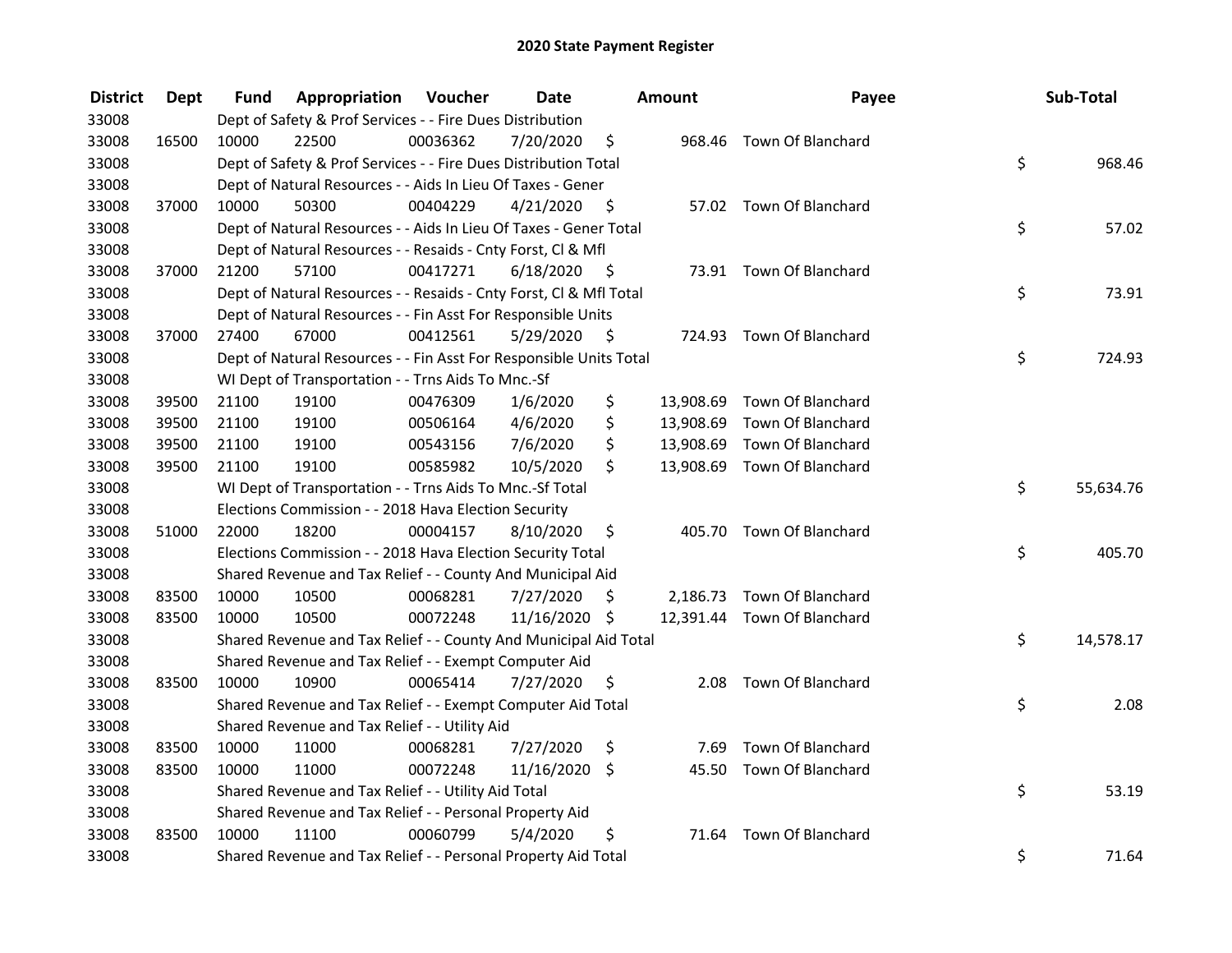|             |  | District Dept Fund Appropriation Voucher | Date | Amount | Payee | Sub-Total |
|-------------|--|------------------------------------------|------|--------|-------|-----------|
| 33008 Total |  |                                          |      |        |       | 72,569.86 |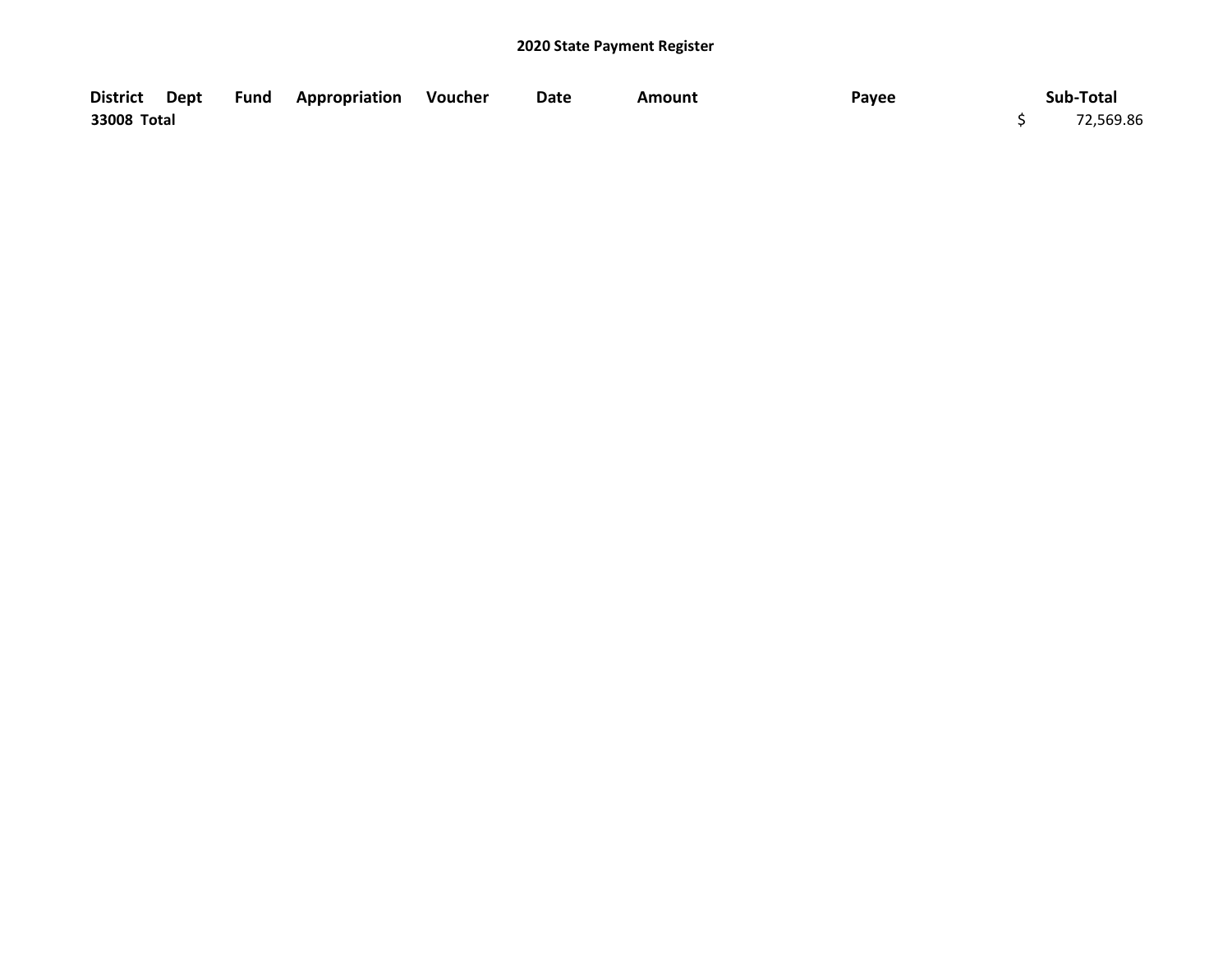| <b>District</b> | <b>Dept</b> | <b>Fund</b> | Appropriation                                                      | <b>Voucher</b> | <b>Date</b>   |      | <b>Amount</b> | Payee                        | Sub-Total        |
|-----------------|-------------|-------------|--------------------------------------------------------------------|----------------|---------------|------|---------------|------------------------------|------------------|
| 33010           |             |             | Dept of Safety & Prof Services - - Fire Dues Distribution          |                |               |      |               |                              |                  |
| 33010           | 16500       | 10000       | 22500                                                              | 00036363       | 7/20/2020     | \$   | 3,421.08      | <b>Town Of Darlington</b>    |                  |
| 33010           |             |             | Dept of Safety & Prof Services - - Fire Dues Distribution Total    |                |               |      |               |                              | \$<br>3,421.08   |
| 33010           |             |             | Dept of Natural Resources - - Resaids - Cnty Forst, CI & Mfl       |                |               |      |               |                              |                  |
| 33010           | 37000       | 21200       | 57100                                                              | 00417272       | 6/18/2020     | - \$ | 64.85         | <b>Town Of Darlington</b>    |                  |
| 33010           |             |             | Dept of Natural Resources - - Resaids - Cnty Forst, Cl & Mfl Total |                |               |      |               |                              | \$<br>64.85      |
| 33010           |             |             | Dept of Natural Resources - - Fin Asst For Responsible Units       |                |               |      |               |                              |                  |
| 33010           | 37000       | 27400       | 67000                                                              | 00412895       | 5/29/2020     | - \$ | 683.73        | Town Of Darlington           |                  |
| 33010           |             |             | Dept of Natural Resources - - Fin Asst For Responsible Units Total |                |               |      |               |                              | \$<br>683.73     |
| 33010           |             |             | WI Dept of Transportation - - Trns Aids To Mnc.-Sf                 |                |               |      |               |                              |                  |
| 33010           | 39500       | 21100       | 19100                                                              | 00476310       | 1/6/2020      | \$   | 35,530.56     | Town Of Darlington           |                  |
| 33010           | 39500       | 21100       | 19100                                                              | 00506165       | 4/6/2020      | \$   | 35,530.56     | Town Of Darlington           |                  |
| 33010           | 39500       | 21100       | 19100                                                              | 00543157       | 7/6/2020      | \$   |               | 35,530.56 Town Of Darlington |                  |
| 33010           | 39500       | 21100       | 19100                                                              | 00585983       | 10/5/2020     | \$   | 35,530.56     | <b>Town Of Darlington</b>    |                  |
| 33010           |             |             | WI Dept of Transportation - - Trns Aids To Mnc.-Sf Total           |                |               |      |               |                              | \$<br>142,122.24 |
| 33010           |             |             | Shared Revenue and Tax Relief - - County And Municipal Aid         |                |               |      |               |                              |                  |
| 33010           | 83500       | 10000       | 10500                                                              | 00068282       | 7/27/2020     | \$   | 2,072.95      | Town Of Darlington           |                  |
| 33010           | 83500       | 10000       | 10500                                                              | 00072249       | 11/16/2020 \$ |      |               | 11,746.73 Town Of Darlington |                  |
| 33010           |             |             | Shared Revenue and Tax Relief - - County And Municipal Aid Total   |                |               |      |               |                              | \$<br>13,819.68  |
| 33010           |             |             | Shared Revenue and Tax Relief - - Exempt Computer Aid              |                |               |      |               |                              |                  |
| 33010           | 83500       | 10000       | 10900                                                              | 00065415       | 7/27/2020     | \$.  | 24.94         | Town Of Darlington           |                  |
| 33010           |             |             | Shared Revenue and Tax Relief - - Exempt Computer Aid Total        |                |               |      |               |                              | \$<br>24.94      |
| 33010           |             |             | Shared Revenue and Tax Relief - - Utility Aid                      |                |               |      |               |                              |                  |
| 33010           | 83500       | 10000       | 11000                                                              | 00068282       | 7/27/2020     | \$   | 5,688.21      | Town Of Darlington           |                  |
| 33010           | 83500       | 10000       | 11000                                                              | 00072249       | 11/16/2020    | \$   |               | 33,393.51 Town Of Darlington |                  |
| 33010           |             |             | Shared Revenue and Tax Relief - - Utility Aid Total                |                |               |      |               |                              | \$<br>39,081.72  |
| 33010           |             |             | Shared Revenue and Tax Relief - - Personal Property Aid            |                |               |      |               |                              |                  |
| 33010           | 83500       | 10000       | 11100                                                              | 00060800       | 5/4/2020      | \$   |               | 2,592.31 Town Of Darlington  |                  |
| 33010           |             |             | Shared Revenue and Tax Relief - - Personal Property Aid Total      |                |               |      |               |                              | \$<br>2,592.31   |
| 33010 Total     |             |             |                                                                    |                |               |      |               |                              | \$<br>201,810.55 |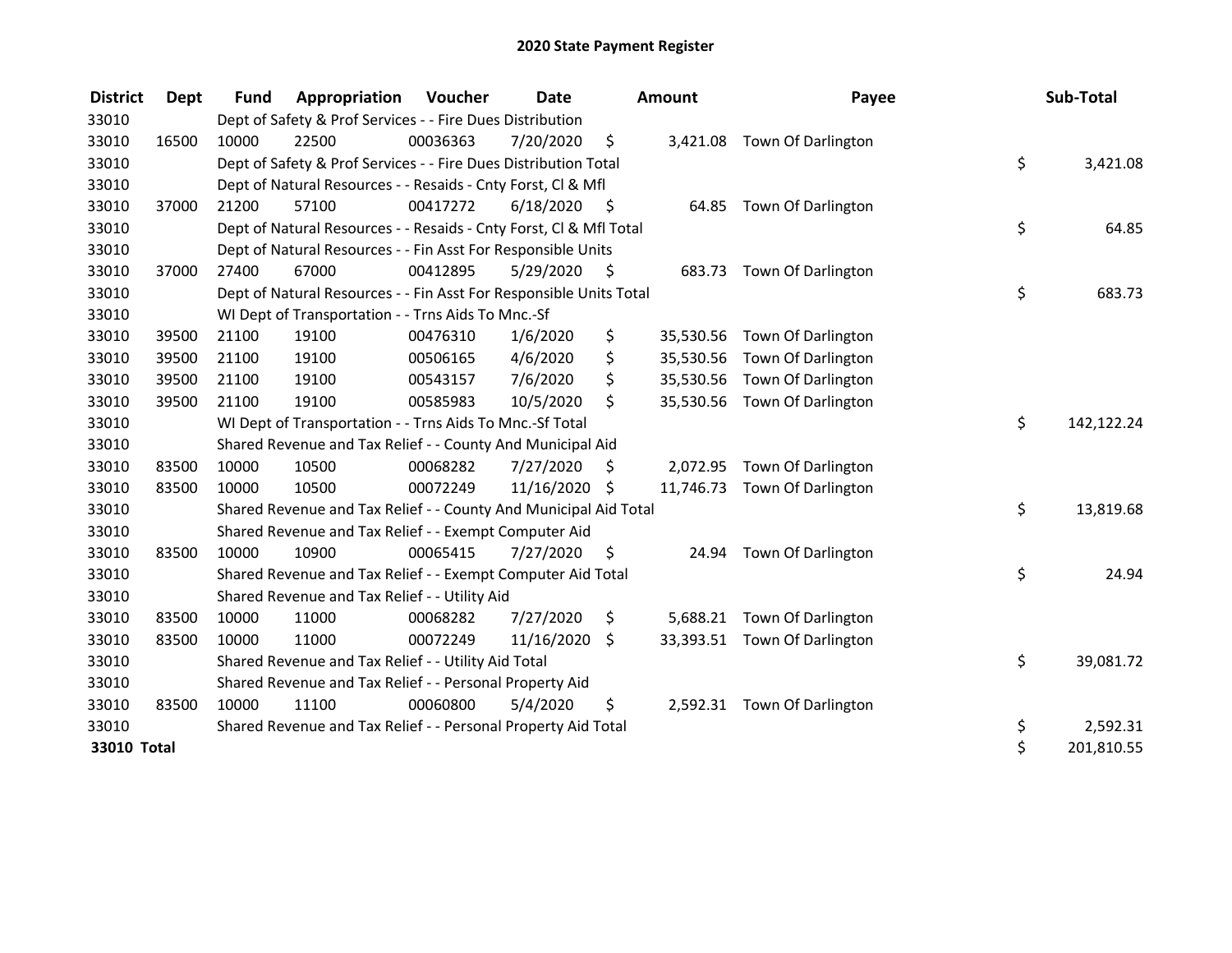| <b>District</b> | Dept  | Fund  | Appropriation                                                       | Voucher  | <b>Date</b>   |      | Amount | Payee                       | Sub-Total        |
|-----------------|-------|-------|---------------------------------------------------------------------|----------|---------------|------|--------|-----------------------------|------------------|
| 33012           |       |       | Dept of Safety & Prof Services - - Fire Dues Distribution           |          |               |      |        |                             |                  |
| 33012           | 16500 | 10000 | 22500                                                               | 00036364 | 7/20/2020     | \$   |        | 1,701.89 Town Of Elk Grove  |                  |
| 33012           |       |       | Dept of Safety & Prof Services - - Fire Dues Distribution Total     |          |               |      |        |                             | \$<br>1,701.89   |
| 33012           |       |       | Dept of Natural Resources - - Aids In Lieu Of Taxes - Gener         |          |               |      |        |                             |                  |
| 33012           | 37000 | 10000 | 50300                                                               | 00404745 | 4/21/2020     | -\$  |        | 66.61 Town Of Elk Grove     |                  |
| 33012           |       |       | Dept of Natural Resources - - Aids In Lieu Of Taxes - Gener Total   |          |               |      |        |                             | \$<br>66.61      |
| 33012           |       |       | Dept of Natural Resources - - Resaids - Cnty Forst, Cl & Mfl        |          |               |      |        |                             |                  |
| 33012           | 37000 | 21200 | 57100                                                               | 00417273 | 6/18/2020     | - \$ |        | 10.20 Town Of Elk Grove     |                  |
| 33012           |       |       | Dept of Natural Resources - - Resaids - Cnty Forst, Cl & Mfl Total  |          |               |      |        |                             | \$<br>10.20      |
| 33012           |       |       | Dept of Natural Resources - - Fin Asst For Responsible Units        |          |               |      |        |                             |                  |
| 33012           | 37000 | 27400 | 67000                                                               | 00412898 | 5/29/2020     | - \$ |        | 567.27 Town Of Elk Grove    |                  |
| 33012           |       |       | Dept of Natural Resources - - Fin Asst For Responsible Units Total  |          |               |      |        |                             | \$<br>567.27     |
| 33012           |       |       | WI Dept of Transportation - - Trns Aids To Mnc.-Sf                  |          |               |      |        |                             |                  |
| 33012           | 39500 | 21100 | 19100                                                               | 00476311 | 1/6/2020      | \$   |        | 26,017.20 Town Of Elk Grove |                  |
| 33012           | 39500 | 21100 | 19100                                                               | 00506166 | 4/6/2020      | \$   |        | 26,017.20 Town Of Elk Grove |                  |
| 33012           | 39500 | 21100 | 19100                                                               | 00543158 | 7/6/2020      | \$   |        | 26,017.20 Town Of Elk Grove |                  |
| 33012           | 39500 | 21100 | 19100                                                               | 00585984 | 10/5/2020     | \$   |        | 26,017.20 Town Of Elk Grove |                  |
| 33012           |       |       | WI Dept of Transportation - - Trns Aids To Mnc.-Sf Total            |          |               |      |        |                             | \$<br>104,068.80 |
| 33012           |       |       | Department of Administration - - Federal Aid                        |          |               |      |        |                             |                  |
| 33012           | 50500 | 10000 | 14200                                                               | 00134664 | 12/10/2020 \$ |      |        | 229.95 Town Of Elk Grove    |                  |
| 33012           |       |       | Department of Administration - - Federal Aid Total                  |          |               |      |        |                             | \$<br>229.95     |
| 33012           |       |       | Shared Revenue and Tax Relief - - County And Municipal Aid          |          |               |      |        |                             |                  |
| 33012           | 83500 | 10000 | 10500                                                               | 00068283 | 7/27/2020     | \$   |        | 2,709.11 Town Of Elk Grove  |                  |
| 33012           | 83500 | 10000 | 10500                                                               | 00072250 | 11/16/2020 \$ |      |        | 15,351.65 Town Of Elk Grove |                  |
| 33012           |       |       | Shared Revenue and Tax Relief - - County And Municipal Aid Total    |          |               |      |        |                             | \$<br>18,060.76  |
| 33012           |       |       | Shared Revenue and Tax Relief - - Exempt Computer Aid               |          |               |      |        |                             |                  |
| 33012           | 83500 | 10000 | 10900                                                               | 00065416 | 7/27/2020     | \$   |        | 2.08 Town Of Elk Grove      |                  |
| 33012           |       |       | Shared Revenue and Tax Relief - - Exempt Computer Aid Total         |          |               |      |        |                             | \$<br>2.08       |
| 33012           |       |       | Shared Revenue and Tax Relief - - Personal Property Aid             |          |               |      |        |                             |                  |
| 33012           | 83500 | 10000 | 11100                                                               | 00060801 | 5/4/2020      | \$   |        | 1,030.29 Town Of Elk Grove  |                  |
| 33012           |       |       | Shared Revenue and Tax Relief - - Personal Property Aid Total       |          |               |      |        |                             | \$<br>1,030.29   |
| 33012           |       |       | Shared Revenue and Tax Relief - - Payments For Municipal Svcs       |          |               |      |        |                             |                  |
| 33012           | 83500 | 10000 | 50100                                                               | 00054847 | 2/3/2020      | \$   |        | 3,836.33 Town Of Elk Grove  |                  |
| 33012           |       |       | Shared Revenue and Tax Relief - - Payments For Municipal Svcs Total |          |               |      |        |                             | \$<br>3,836.33   |
| 33012 Total     |       |       |                                                                     |          |               |      |        |                             | \$<br>129,574.18 |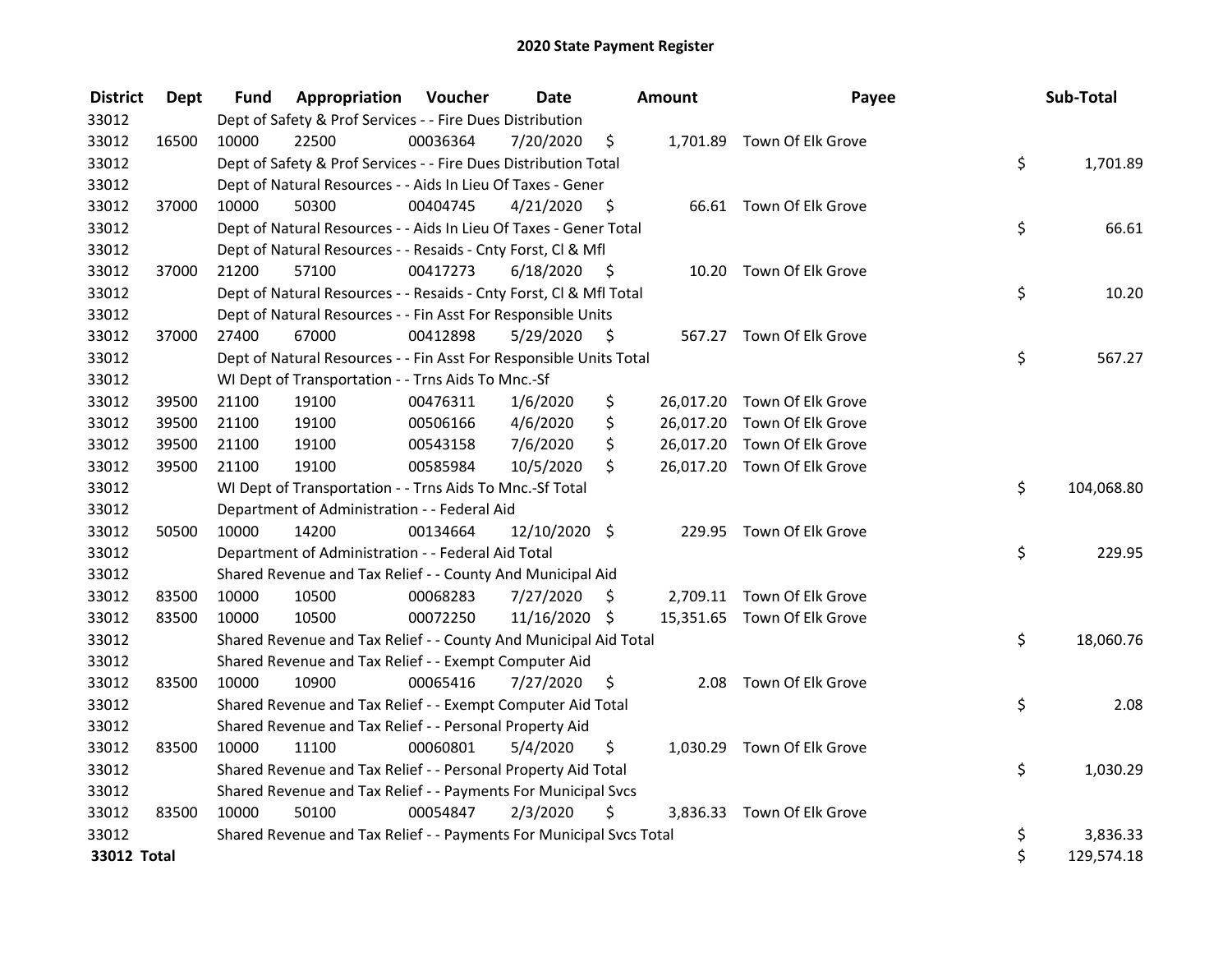| <b>District</b> | <b>Dept</b> | Fund  | Appropriation                                                      | Voucher  | <b>Date</b>   |      | <b>Amount</b> | Payee                      | Sub-Total       |
|-----------------|-------------|-------|--------------------------------------------------------------------|----------|---------------|------|---------------|----------------------------|-----------------|
| 33014           |             |       | Dept of Safety & Prof Services - - Fire Dues Distribution          |          |               |      |               |                            |                 |
| 33014           | 16500       | 10000 | 22500                                                              | 00036365 | 7/20/2020     | \$   | 1,345.59      | Fayette, Town of           |                 |
| 33014           |             |       | Dept of Safety & Prof Services - - Fire Dues Distribution Total    |          |               |      |               |                            | \$<br>1,345.59  |
| 33014           |             |       | Dept of Natural Resources - - Aids In Lieu Of Taxes - Gener        |          |               |      |               |                            |                 |
| 33014           | 37000       | 10000 | 50300                                                              | 00385733 | 1/27/2020     | \$   | 24,194.44     | Fayette, Town of           |                 |
| 33014           | 37000       | 10000 | 50300                                                              | 00385734 | 1/27/2020     | \$   | 4,015.73      | Fayette, Town of           |                 |
| 33014           | 37000       | 10000 | 50300                                                              | 00403834 | 4/21/2020     | \$   | 2,779.68      | Fayette, Town of           |                 |
| 33014           | 37000       | 10000 | 50300                                                              | 00403835 | 4/21/2020     | \$   | 467.55        | Fayette, Town of           |                 |
| 33014           |             |       | Dept of Natural Resources - - Aids In Lieu Of Taxes - Gener Total  |          |               |      |               |                            | \$<br>31,457.40 |
| 33014           |             |       | Dept of Natural Resources - - Resaids - Cnty Forst, CI & Mfl       |          |               |      |               |                            |                 |
| 33014           | 37000       | 21200 | 57100                                                              | 00417274 | 6/18/2020     | - \$ | 119.88        | Fayette, Town of           |                 |
| 33014           |             |       | Dept of Natural Resources - - Resaids - Cnty Forst, Cl & Mfl Total |          |               |      |               |                            | \$<br>119.88    |
| 33014           |             |       | Dept of Natural Resources - - Aids In Lieu Of Taxes - Sum S        |          |               |      |               |                            |                 |
| 33014           | 37000       | 21200 | 57900                                                              | 00403836 | 4/21/2020     | \$.  | 372.82        | Fayette, Town of           |                 |
| 33014           | 37000       | 21200 | 57900                                                              | 00403837 | 4/21/2020     | \$   | 1,494.73      | Fayette, Town of           |                 |
| 33014           |             |       | Dept of Natural Resources - - Aids In Lieu Of Taxes - Sum S Total  |          |               |      |               |                            | \$<br>1,867.55  |
| 33014           |             |       | Dept of Natural Resources - - Fin Asst For Responsible Units       |          |               |      |               |                            |                 |
| 33014           | 37000       | 27400 | 67000                                                              | 00412905 | 5/29/2020     | \$   | 535.58        | Fayette, Town of           |                 |
| 33014           |             |       | Dept of Natural Resources - - Fin Asst For Responsible Units Total |          |               |      |               |                            | \$<br>535.58    |
| 33014           |             |       | WI Dept of Transportation - - Trns Aids To Mnc.-Sf                 |          |               |      |               |                            |                 |
| 33014           | 39500       | 21100 | 19100                                                              | 00476312 | 1/6/2020      | \$   | 18,304.02     | Fayette, Town of           |                 |
| 33014           | 39500       | 21100 | 19100                                                              | 00506167 | 4/6/2020      | \$   |               | 18,304.02 Fayette, Town of |                 |
| 33014           | 39500       | 21100 | 19100                                                              | 00543159 | 7/6/2020      | \$   |               | 18,304.02 Fayette, Town of |                 |
| 33014           | 39500       | 21100 | 19100                                                              | 00585985 | 10/5/2020     | \$   | 18,304.02     | Fayette, Town of           |                 |
| 33014           |             |       | WI Dept of Transportation - - Trns Aids To Mnc.-Sf Total           |          |               |      |               |                            | \$<br>73,216.08 |
| 33014           |             |       | Department of Administration - - Federal Aid                       |          |               |      |               |                            |                 |
| 33014           | 50500       | 10000 | 14200                                                              | 00134665 | 12/10/2020 \$ |      |               | 2,619.72 Fayette, Town of  |                 |
| 33014           |             |       | Department of Administration - - Federal Aid Total                 |          |               |      |               |                            | \$<br>2,619.72  |
| 33014           |             |       | Elections Commission - - 2018 Hava Election Security               |          |               |      |               |                            |                 |
| 33014           | 51000       | 22000 | 18200                                                              | 00004068 | 8/4/2020      | \$   | 428.80        | Fayette, Town of           |                 |
| 33014           |             |       | Elections Commission - - 2018 Hava Election Security Total         |          |               |      |               |                            | \$<br>428.80    |
| 33014           |             |       | Shared Revenue and Tax Relief - - County And Municipal Aid         |          |               |      |               |                            |                 |
| 33014           | 83500       | 10000 | 10500                                                              | 00068284 | 7/27/2020     | \$   | 3,185.70      | Fayette, Town of           |                 |
| 33014           | 83500       | 10000 | 10500                                                              | 00072251 | 11/16/2020    | \$   | 18,052.33     | Fayette, Town of           |                 |
| 33014           |             |       | Shared Revenue and Tax Relief - - County And Municipal Aid Total   |          |               |      |               |                            | \$<br>21,238.03 |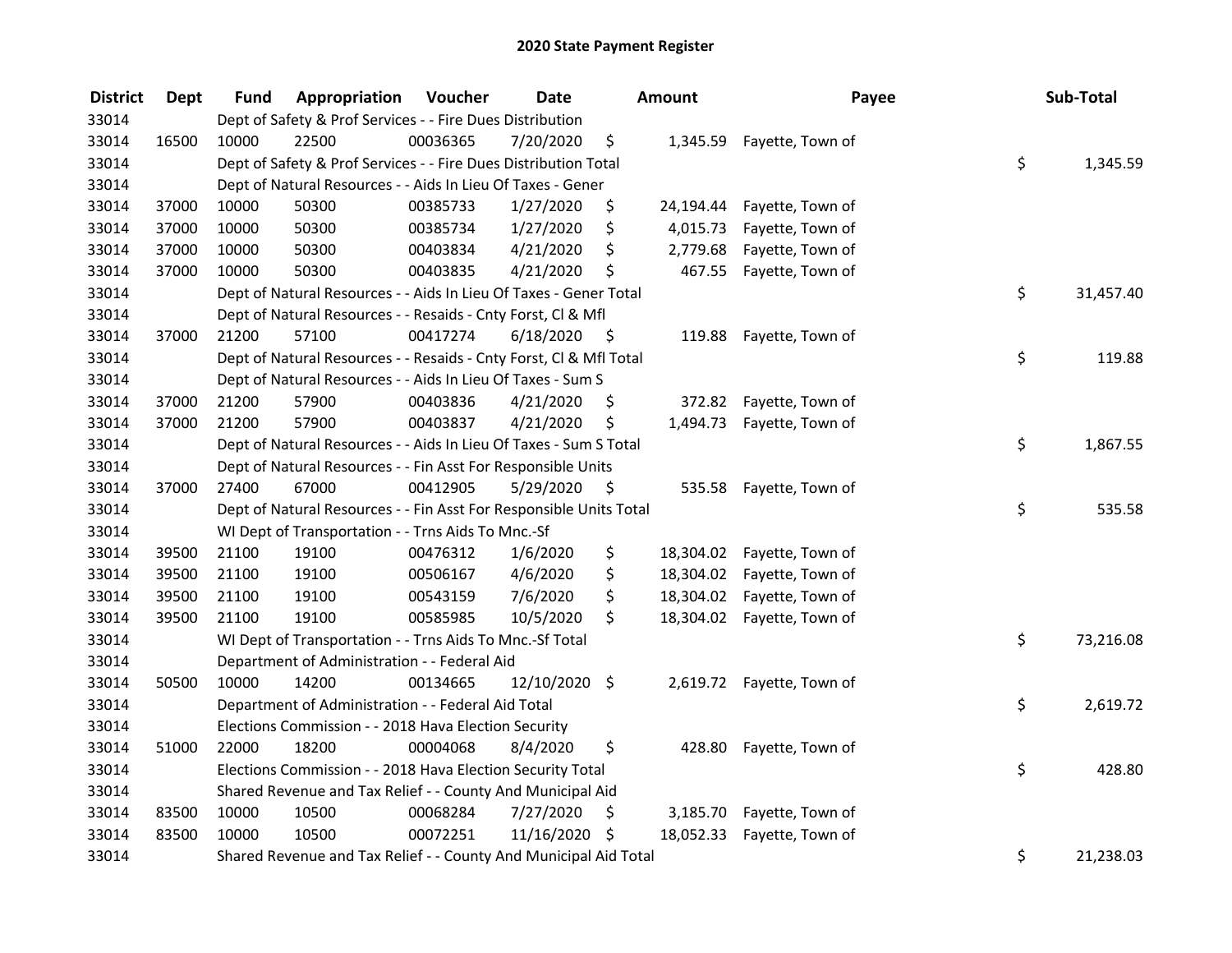| <b>District</b> | Dept  | Fund  | Appropriation                                                       | <b>Voucher</b> | Date      | Amount | Payee            |   | Sub-Total  |
|-----------------|-------|-------|---------------------------------------------------------------------|----------------|-----------|--------|------------------|---|------------|
| 33014           |       |       | Shared Revenue and Tax Relief - - Exempt Computer Aid               |                |           |        |                  |   |            |
| 33014           | 83500 | 10000 | 10900                                                               | 00065417       | 7/27/2020 | 2.08   | Fayette, Town of |   |            |
| 33014           |       |       | Shared Revenue and Tax Relief - - Exempt Computer Aid Total         |                |           |        |                  |   | 2.08       |
| 33014           |       |       | Shared Revenue and Tax Relief - - Personal Property Aid             |                |           |        |                  |   |            |
| 33014           | 83500 | 10000 | 11100                                                               | 00060802       | 5/4/2020  | 61.30  | Fayette, Town of |   |            |
| 33014           |       |       | Shared Revenue and Tax Relief - - Personal Property Aid Total       |                |           |        |                  | Ś | 61.30      |
| 33014           |       |       | Shared Revenue and Tax Relief - - Payments For Municipal Svcs       |                |           |        |                  |   |            |
| 33014           | 83500 | 10000 | 50100                                                               | 00054658       | 2/3/2020  | 560.01 | Fayette, Town of |   |            |
| 33014           |       |       | Shared Revenue and Tax Relief - - Payments For Municipal Svcs Total |                |           |        |                  |   | 560.01     |
| 33014 Total     |       |       |                                                                     |                |           |        |                  |   | 133,452.02 |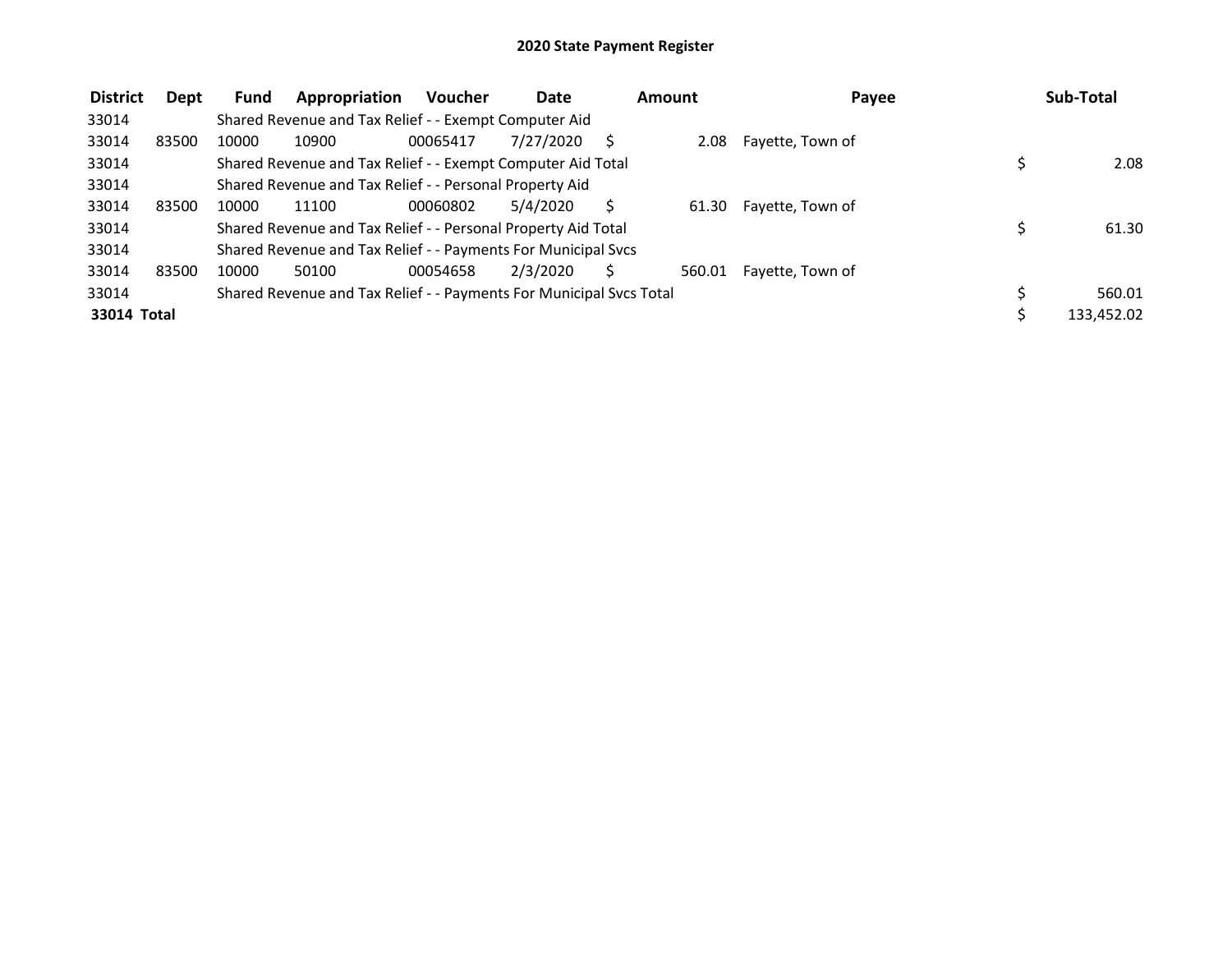| <b>District</b> | Dept  | Fund  | Appropriation                                                         | Voucher  | <b>Date</b>   |      | Amount | Payee                     | Sub-Total        |
|-----------------|-------|-------|-----------------------------------------------------------------------|----------|---------------|------|--------|---------------------------|------------------|
| 33016           |       |       | Dept of Safety & Prof Services - - Fire Dues Distribution             |          |               |      |        |                           |                  |
| 33016           | 16500 | 10000 | 22500                                                                 | 00036366 | 7/20/2020     | \$   |        | 1,804.47 Town Of Gratiot  |                  |
| 33016           |       |       | Dept of Safety & Prof Services - - Fire Dues Distribution Total       |          |               |      |        |                           | \$<br>1,804.47   |
| 33016           |       |       | Dept of Natural Resources - - Resaids - Cnty Forst, Cl & Mfl          |          |               |      |        |                           |                  |
| 33016           | 37000 | 21200 | 57100                                                                 | 00417275 | 6/18/2020     | - \$ |        | 61.62 Town Of Gratiot     |                  |
| 33016           |       |       | Dept of Natural Resources - - Resaids - Cnty Forst, Cl & Mfl Total    |          |               |      |        |                           | \$<br>61.62      |
| 33016           |       |       | Dept of Natural Resources - - Fin Asst For Responsible Units          |          |               |      |        |                           |                  |
| 33016           | 37000 | 27400 | 67000                                                                 | 00412922 | 5/29/2020     | - \$ |        | 3,160.09 Town Of Gratiot  |                  |
| 33016           |       |       | Dept of Natural Resources - - Fin Asst For Responsible Units Total    |          |               |      |        |                           | \$<br>3,160.09   |
| 33016           |       |       | WI Dept of Transportation - - Trns Aids To Mnc.-Sf                    |          |               |      |        |                           |                  |
| 33016           | 39500 | 21100 | 19100                                                                 | 00476313 | 1/6/2020      | \$   |        | 40,596.03 Town Of Gratiot |                  |
| 33016           | 39500 | 21100 | 19100                                                                 | 00506168 | 4/6/2020      | \$   |        | 40,596.03 Town Of Gratiot |                  |
| 33016           | 39500 | 21100 | 19100                                                                 | 00543160 | 7/6/2020      | \$   |        | 40,596.03 Town Of Gratiot |                  |
| 33016           | 39500 | 21100 | 19100                                                                 | 00585986 | 10/5/2020     | \$   |        | 40,596.03 Town Of Gratiot |                  |
| 33016           |       |       | WI Dept of Transportation - - Trns Aids To Mnc.-Sf Total              |          |               |      |        |                           | \$<br>162,384.12 |
| 33016           |       |       | Department of Military Affairs - - Major Disaster Assist; Pif         |          |               |      |        |                           |                  |
| 33016           | 46500 | 27200 | 36500                                                                 | 00076044 | 4/7/2020      | \$   |        | 9,075.45 Town Of Gratiot  |                  |
| 33016           |       |       | Department of Military Affairs - - Major Disaster Assist; Pif Total   |          |               |      |        |                           | \$<br>9,075.45   |
| 33016           |       |       | Shared Revenue and Tax Relief - - Expenditure Restraint Program       |          |               |      |        |                           |                  |
| 33016           | 83500 | 10000 | 10100                                                                 | 00068285 | 7/27/2020     | - \$ |        | 1,200.30 Town Of Gratiot  |                  |
| 33016           |       |       | Shared Revenue and Tax Relief - - Expenditure Restraint Program Total |          |               |      |        |                           | \$<br>1,200.30   |
| 33016           |       |       | Shared Revenue and Tax Relief - - County And Municipal Aid            |          |               |      |        |                           |                  |
| 33016           | 83500 | 10000 | 10500                                                                 | 00068285 | 7/27/2020     | S    |        | 3,236.40 Town Of Gratiot  |                  |
| 33016           | 83500 | 10000 | 10500                                                                 | 00072252 | 11/16/2020 \$ |      |        | 18,339.61 Town Of Gratiot |                  |
| 33016           |       |       | Shared Revenue and Tax Relief - - County And Municipal Aid Total      |          |               |      |        |                           | \$<br>21,576.01  |
| 33016           |       |       | Shared Revenue and Tax Relief - - Exempt Computer Aid                 |          |               |      |        |                           |                  |
| 33016           | 83500 | 10000 | 10900                                                                 | 00065418 | 7/27/2020     | \$   | 10.40  | Town Of Gratiot           |                  |
| 33016           |       |       | Shared Revenue and Tax Relief - - Exempt Computer Aid Total           |          |               |      |        |                           | \$<br>10.40      |
| 33016           |       |       | Shared Revenue and Tax Relief - - Utility Aid                         |          |               |      |        |                           |                  |
| 33016           | 83500 | 10000 | 11000                                                                 | 00068285 | 7/27/2020     | \$   | 79.14  | Town Of Gratiot           |                  |
| 33016           | 83500 | 10000 | 11000                                                                 | 00072252 | 11/16/2020    | \$   |        | 460.06 Town Of Gratiot    |                  |
| 33016           |       |       | Shared Revenue and Tax Relief - - Utility Aid Total                   |          |               |      |        |                           | \$<br>539.20     |
| 33016           |       |       | Shared Revenue and Tax Relief - - Personal Property Aid               |          |               |      |        |                           |                  |
| 33016           | 83500 | 10000 | 11100                                                                 | 00060803 | 5/4/2020      | \$   | 806.73 | Town Of Gratiot           |                  |
| 33016           |       |       | Shared Revenue and Tax Relief - - Personal Property Aid Total         |          |               |      |        |                           | \$<br>806.73     |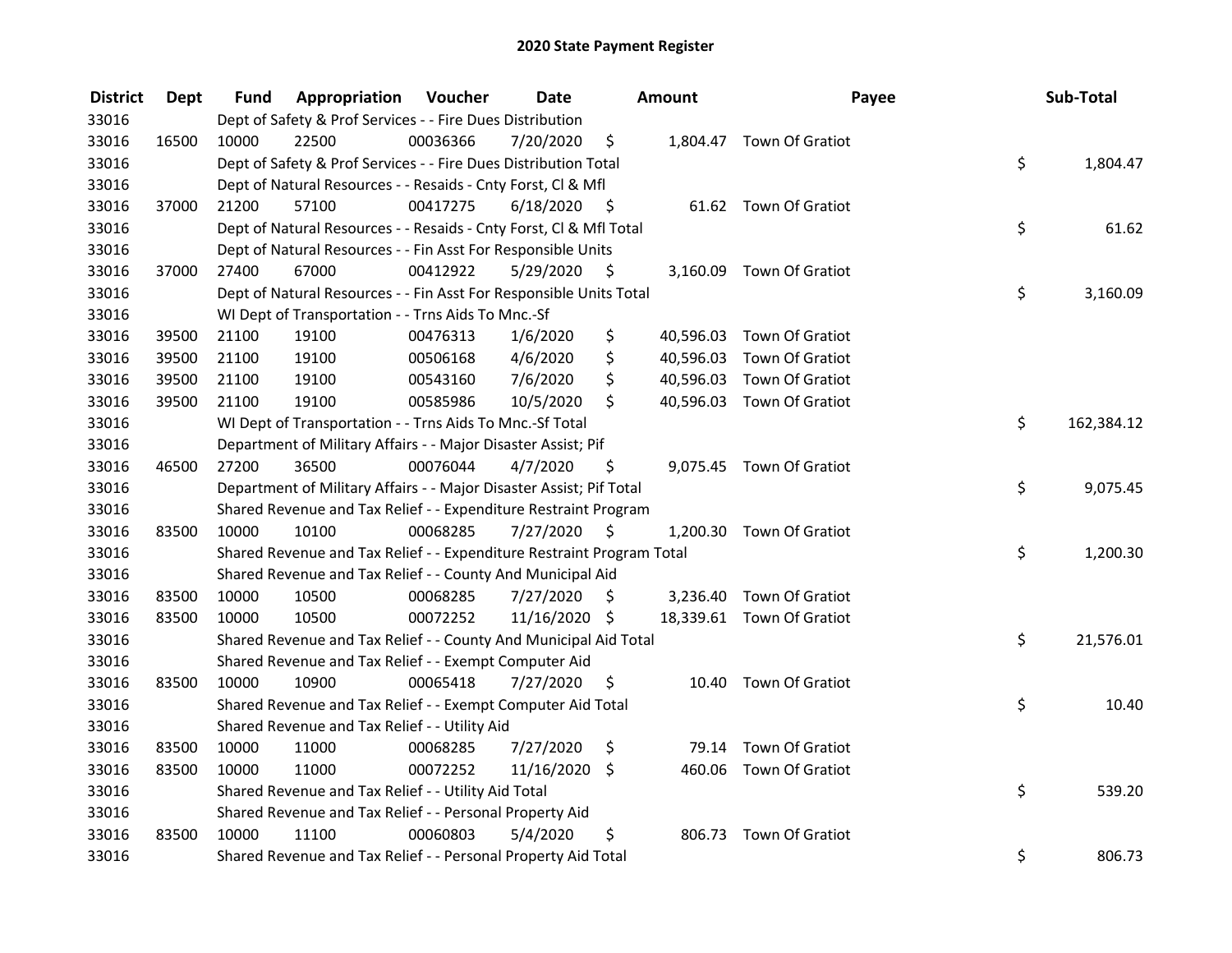|             |  | District Dept Fund Appropriation Voucher | Date | Amount | Payee | Sub-Total  |
|-------------|--|------------------------------------------|------|--------|-------|------------|
| 33016 Total |  |                                          |      |        |       | 200,618.39 |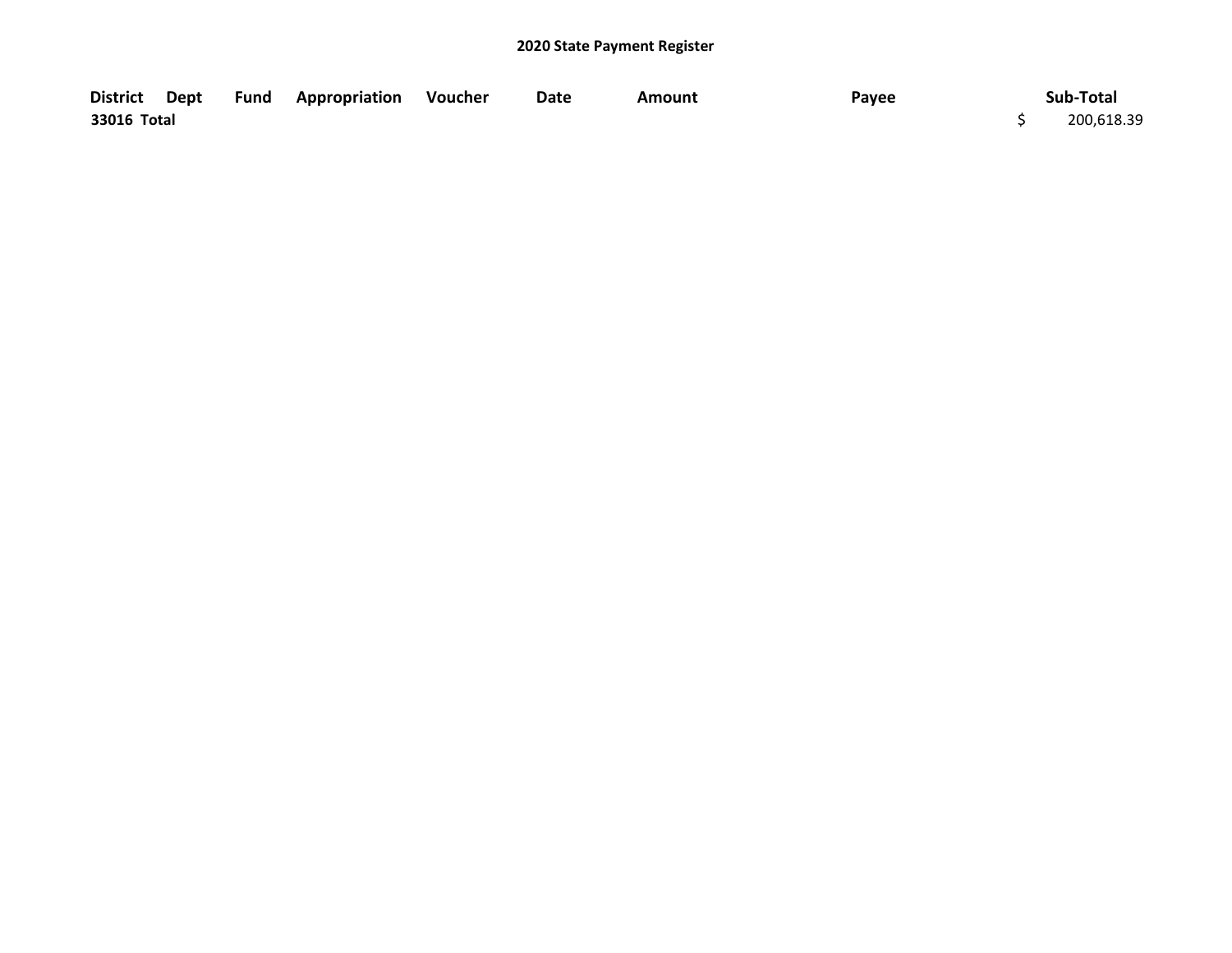| <b>District</b> | Dept  | Fund  | Appropriation                                                       | Voucher  | <b>Date</b>   |      | <b>Amount</b> | Payee                     | Sub-Total        |
|-----------------|-------|-------|---------------------------------------------------------------------|----------|---------------|------|---------------|---------------------------|------------------|
| 33018           |       |       | Dept of Safety & Prof Services - - Fire Dues Distribution           |          |               |      |               |                           |                  |
| 33018           | 16500 | 10000 | 22500                                                               | 00036367 | 7/20/2020     | \$   |               | 1,369.43 Town Of Kendall  |                  |
| 33018           |       |       | Dept of Safety & Prof Services - - Fire Dues Distribution Total     |          |               |      |               |                           | \$<br>1,369.43   |
| 33018           |       |       | Dept of Natural Resources - - Aids In Lieu Of Taxes - Gener         |          |               |      |               |                           |                  |
| 33018           | 37000 | 10000 | 50300                                                               | 00404810 | 4/21/2020     | \$   |               | 34.58 Town Of Kendall     |                  |
| 33018           |       |       | Dept of Natural Resources - - Aids In Lieu Of Taxes - Gener Total   |          |               |      |               |                           | \$<br>34.58      |
| 33018           |       |       | Dept of Natural Resources - - Resaids - Cnty Forst, Cl & Mfl        |          |               |      |               |                           |                  |
| 33018           | 37000 | 21200 | 57100                                                               | 00417276 | 6/18/2020     | - \$ |               | 88.50 Town Of Kendall     |                  |
| 33018           |       |       | Dept of Natural Resources - - Resaids - Cnty Forst, Cl & Mfl Total  |          |               |      |               |                           | \$<br>88.50      |
| 33018           |       |       | Dept of Natural Resources - - Fin Asst For Responsible Units        |          |               |      |               |                           |                  |
| 33018           | 37000 | 27400 | 67000                                                               | 00412915 | 5/29/2020     | - \$ |               | 742.36 Town Of Kendall    |                  |
| 33018           |       |       | Dept of Natural Resources - - Fin Asst For Responsible Units Total  |          |               |      |               |                           | \$<br>742.36     |
| 33018           |       |       | WI Dept of Transportation - - Trns Aids To Mnc.-Sf                  |          |               |      |               |                           |                  |
| 33018           | 39500 | 21100 | 19100                                                               | 00476314 | 1/6/2020      | \$   |               | 26,332.56 Town Of Kendall |                  |
| 33018           | 39500 | 21100 | 19100                                                               | 00506169 | 4/6/2020      | \$   |               | 26,332.56 Town Of Kendall |                  |
| 33018           | 39500 | 21100 | 19100                                                               | 00543161 | 7/6/2020      | \$   |               | 26,332.56 Town Of Kendall |                  |
| 33018           | 39500 | 21100 | 19100                                                               | 00585987 | 10/5/2020     | \$   |               | 26,332.56 Town Of Kendall |                  |
| 33018           |       |       | WI Dept of Transportation - - Trns Aids To Mnc.-Sf Total            |          |               |      |               |                           | \$<br>105,330.24 |
| 33018           |       |       | WI Dept of Transportation - - Loc Rd Imp Prg St Fd                  |          |               |      |               |                           |                  |
| 33018           | 39500 | 21100 | 27800                                                               | 00602613 | 10/20/2020 \$ |      |               | 30,004.40 Town Of Kendall |                  |
| 33018           |       |       | WI Dept of Transportation - - Loc Rd Imp Prg St Fd Total            |          |               |      |               |                           | \$<br>30,004.40  |
| 33018           |       |       | Department of Military Affairs - - Major Disaster Assist; Pif       |          |               |      |               |                           |                  |
| 33018           | 46500 | 27200 | 36500                                                               | 00075124 | 3/11/2020     | - \$ |               | 6,795.96 Town Of Kendall  |                  |
| 33018           |       |       | Department of Military Affairs - - Major Disaster Assist; Pif Total |          |               |      |               |                           | \$<br>6,795.96   |
| 33018           |       |       | Shared Revenue and Tax Relief - - County And Municipal Aid          |          |               |      |               |                           |                  |
| 33018           | 83500 | 10000 | 10500                                                               | 00068286 | 7/27/2020     | \$   |               | 2,324.96 Town Of Kendall  |                  |
| 33018           | 83500 | 10000 | 10500                                                               | 00072253 | 11/16/2020 \$ |      |               | 13,174.75 Town Of Kendall |                  |
| 33018           |       |       | Shared Revenue and Tax Relief - - County And Municipal Aid Total    |          |               |      |               |                           | \$<br>15,499.71  |
| 33018           |       |       | Shared Revenue and Tax Relief - - Exempt Computer Aid               |          |               |      |               |                           |                  |
| 33018           | 83500 | 10000 | 10900                                                               | 00065419 | 7/27/2020     | \$   | 2.08          | Town Of Kendall           |                  |
| 33018           |       |       | Shared Revenue and Tax Relief - - Exempt Computer Aid Total         |          |               |      |               |                           | \$<br>2.08       |
| 33018           |       |       | Shared Revenue and Tax Relief - - Personal Property Aid             |          |               |      |               |                           |                  |
| 33018           | 83500 | 10000 | 11100                                                               | 00060804 | 5/4/2020      | \$   | 276.05        | Town Of Kendall           |                  |
| 33018           |       |       | Shared Revenue and Tax Relief - - Personal Property Aid Total       |          |               |      |               |                           | \$<br>276.05     |
| 33018 Total     |       |       |                                                                     |          |               |      |               |                           | \$<br>160,143.31 |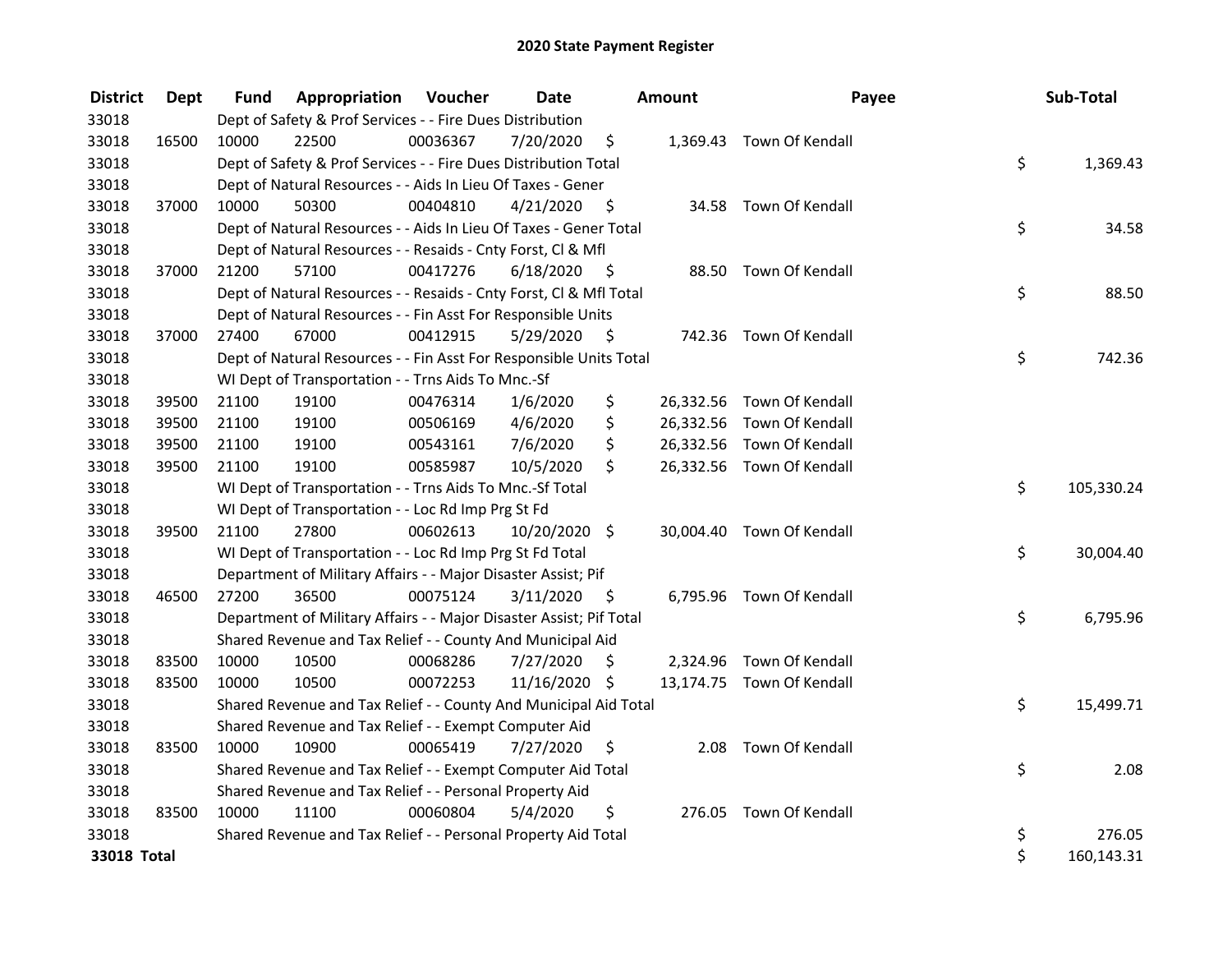| <b>District</b> | Dept  | <b>Fund</b> | Appropriation                                                      | Voucher  | <b>Date</b>   |      | <b>Amount</b> | Payee                    | Sub-Total       |
|-----------------|-------|-------------|--------------------------------------------------------------------|----------|---------------|------|---------------|--------------------------|-----------------|
| 33020           |       |             | Dept of Safety & Prof Services - - Fire Dues Distribution          |          |               |      |               |                          |                 |
| 33020           | 16500 | 10000       | 22500                                                              | 00036368 | 7/20/2020     | \$   | 825.00        | Town Of Lamont           |                 |
| 33020           |       |             | Dept of Safety & Prof Services - - Fire Dues Distribution Total    |          |               |      |               |                          | \$<br>825.00    |
| 33020           |       |             | Dept of Natural Resources - - Resaids - Cnty Forst, Cl & Mfl       |          |               |      |               |                          |                 |
| 33020           | 37000 | 21200       | 57100                                                              | 00417277 | 6/18/2020     | - \$ |               | 55.90 Town Of Lamont     |                 |
| 33020           |       |             | Dept of Natural Resources - - Resaids - Cnty Forst, CI & Mfl Total |          |               |      |               |                          | \$<br>55.90     |
| 33020           |       |             | Dept of Natural Resources - - Fin Asst For Responsible Units       |          |               |      |               |                          |                 |
| 33020           | 37000 | 27400       | 67000                                                              | 00412916 | 5/29/2020     | - \$ | 983.67        | Town Of Lamont           |                 |
| 33020           |       |             | Dept of Natural Resources - - Fin Asst For Responsible Units Total |          |               |      |               |                          | \$<br>983.67    |
| 33020           |       |             | WI Dept of Transportation - - Trns Aids To Mnc.-Sf                 |          |               |      |               |                          |                 |
| 33020           | 39500 | 21100       | 19100                                                              | 00476315 | 1/6/2020      | \$   |               | 18,961.02 Town Of Lamont |                 |
| 33020           | 39500 | 21100       | 19100                                                              | 00506170 | 4/6/2020      | \$   | 18,961.02     | Town Of Lamont           |                 |
| 33020           | 39500 | 21100       | 19100                                                              | 00543162 | 7/6/2020      | \$   |               | 18,961.02 Town Of Lamont |                 |
| 33020           | 39500 | 21100       | 19100                                                              | 00585988 | 10/5/2020     | \$   |               | 18,961.02 Town Of Lamont |                 |
| 33020           |       |             | WI Dept of Transportation - - Trns Aids To Mnc.-Sf Total           |          |               |      |               |                          | \$<br>75,844.08 |
| 33020           |       |             | Department of Administration - - Federal Aid                       |          |               |      |               |                          |                 |
| 33020           | 50500 | 10000       | 14200                                                              | 00134666 | 12/10/2020 \$ |      | 584.98        | Town Of Lamont           |                 |
| 33020           |       |             | Department of Administration - - Federal Aid Total                 |          |               |      |               |                          | \$<br>584.98    |
| 33020           |       |             | Shared Revenue and Tax Relief - - County And Municipal Aid         |          |               |      |               |                          |                 |
| 33020           | 83500 | 10000       | 10500                                                              | 00068287 | 7/27/2020     | \$   | 2,733.47      | Town Of Lamont           |                 |
| 33020           | 83500 | 10000       | 10500                                                              | 00072254 | 11/16/2020    | -S   |               | 15,489.66 Town Of Lamont |                 |
| 33020           |       |             | Shared Revenue and Tax Relief - - County And Municipal Aid Total   |          |               |      |               |                          | \$<br>18,223.13 |
| 33020           |       |             | Shared Revenue and Tax Relief - - Exempt Computer Aid              |          |               |      |               |                          |                 |
| 33020           | 83500 | 10000       | 10900                                                              | 00065420 | 7/27/2020     | \$   |               | 4.16 Town Of Lamont      |                 |
| 33020           |       |             | Shared Revenue and Tax Relief - - Exempt Computer Aid Total        |          |               |      |               |                          | \$<br>4.16      |
| 33020           |       |             | Shared Revenue and Tax Relief - - Utility Aid                      |          |               |      |               |                          |                 |
| 33020           | 83500 | 10000       | 11000                                                              | 00068287 | 7/27/2020     | \$   | 82.83         | Town Of Lamont           |                 |
| 33020           | 83500 | 10000       | 11000                                                              | 00072254 | 11/16/2020 \$ |      |               | 469.62 Town Of Lamont    |                 |
| 33020           |       |             | Shared Revenue and Tax Relief - - Utility Aid Total                |          |               |      |               |                          | \$<br>552.45    |
| 33020 Total     |       |             |                                                                    |          |               |      |               |                          | \$<br>97,073.37 |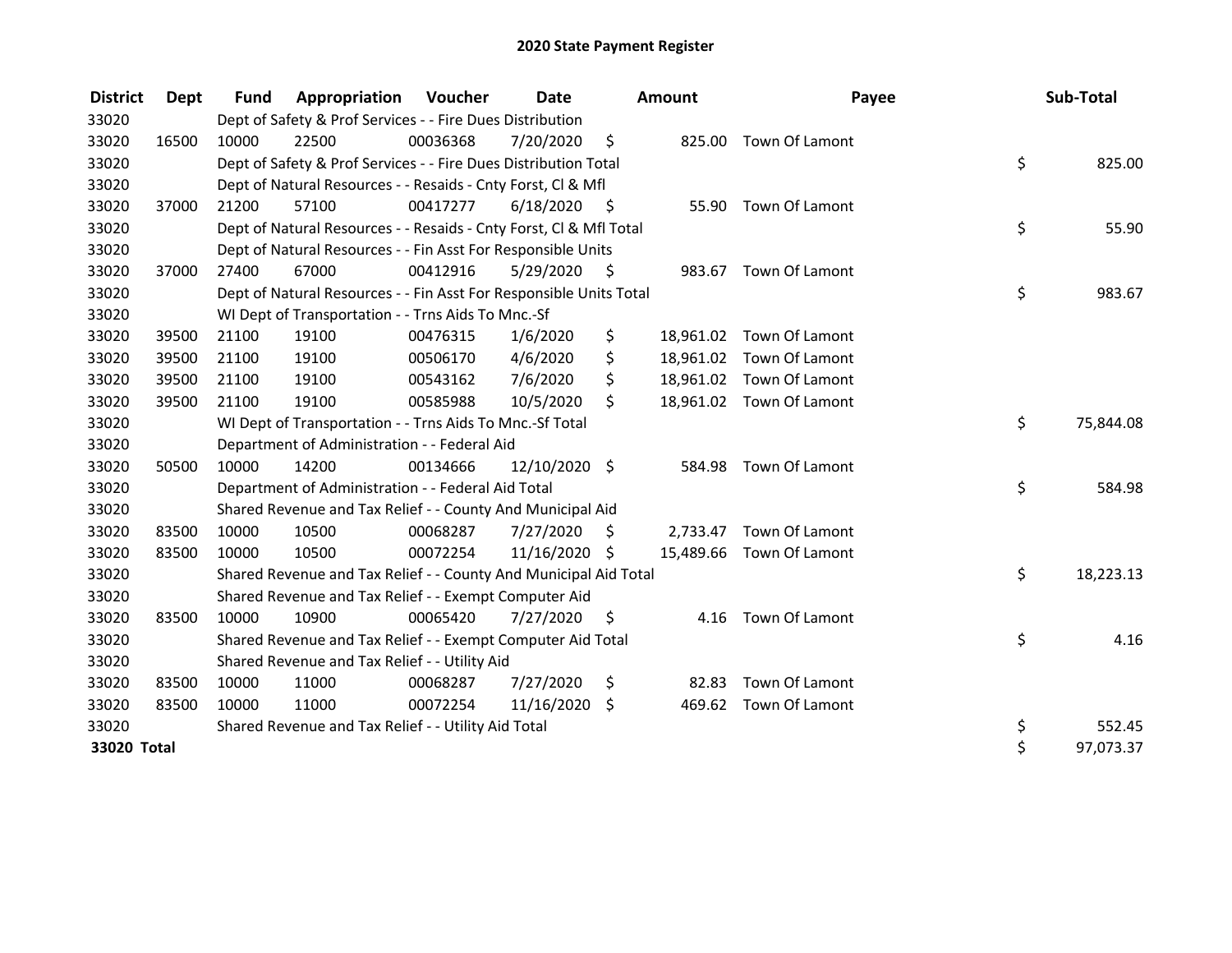| <b>District</b> | Dept  | <b>Fund</b> | Appropriation                                                      | Voucher  | Date          |      | <b>Amount</b> | Payee                        | Sub-Total       |
|-----------------|-------|-------------|--------------------------------------------------------------------|----------|---------------|------|---------------|------------------------------|-----------------|
| 33022           |       |             | Dept of Safety & Prof Services - - Fire Dues Distribution          |          |               |      |               |                              |                 |
| 33022           | 16500 | 10000       | 22500                                                              | 00036369 | 7/20/2020     | - \$ | 470.01        | <b>Town Of Monticello</b>    |                 |
| 33022           |       |             | Dept of Safety & Prof Services - - Fire Dues Distribution Total    |          |               |      |               |                              | \$<br>470.01    |
| 33022           |       |             | Dept of Natural Resources - - Resaids - Cnty Forst, CI & Mfl       |          |               |      |               |                              |                 |
| 33022           | 37000 | 21200       | 57100                                                              | 00417278 | 6/18/2020     | - \$ | 43.60         | <b>Town Of Monticello</b>    |                 |
| 33022           |       |             | Dept of Natural Resources - - Resaids - Cnty Forst, Cl & Mfl Total |          |               |      |               |                              | \$<br>43.60     |
| 33022           |       |             | Dept of Natural Resources - - Fin Asst For Responsible Units       |          |               |      |               |                              |                 |
| 33022           | 37000 | 27400       | 67000                                                              | 00412830 | 5/29/2020     | - \$ | 410.40        | <b>Town Of Monticello</b>    |                 |
| 33022           |       |             | Dept of Natural Resources - - Fin Asst For Responsible Units Total |          |               |      |               |                              | \$<br>410.40    |
| 33022           |       |             | WI Dept of Transportation - - Trns Aids To Mnc.-Sf                 |          |               |      |               |                              |                 |
| 33022           | 39500 | 21100       | 19100                                                              | 00476316 | 1/6/2020      | \$   | 15,360.66     | <b>Town Of Monticello</b>    |                 |
| 33022           | 39500 | 21100       | 19100                                                              | 00506171 | 4/6/2020      | \$   | 15,360.66     | Town Of Monticello           |                 |
| 33022           | 39500 | 21100       | 19100                                                              | 00543163 | 7/6/2020      | \$   | 15,360.66     | <b>Town Of Monticello</b>    |                 |
| 33022           | 39500 | 21100       | 19100                                                              | 00585989 | 10/5/2020     | \$   |               | 15,360.66 Town Of Monticello |                 |
| 33022           |       |             | WI Dept of Transportation - - Trns Aids To Mnc.-Sf Total           |          |               |      |               |                              | \$<br>61,442.64 |
| 33022           |       |             | Shared Revenue and Tax Relief - - County And Municipal Aid         |          |               |      |               |                              |                 |
| 33022           | 83500 | 10000       | 10500                                                              | 00068288 | 7/27/2020     | \$   | 2,793.59      | <b>Town Of Monticello</b>    |                 |
| 33022           | 83500 | 10000       | 10500                                                              | 00072255 | 11/16/2020 \$ |      | 15,830.33     | <b>Town Of Monticello</b>    |                 |
| 33022           |       |             | Shared Revenue and Tax Relief - - County And Municipal Aid Total   |          |               |      |               |                              | \$<br>18,623.92 |
| 33022           |       |             | Shared Revenue and Tax Relief - - Utility Aid                      |          |               |      |               |                              |                 |
| 33022           | 83500 | 10000       | 11000                                                              | 00068288 | 7/27/2020     | \$.  | 26.68         | Town Of Monticello           |                 |
| 33022           | 83500 | 10000       | 11000                                                              | 00072255 | 11/16/2020    | \$   | 155.65        | <b>Town Of Monticello</b>    |                 |
| 33022           |       |             | Shared Revenue and Tax Relief - - Utility Aid Total                |          |               |      |               |                              | \$<br>182.33    |
| 33022           |       |             | Shared Revenue and Tax Relief - - Personal Property Aid            |          |               |      |               |                              |                 |
| 33022           | 83500 | 10000       | 11100                                                              | 00060805 | 5/4/2020      | \$   | 16.37         | Town Of Monticello           |                 |
| 33022           |       |             | Shared Revenue and Tax Relief - - Personal Property Aid Total      |          |               |      |               |                              | \$<br>16.37     |
| 33022 Total     |       |             |                                                                    |          |               |      |               |                              | \$<br>81,189.27 |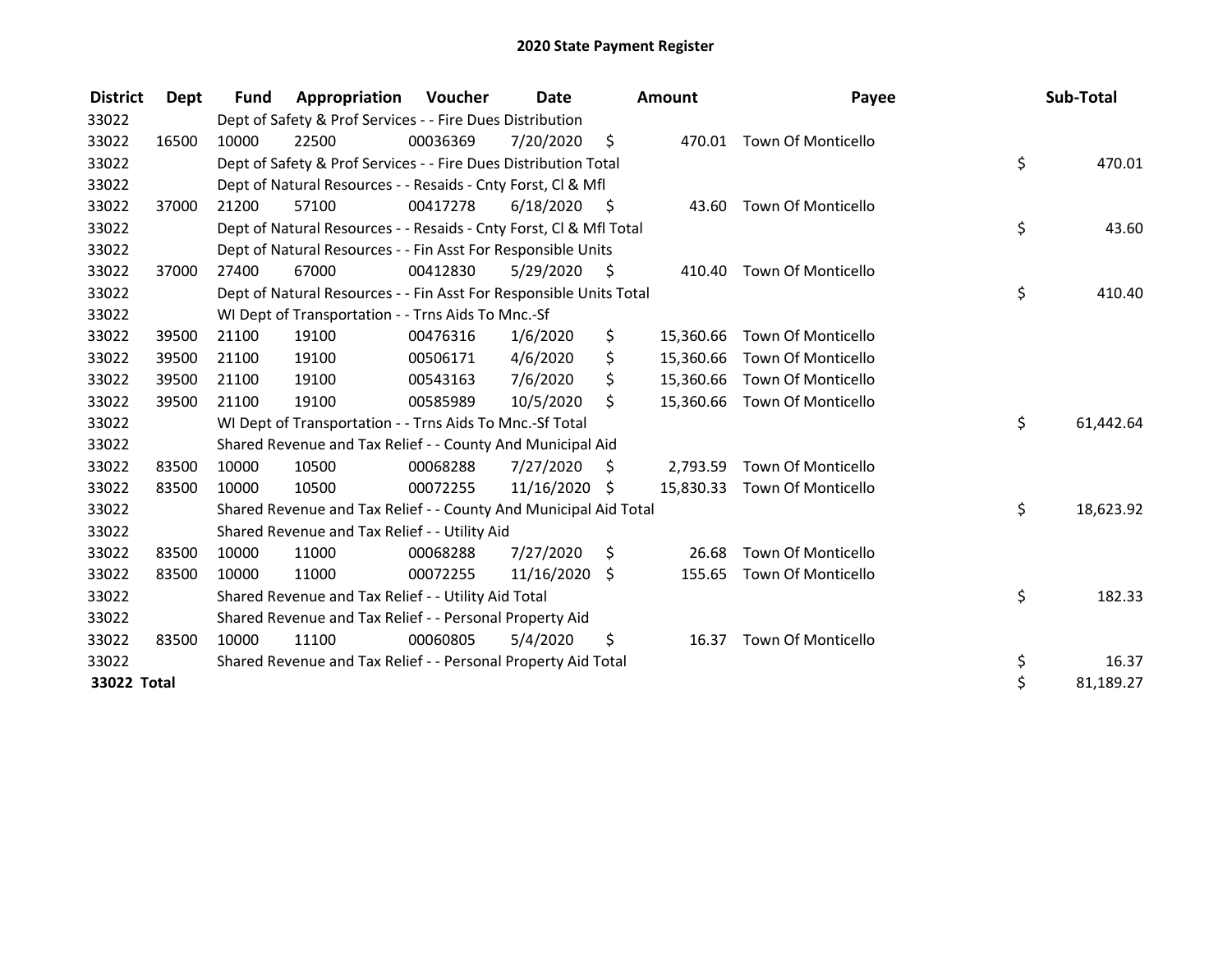| <b>District</b> | Dept  | <b>Fund</b> | Appropriation                                                        | Voucher  | <b>Date</b>   |      | <b>Amount</b> | Payee                          | Sub-Total        |
|-----------------|-------|-------------|----------------------------------------------------------------------|----------|---------------|------|---------------|--------------------------------|------------------|
| 33024           |       |             | Dept of Safety & Prof Services - - Fire Dues Distribution            |          |               |      |               |                                |                  |
| 33024           | 16500 | 10000       | 22500                                                                | 00036370 | 7/20/2020     | \$   |               | 1,270.55 Town Of New Diggings  |                  |
| 33024           |       |             | Dept of Safety & Prof Services - - Fire Dues Distribution Total      |          |               |      |               |                                | \$<br>1,270.55   |
| 33024           |       |             | Dept of Natural Resources - - Resaids - Cnty Forst, Cl & Mfl         |          |               |      |               |                                |                  |
| 33024           | 37000 | 21200       | 57100                                                                | 00417279 | 6/18/2020     | - \$ |               | 79.61 Town Of New Diggings     |                  |
| 33024           |       |             | Dept of Natural Resources - - Resaids - Cnty Forst, Cl & Mfl Total   |          |               |      |               |                                | \$<br>79.61      |
| 33024           |       |             | Dept of Natural Resources - - Fin Asst For Responsible Units         |          |               |      |               |                                |                  |
| 33024           | 37000 | 27400       | 67000                                                                | 00412710 | 5/29/2020     | - \$ |               | 540.33 Town Of New Diggings    |                  |
| 33024           |       |             | Dept of Natural Resources - - Fin Asst For Responsible Units Total   |          |               |      |               |                                | \$<br>540.33     |
| 33024           |       |             | WI Dept of Transportation - - Trns Aids To Mnc.-Sf                   |          |               |      |               |                                |                  |
| 33024           | 39500 | 21100       | 19100                                                                | 00476317 | 1/6/2020      | \$   |               | 20,216.40 Town Of New Diggings |                  |
| 33024           | 39500 | 21100       | 19100                                                                | 00506172 | 4/6/2020      | \$   | 20,216.40     | Town Of New Diggings           |                  |
| 33024           | 39500 | 21100       | 19100                                                                | 00543164 | 7/6/2020      | \$   | 20,216.40     | Town Of New Diggings           |                  |
| 33024           | 39500 | 21100       | 19100                                                                | 00585990 | 10/5/2020     | \$   |               | 20,216.40 Town Of New Diggings |                  |
| 33024           |       |             | WI Dept of Transportation - - Trns Aids To Mnc.-Sf Total             |          |               |      |               |                                | \$<br>80,865.60  |
| 33024           |       |             | WI Dept of Transportation - - Supplemental Transportation Aids       |          |               |      |               |                                |                  |
| 33024           | 39500 | 21100       | 19600                                                                | 00477516 | 1/6/2020      | \$   |               | 12,742.44 Town Of New Diggings |                  |
| 33024           |       |             | WI Dept of Transportation - - Supplemental Transportation Aids Total |          |               |      |               |                                | \$<br>12,742.44  |
| 33024           |       |             | Shared Revenue and Tax Relief - - County And Municipal Aid           |          |               |      |               |                                |                  |
| 33024           | 83500 | 10000       | 10500                                                                | 00068289 | 7/27/2020     | \$   |               | 6,076.37 Town Of New Diggings  |                  |
| 33024           | 83500 | 10000       | 10500                                                                | 00072256 | 11/16/2020 \$ |      |               | 34,432.79 Town Of New Diggings |                  |
| 33024           |       |             | Shared Revenue and Tax Relief - - County And Municipal Aid Total     |          |               |      |               |                                | \$<br>40,509.16  |
| 33024           |       |             | Shared Revenue and Tax Relief - - Exempt Computer Aid                |          |               |      |               |                                |                  |
| 33024           | 83500 | 10000       | 10900                                                                | 00065421 | 7/27/2020     | \$   |               | 2.08 Town Of New Diggings      |                  |
| 33024           |       |             | Shared Revenue and Tax Relief - - Exempt Computer Aid Total          |          |               |      |               |                                | \$<br>2.08       |
| 33024           |       |             | Shared Revenue and Tax Relief - - Utility Aid                        |          |               |      |               |                                |                  |
| 33024           | 83500 | 10000       | 11000                                                                | 00068289 | 7/27/2020     | \$   | 0.98          | Town Of New Diggings           |                  |
| 33024           | 83500 | 10000       | 11000                                                                | 00072256 | 11/16/2020    | \$   | 5.74          | Town Of New Diggings           |                  |
| 33024           |       |             | Shared Revenue and Tax Relief - - Utility Aid Total                  |          |               |      |               |                                | \$<br>6.72       |
| 33024           |       |             | Shared Revenue and Tax Relief - - Personal Property Aid              |          |               |      |               |                                |                  |
| 33024           | 83500 | 10000       | 11100                                                                | 00060806 | 5/4/2020      | \$   | 5.55          | Town Of New Diggings           |                  |
| 33024           |       |             | Shared Revenue and Tax Relief - - Personal Property Aid Total        |          |               |      |               |                                | \$<br>5.55       |
| 33024 Total     |       |             |                                                                      |          |               |      |               |                                | \$<br>136,022.04 |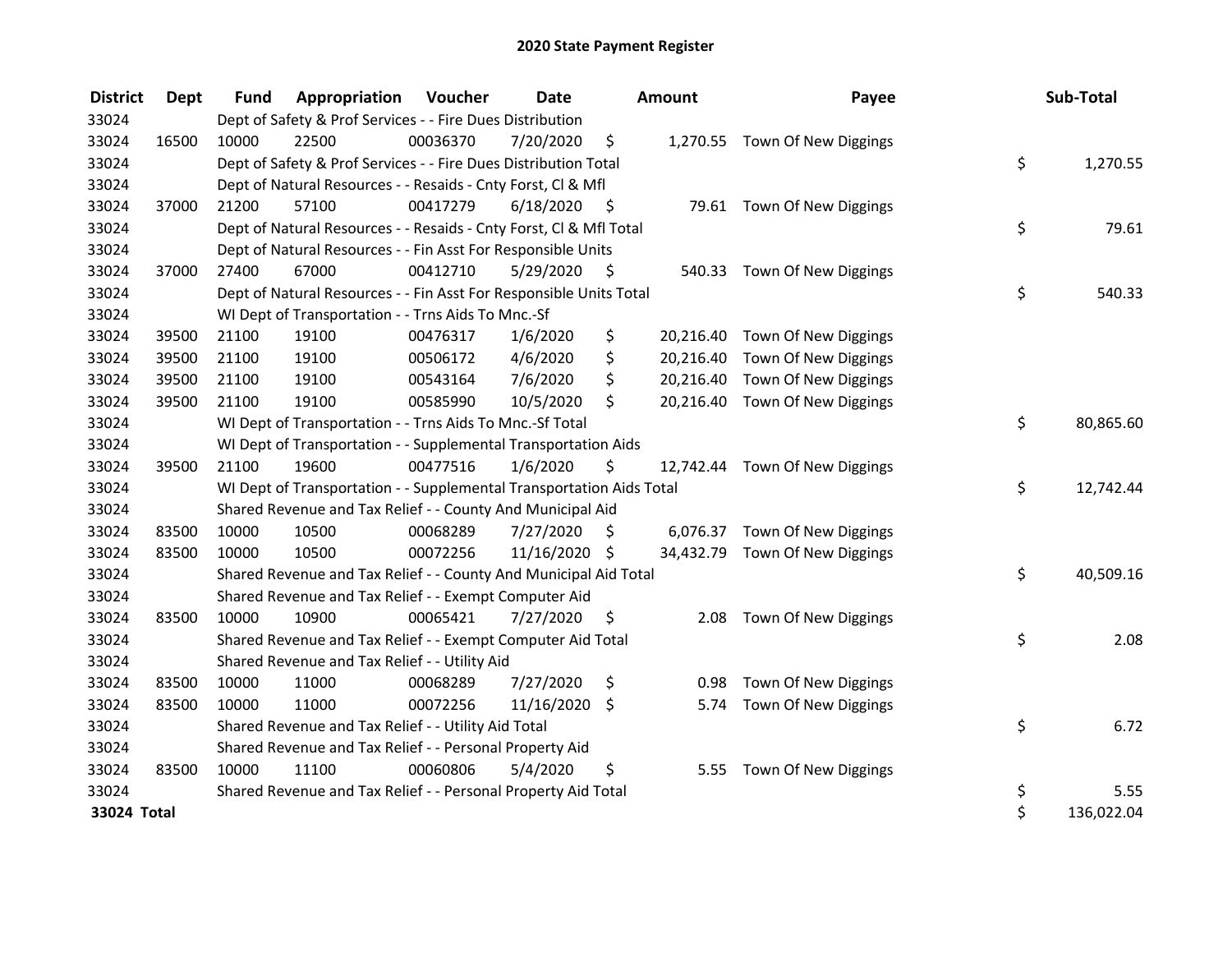| <b>District</b> | Dept  | <b>Fund</b> | Appropriation                                                      | <b>Voucher</b> | <b>Date</b>   |      | <b>Amount</b> | Payee                       | Sub-Total        |
|-----------------|-------|-------------|--------------------------------------------------------------------|----------------|---------------|------|---------------|-----------------------------|------------------|
| 33026           |       |             | Dept of Safety & Prof Services - - Fire Dues Distribution          |                |               |      |               |                             |                  |
| 33026           | 16500 | 10000       | 22500                                                              | 00036371       | 7/20/2020     | \$   |               | 1,511.51 Seymour, Town of   |                  |
| 33026           |       |             | Dept of Safety & Prof Services - - Fire Dues Distribution Total    |                |               |      |               |                             | \$<br>1,511.51   |
| 33026           |       |             | Dept of Natural Resources - - Resaids - Cnty Forst, Cl & Mfl       |                |               |      |               |                             |                  |
| 33026           | 37000 | 21200       | 57100                                                              | 00417280       | 6/18/2020     | - \$ |               | 2.02 Seymour, Town of       |                  |
| 33026           |       |             | Dept of Natural Resources - - Resaids - Cnty Forst, Cl & Mfl Total |                |               |      |               |                             | \$<br>2.02       |
| 33026           |       |             | Dept of Natural Resources - - Fin Asst For Responsible Units       |                |               |      |               |                             |                  |
| 33026           | 37000 | 27400       | 67000                                                              | 00412944       | 5/29/2020     | - \$ |               | 2,034.81 Seymour, Town of   |                  |
| 33026           |       |             | Dept of Natural Resources - - Fin Asst For Responsible Units Total |                |               |      |               |                             | \$<br>2,034.81   |
| 33026           |       |             | WI Dept of Transportation - - Trns Aids To Mnc.-Sf                 |                |               |      |               |                             |                  |
| 33026           | 39500 | 21100       | 19100                                                              | 00476318       | 1/6/2020      | \$   | 23,973.93     | Seymour, Town of            |                  |
| 33026           | 39500 | 21100       | 19100                                                              | 00506173       | 4/6/2020      | \$   | 23,973.93     | Seymour, Town of            |                  |
| 33026           | 39500 | 21100       | 19100                                                              | 00543165       | 7/6/2020      | \$   | 23,973.93     | Seymour, Town of            |                  |
| 33026           | 39500 | 21100       | 19100                                                              | 00585991       | 10/5/2020     | \$   | 23,973.93     | Seymour, Town of            |                  |
| 33026           |       |             | WI Dept of Transportation - - Trns Aids To Mnc.-Sf Total           |                |               |      |               |                             | \$<br>95,895.72  |
| 33026           |       |             | Shared Revenue and Tax Relief - - County And Municipal Aid         |                |               |      |               |                             |                  |
| 33026           | 83500 | 10000       | 10500                                                              | 00068290       | 7/27/2020     | S    | 2,459.17      | Seymour, Town of            |                  |
| 33026           | 83500 | 10000       | 10500                                                              | 00072257       | 11/16/2020 \$ |      | 13,935.29     | Seymour, Town of            |                  |
| 33026           |       |             | Shared Revenue and Tax Relief - - County And Municipal Aid Total   |                |               |      |               |                             | \$<br>16,394.46  |
| 33026           |       |             | Shared Revenue and Tax Relief - - Exempt Computer Aid              |                |               |      |               |                             |                  |
| 33026           | 83500 | 10000       | 10900                                                              | 00065422       | 7/27/2020     | \$   | 8.32          | Seymour, Town of            |                  |
| 33026           |       |             | Shared Revenue and Tax Relief - - Exempt Computer Aid Total        |                |               |      |               |                             | \$<br>8.32       |
| 33026           |       |             | Shared Revenue and Tax Relief - - Utility Aid                      |                |               |      |               |                             |                  |
| 33026           | 83500 | 10000       | 11000                                                              | 00068290       | 7/27/2020     | \$   | 24,500.00     | Seymour, Town of            |                  |
| 33026           | 83500 | 10000       | 11000                                                              | 00072257       | 11/16/2020    | \$   |               | 138,833.34 Seymour, Town of |                  |
| 33026           |       |             | Shared Revenue and Tax Relief - - Utility Aid Total                |                |               |      |               |                             | \$<br>163,333.34 |
| 33026           |       |             | Shared Revenue and Tax Relief - - Personal Property Aid            |                |               |      |               |                             |                  |
| 33026           | 83500 | 10000       | 11100                                                              | 00060807       | 5/4/2020      | \$   | 1,430.75      | Seymour, Town of            |                  |
| 33026           |       |             | Shared Revenue and Tax Relief - - Personal Property Aid Total      |                |               |      |               |                             | \$<br>1,430.75   |
| 33026 Total     |       |             |                                                                    |                |               |      |               |                             | \$<br>280,610.93 |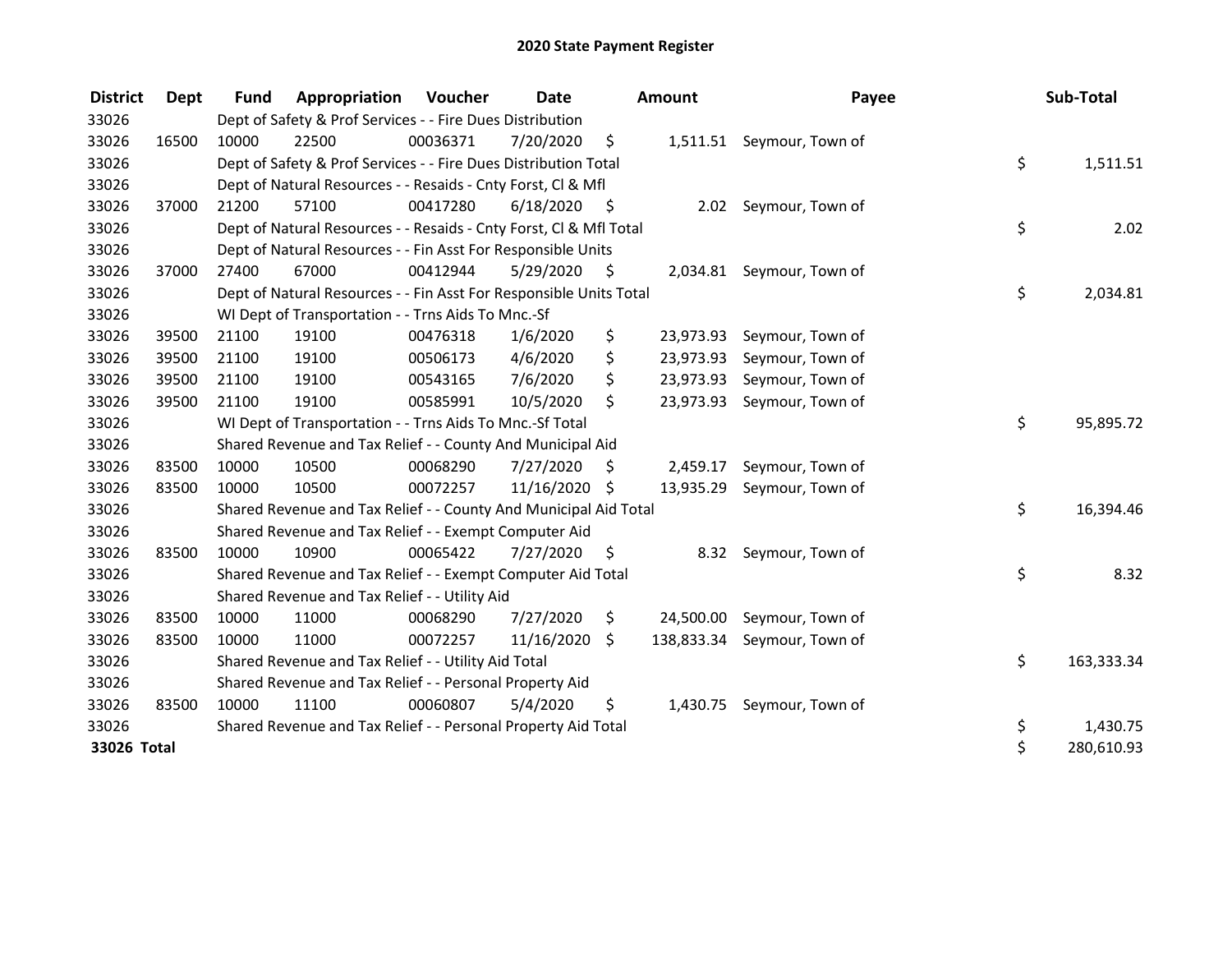| <b>District</b> | Dept  | <b>Fund</b> | <b>Appropriation Voucher</b>                                                    |                         | <b>Date</b>   |      | Amount | Payee                        | Sub-Total        |
|-----------------|-------|-------------|---------------------------------------------------------------------------------|-------------------------|---------------|------|--------|------------------------------|------------------|
| 33028           |       |             | Dept of Safety & Prof Services - - Fire Dues Distribution                       |                         |               |      |        |                              |                  |
| 33028           | 16500 | 10000       | 22500                                                                           | 00036372                | 7/20/2020     | \$   |        | 1,803.08 Town Of Shullsburg  |                  |
| 33028           |       |             | Dept of Safety & Prof Services - - Fire Dues Distribution Total                 |                         |               |      |        |                              | \$<br>1,803.08   |
| 33028           |       |             | Dept of Natural Resources - - Resaids - Cnty Forst, CI & Mfl                    |                         |               |      |        |                              |                  |
| 33028           | 37000 | 21200       | 57100                                                                           | 00417281                | 6/18/2020     | - \$ |        | 15.92 Town Of Shullsburg     |                  |
| 33028           |       |             | Dept of Natural Resources - - Resaids - Cnty Forst, CI & Mfl Total              |                         |               |      |        |                              | \$<br>15.92      |
| 33028           |       |             | Dept of Natural Resources - - Fin Asst For Responsible Units                    |                         |               |      |        |                              |                  |
| 33028           | 37000 | 27400       | 67000                                                                           | 00412948                | 5/29/2020     | - \$ |        | 1,277.94 Town Of Shullsburg  |                  |
| 33028           |       |             | Dept of Natural Resources - - Fin Asst For Responsible Units Total              |                         |               |      |        |                              | \$<br>1,277.94   |
| 33028           |       |             | WI Dept of Transportation - - Trns Aids To Mnc.-Sf                              |                         |               |      |        |                              |                  |
| 33028           | 39500 | 21100       | 19100                                                                           | 00476319                | 1/6/2020      | \$   |        | 27,134.10 Town Of Shullsburg |                  |
| 33028           | 39500 | 21100       | 19100                                                                           | 00506174                | 4/6/2020      | \$   |        | 27,134.10 Town Of Shullsburg |                  |
| 33028           | 39500 | 21100       | 19100                                                                           | 00543166                | 7/6/2020      | \$   |        | 27,134.10 Town Of Shullsburg |                  |
| 33028           | 39500 | 21100       | 19100                                                                           | 00585992                | 10/5/2020     | \$   |        | 27,134.10 Town Of Shullsburg |                  |
| 33028           |       |             | WI Dept of Transportation - - Trns Aids To Mnc.-Sf Total                        |                         |               |      |        |                              | \$<br>108,536.40 |
| 33028           |       |             | Department of Health Services - - Prepaid Medical Transport Reimbursement       |                         |               |      |        |                              |                  |
| 33028           | 43500 | 10000       | 16300                                                                           | AMBULANCE 11/16/2020 \$ |               |      |        | 2,528.33 Town Of Shullsburg  |                  |
| 33028           |       |             | Department of Health Services - - Prepaid Medical Transport Reimbursement Total |                         |               |      |        |                              | \$<br>2,528.33   |
| 33028           |       |             | Shared Revenue and Tax Relief - - County And Municipal Aid                      |                         |               |      |        |                              |                  |
| 33028           | 83500 | 10000       | 10500                                                                           | 00068291                | 7/27/2020     | S.   |        | 2,237.11 Town Of Shullsburg  |                  |
| 33028           | 83500 | 10000       | 10500                                                                           | 00072258                | 11/16/2020 \$ |      |        | 10,148.65 Town Of Shullsburg |                  |
| 33028           |       |             | Shared Revenue and Tax Relief - - County And Municipal Aid Total                |                         |               |      |        |                              | \$<br>12,385.76  |
| 33028           |       |             | Shared Revenue and Tax Relief - - Exempt Computer Aid                           |                         |               |      |        |                              |                  |
| 33028           | 83500 | 10000       | 10900                                                                           | 00065423                | 7/27/2020     | \$.  |        | 97.69 Town Of Shullsburg     |                  |
| 33028           |       |             | Shared Revenue and Tax Relief - - Exempt Computer Aid Total                     |                         |               |      |        |                              | \$<br>97.69      |
| 33028           |       |             | Shared Revenue and Tax Relief - - Utility Aid                                   |                         |               |      |        |                              |                  |
| 33028           | 83500 | 10000       | 11000                                                                           | 00068291                | 7/27/2020     | \$   | 566.98 | Town Of Shullsburg           |                  |
| 33028           | 83500 | 10000       | 11000                                                                           | 00072258                | 11/16/2020    | \$   |        | 3,278.91 Town Of Shullsburg  |                  |
| 33028           |       |             | Shared Revenue and Tax Relief - - Utility Aid Total                             |                         |               |      |        |                              | \$<br>3,845.89   |
| 33028           |       |             | Shared Revenue and Tax Relief - - Personal Property Aid                         |                         |               |      |        |                              |                  |
| 33028           | 83500 | 10000       | 11100                                                                           | 00060808                | 5/4/2020      | \$   |        | 4,077.90 Town Of Shullsburg  |                  |
| 33028           |       |             | Shared Revenue and Tax Relief - - Personal Property Aid Total                   |                         |               |      |        |                              | \$<br>4,077.90   |
| 33028 Total     |       |             |                                                                                 |                         |               |      |        |                              | \$<br>134,568.91 |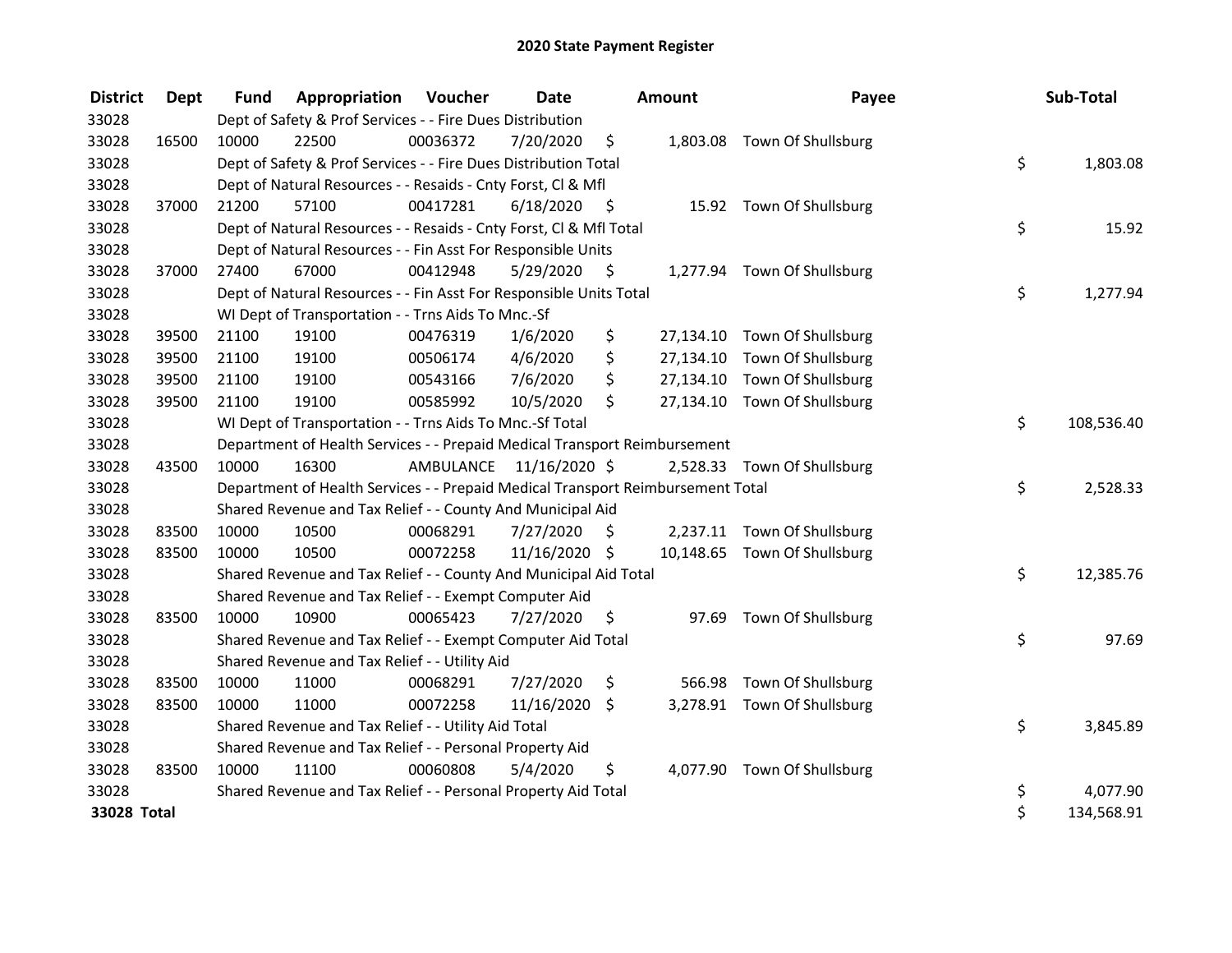| <b>District</b> | Dept  | Fund  | Appropriation                                                       | Voucher  | <b>Date</b>   |      | Amount | Payee                   | Sub-Total        |
|-----------------|-------|-------|---------------------------------------------------------------------|----------|---------------|------|--------|-------------------------|------------------|
| 33030           |       |       | Dept of Safety & Prof Services - - Fire Dues Distribution           |          |               |      |        |                         |                  |
| 33030           | 16500 | 10000 | 22500                                                               | 00036373 | 7/20/2020     | \$   |        | 1,462.71 Town Of Wayne  |                  |
| 33030           |       |       | Dept of Safety & Prof Services - - Fire Dues Distribution Total     |          |               |      |        |                         | \$<br>1,462.71   |
| 33030           |       |       | Dept of Natural Resources - - Resaids - Cnty Forst, Cl & Mfl        |          |               |      |        |                         |                  |
| 33030           | 37000 | 21200 | 57100                                                               | 00417282 | 6/18/2020     | - \$ |        | 64.60 Town Of Wayne     |                  |
| 33030           |       |       | Dept of Natural Resources - - Resaids - Cnty Forst, CI & Mfl Total  |          |               |      |        |                         | \$<br>64.60      |
| 33030           |       |       | Dept of Natural Resources - - Fin Asst For Responsible Units        |          |               |      |        |                         |                  |
| 33030           | 37000 | 27400 | 67000                                                               | 00413333 | 5/29/2020     | - \$ |        | 5,778.91 Town Of Wayne  |                  |
| 33030           |       |       | Dept of Natural Resources - - Fin Asst For Responsible Units Total  |          |               |      |        |                         | \$<br>5,778.91   |
| 33030           |       |       | WI Dept of Transportation - - Trns Aids To Mnc.-Sf                  |          |               |      |        |                         |                  |
| 33030           | 39500 | 21100 | 19100                                                               | 00476320 | 1/6/2020      | \$   |        | 28,073.61 Town Of Wayne |                  |
| 33030           | 39500 | 21100 | 19100                                                               | 00506175 | 4/6/2020      | \$   |        | 28,073.61 Town Of Wayne |                  |
| 33030           | 39500 | 21100 | 19100                                                               | 00543167 | 7/6/2020      | \$   |        | 28,073.61 Town Of Wayne |                  |
| 33030           | 39500 | 21100 | 19100                                                               | 00585993 | 10/5/2020     | \$   |        | 28,073.61 Town Of Wayne |                  |
| 33030           |       |       | WI Dept of Transportation - - Trns Aids To Mnc.-Sf Total            |          |               |      |        |                         | \$<br>112,294.44 |
| 33030           |       |       | WI Dept of Transportation - - Loc Rd Imp Prg St Fd                  |          |               |      |        |                         |                  |
| 33030           | 39500 | 21100 | 27800                                                               | 00480763 | 1/14/2020     | \$   |        | 30,000.00 Town Of Wayne |                  |
| 33030           |       |       | WI Dept of Transportation - - Loc Rd Imp Prg St Fd Total            |          |               |      |        |                         | \$<br>30,000.00  |
| 33030           |       |       | Department of Military Affairs - - Major Disaster Assist; Pif       |          |               |      |        |                         |                  |
| 33030           | 46500 | 27200 | 36500                                                               | 00080771 | 7/17/2020     | \$   |        | 2,659.78 Town Of Wayne  |                  |
| 33030           |       |       | Department of Military Affairs - - Major Disaster Assist; Pif Total |          |               |      |        |                         | \$<br>2,659.78   |
| 33030           |       |       | Department of Administration - - Federal Aid                        |          |               |      |        |                         |                  |
| 33030           | 50500 | 10000 | 14200                                                               | 00134667 | 12/9/2020     | \$   |        | 4,541.13 Town Of Wayne  |                  |
| 33030           |       |       | Department of Administration - - Federal Aid Total                  |          |               |      |        |                         | \$<br>4,541.13   |
| 33030           |       |       | Shared Revenue and Tax Relief - - County And Municipal Aid          |          |               |      |        |                         |                  |
| 33030           | 83500 | 10000 | 10500                                                               | 00068292 | 7/27/2020     | \$.  |        | 2,824.03 Town Of Wayne  |                  |
| 33030           | 83500 | 10000 | 10500                                                               | 00072259 | 11/16/2020 \$ |      |        | 16,002.81 Town Of Wayne |                  |
| 33030           |       |       | Shared Revenue and Tax Relief - - County And Municipal Aid Total    |          |               |      |        |                         | \$<br>18,826.84  |
| 33030           |       |       | Shared Revenue and Tax Relief - - Exempt Computer Aid               |          |               |      |        |                         |                  |
| 33030           | 83500 | 10000 | 10900                                                               | 00065424 | 7/27/2020     | \$.  |        | 17.67 Town Of Wayne     |                  |
| 33030           |       |       | Shared Revenue and Tax Relief - - Exempt Computer Aid Total         |          |               |      |        |                         | \$<br>17.67      |
| 33030           |       |       | Shared Revenue and Tax Relief - - Personal Property Aid             |          |               |      |        |                         |                  |
| 33030           | 83500 | 10000 | 11100                                                               | 00060809 | 5/4/2020      | \$   |        | 906.60 Town Of Wayne    |                  |
| 33030           |       |       | Shared Revenue and Tax Relief - - Personal Property Aid Total       |          |               |      |        |                         | \$<br>906.60     |
| 33030 Total     |       |       |                                                                     |          |               |      |        |                         | \$<br>176,552.68 |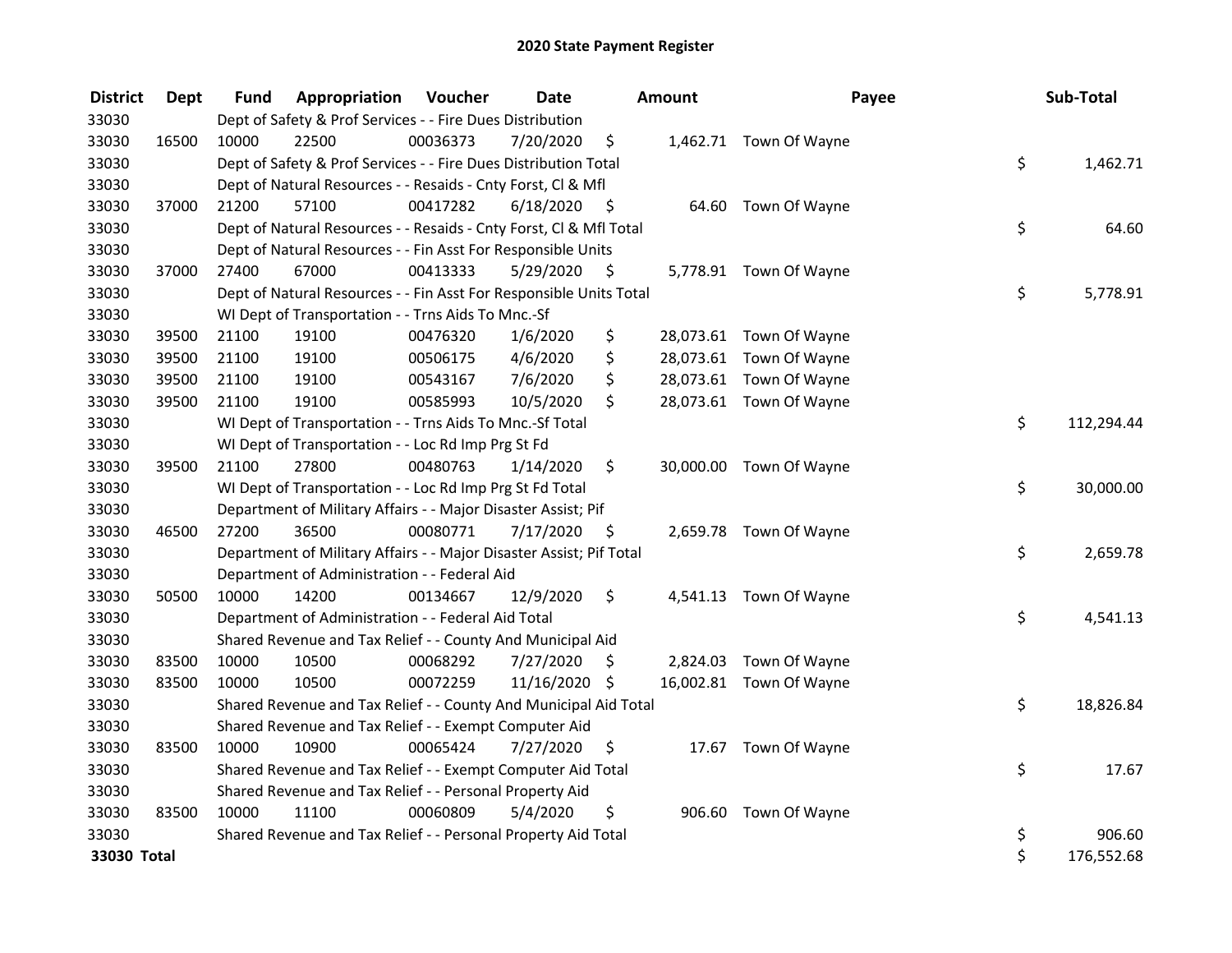| <b>District</b> | Dept  | <b>Fund</b> | Appropriation                                                      | Voucher  | <b>Date</b>   |      | <b>Amount</b> | Payee                               | Sub-Total       |
|-----------------|-------|-------------|--------------------------------------------------------------------|----------|---------------|------|---------------|-------------------------------------|-----------------|
| 33032           |       |             | Dept of Safety & Prof Services - - Fire Dues Distribution          |          |               |      |               |                                     |                 |
| 33032           | 16500 | 10000       | 22500                                                              | 00036374 | 7/20/2020     | \$   |               | 425.32 Town Of White Oak Springs    |                 |
| 33032           |       |             | Dept of Safety & Prof Services - - Fire Dues Distribution Total    |          |               |      |               |                                     | \$<br>425.32    |
| 33032           |       |             | Dept of Natural Resources - - Resaids - Cnty Forst, CI & Mfl       |          |               |      |               |                                     |                 |
| 33032           | 37000 | 21200       | 57100                                                              | 00417283 | 6/18/2020     | - \$ |               | 3.20 Town Of White Oak Springs      |                 |
| 33032           |       |             | Dept of Natural Resources - - Resaids - Cnty Forst, CI & Mfl Total |          |               |      |               |                                     | \$<br>3.20      |
| 33032           |       |             | Dept of Natural Resources - - Fin Asst For Responsible Units       |          |               |      |               |                                     |                 |
| 33032           | 37000 | 27400       | 67000                                                              | 00413131 | 5/29/2020     | - \$ |               | 373.32 Town Of White Oak Springs    |                 |
| 33032           |       |             | Dept of Natural Resources - - Fin Asst For Responsible Units Total |          |               |      |               |                                     | \$<br>373.32    |
| 33032           |       |             | WI Dept of Transportation - - Trns Aids To Mnc.-Sf                 |          |               |      |               |                                     |                 |
| 33032           | 39500 | 21100       | 19100                                                              | 00476321 | 1/6/2020      | \$   |               | 11,004.75 Town Of White Oak Springs |                 |
| 33032           | 39500 | 21100       | 19100                                                              | 00506176 | 4/6/2020      | \$   |               | 11,004.75 Town Of White Oak Springs |                 |
| 33032           | 39500 | 21100       | 19100                                                              | 00543168 | 7/6/2020      | \$   |               | 11,004.75 Town Of White Oak Springs |                 |
| 33032           | 39500 | 21100       | 19100                                                              | 00585994 | 10/5/2020     | \$   |               | 11,004.75 Town Of White Oak Springs |                 |
| 33032           |       |             | WI Dept of Transportation - - Trns Aids To Mnc.-Sf Total           |          |               |      |               |                                     | \$<br>44,019.00 |
| 33032           |       |             | Shared Revenue and Tax Relief - - County And Municipal Aid         |          |               |      |               |                                     |                 |
| 33032           | 83500 | 10000       | 10500                                                              | 00068293 | 7/27/2020     | S    |               | 2,991.74 Town Of White Oak Springs  |                 |
| 33032           | 83500 | 10000       | 10500                                                              | 00072260 | 11/16/2020 \$ |      |               | 16,953.22 Town Of White Oak Springs |                 |
| 33032           |       |             | Shared Revenue and Tax Relief - - County And Municipal Aid Total   |          |               |      |               |                                     | \$<br>19,944.96 |
| 33032           |       |             | Shared Revenue and Tax Relief - - Exempt Computer Aid              |          |               |      |               |                                     |                 |
| 33032           | 83500 | 10000       | 10900                                                              | 00065425 | 7/27/2020     | \$.  | 1.03          | Town Of White Oak Springs           |                 |
| 33032           |       |             | Shared Revenue and Tax Relief - - Exempt Computer Aid Total        |          |               |      |               |                                     | \$<br>1.03      |
| 33032           |       |             | Shared Revenue and Tax Relief - - Utility Aid                      |          |               |      |               |                                     |                 |
| 33032           | 83500 | 10000       | 11000                                                              | 00068293 | 7/27/2020     | \$   | 45.03         | Town Of White Oak Springs           |                 |
| 33032           | 83500 | 10000       | 11000                                                              | 00072260 | 11/16/2020    | \$   |               | 257.74 Town Of White Oak Springs    |                 |
| 33032           |       |             | Shared Revenue and Tax Relief - - Utility Aid Total                |          |               |      |               |                                     | \$<br>302.77    |
| 33032           |       |             | Shared Revenue and Tax Relief - - Personal Property Aid            |          |               |      |               |                                     |                 |
| 33032           | 83500 | 10000       | 11100                                                              | 00060810 | 5/4/2020      | \$   |               | 0.38 Town Of White Oak Springs      |                 |
| 33032           |       |             | Shared Revenue and Tax Relief - - Personal Property Aid Total      |          |               |      |               |                                     | \$<br>0.38      |
| 33032 Total     |       |             |                                                                    |          |               |      |               |                                     | \$<br>65,069.98 |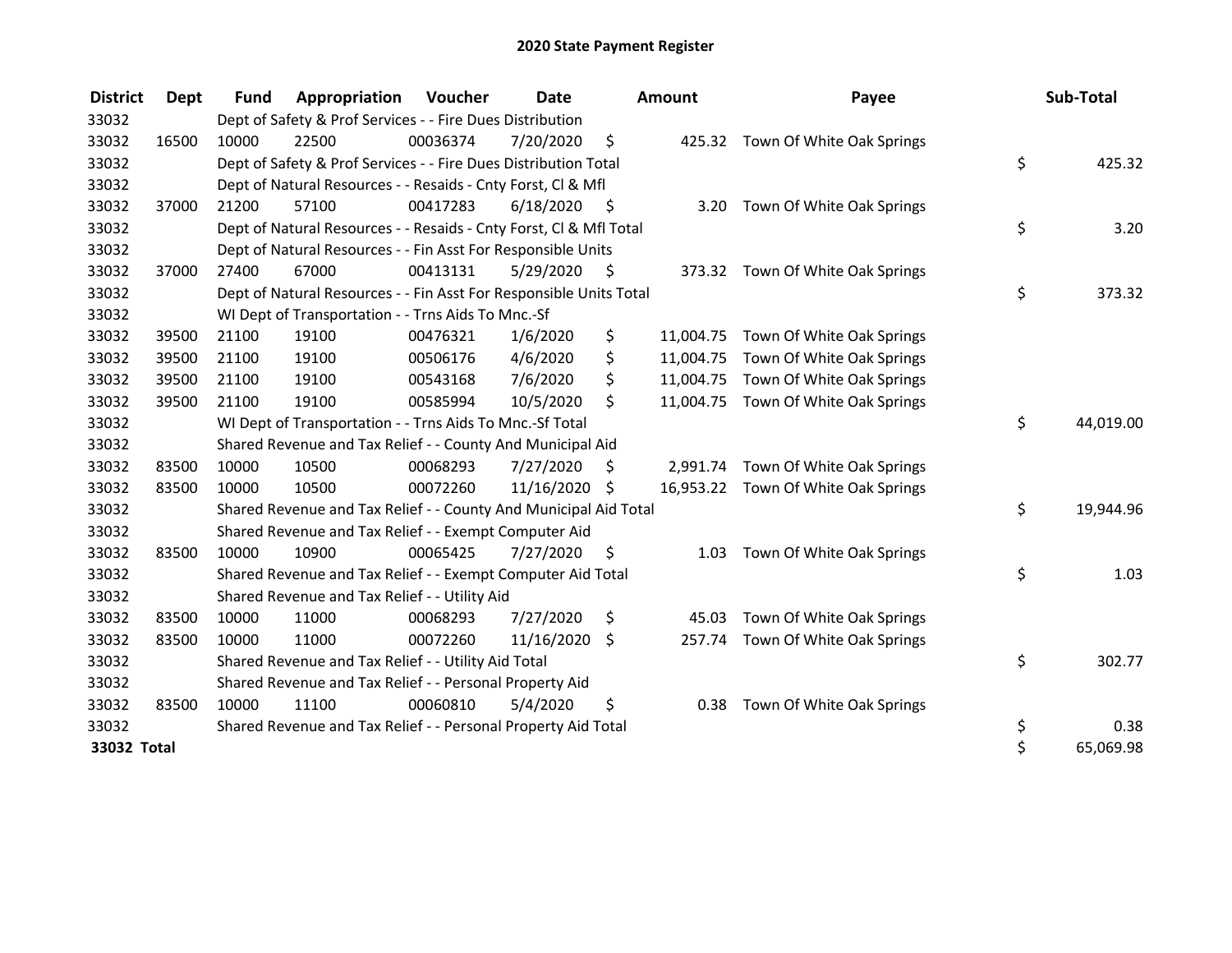| <b>District</b> | <b>Dept</b> | Fund  | Appropriation                                                      | Voucher  | <b>Date</b>   |      | Amount    | Payee                            | Sub-Total        |
|-----------------|-------------|-------|--------------------------------------------------------------------|----------|---------------|------|-----------|----------------------------------|------------------|
| 33034           |             |       | Dept of Safety & Prof Services - - Fire Dues Distribution          |          |               |      |           |                                  |                  |
| 33034           | 16500       | 10000 | 22500                                                              | 00036375 | 7/20/2020     | \$   |           | 2,825.51 Town of Willow Springs  |                  |
| 33034           |             |       | Dept of Safety & Prof Services - - Fire Dues Distribution Total    |          |               |      |           |                                  | \$<br>2,825.51   |
| 33034           |             |       | Dept of Natural Resources - - Aids In Lieu Of Taxes - Gener        |          |               |      |           |                                  |                  |
| 33034           | 37000       | 10000 | 50300                                                              | 00405078 | 4/21/2020     | -\$  |           | 19.37 Town of Willow Springs     |                  |
| 33034           |             |       | Dept of Natural Resources - - Aids In Lieu Of Taxes - Gener Total  |          |               |      |           |                                  | \$<br>19.37      |
| 33034           |             |       | Dept of Natural Resources - - Resaids - Cnty Forst, Cl & Mfl       |          |               |      |           |                                  |                  |
| 33034           | 37000       | 21200 | 57100                                                              | 00417284 | 6/18/2020     | - \$ |           | 131.63 Town of Willow Springs    |                  |
| 33034           |             |       | Dept of Natural Resources - - Resaids - Cnty Forst, Cl & Mfl Total |          |               |      |           |                                  | \$<br>131.63     |
| 33034           |             |       | Dept of Natural Resources - - Fin Asst For Responsible Units       |          |               |      |           |                                  |                  |
| 33034           | 37000       | 27400 | 67000                                                              | 00412824 | 5/29/2020     | \$   |           | 1,812.73 Town of Willow Springs  |                  |
| 33034           |             |       | Dept of Natural Resources - - Fin Asst For Responsible Units Total |          |               |      |           |                                  | \$<br>1,812.73   |
| 33034           |             |       | WI Dept of Transportation - - Trns Aids To Mnc.-Sf                 |          |               |      |           |                                  |                  |
| 33034           | 39500       | 21100 | 19100                                                              | 00476322 | 1/6/2020      | \$   | 32,219.28 | Town of Willow Springs           |                  |
| 33034           | 39500       | 21100 | 19100                                                              | 00506177 | 4/6/2020      | \$   |           | 32,219.28 Town of Willow Springs |                  |
| 33034           | 39500       | 21100 | 19100                                                              | 00543169 | 7/6/2020      | \$   |           | 32,219.28 Town of Willow Springs |                  |
| 33034           | 39500       | 21100 | 19100                                                              | 00585995 | 10/5/2020     | \$   |           | 32,219.28 Town of Willow Springs |                  |
| 33034           |             |       | WI Dept of Transportation - - Trns Aids To Mnc.-Sf Total           |          |               |      |           |                                  | \$<br>128,877.12 |
| 33034           |             |       | Department of Administration - - Federal Aid                       |          |               |      |           |                                  |                  |
| 33034           | 50500       | 10000 | 14200                                                              | 00134668 | 12/10/2020 \$ |      |           | 9,463.77 Town of Willow Springs  |                  |
| 33034           |             |       | Department of Administration - - Federal Aid Total                 |          |               |      |           |                                  | \$<br>9,463.77   |
| 33034           |             |       | Elections Commission - - 2018 Hava Election Security               |          |               |      |           |                                  |                  |
| 33034           | 51000       | 22000 | 18200                                                              | 00004302 | 8/27/2020     | \$   |           | 668.60 Town of Willow Springs    |                  |
| 33034           |             |       | Elections Commission - - 2018 Hava Election Security Total         |          |               |      |           |                                  | \$<br>668.60     |
| 33034           |             |       | Shared Revenue and Tax Relief - - County And Municipal Aid         |          |               |      |           |                                  |                  |
| 33034           | 83500       | 10000 | 10500                                                              | 00068294 | 7/27/2020     | \$   | 3,188.23  | Town of Willow Springs           |                  |
| 33034           | 83500       | 10000 | 10500                                                              | 00072261 | 11/16/2020 \$ |      |           | 18,066.64 Town of Willow Springs |                  |
| 33034           |             |       | Shared Revenue and Tax Relief - - County And Municipal Aid Total   |          |               |      |           |                                  | \$<br>21,254.87  |
| 33034           |             |       | Shared Revenue and Tax Relief - - Exempt Computer Aid              |          |               |      |           |                                  |                  |
| 33034           | 83500       | 10000 | 10900                                                              | 00065426 | 7/27/2020     | \$   | 1.03      | Town of Willow Springs           |                  |
| 33034           |             |       | Shared Revenue and Tax Relief - - Exempt Computer Aid Total        |          |               |      |           |                                  | \$<br>1.03       |
| 33034           |             |       | Shared Revenue and Tax Relief - - Personal Property Aid            |          |               |      |           |                                  |                  |
| 33034           | 83500       | 10000 | 11100                                                              | 00060811 | 5/4/2020      | \$   |           | 625.35 Town of Willow Springs    |                  |
| 33034           |             |       | Shared Revenue and Tax Relief - - Personal Property Aid Total      |          |               |      |           |                                  | \$<br>625.35     |
| 33034 Total     |             |       |                                                                    |          |               |      |           |                                  | \$<br>165,679.98 |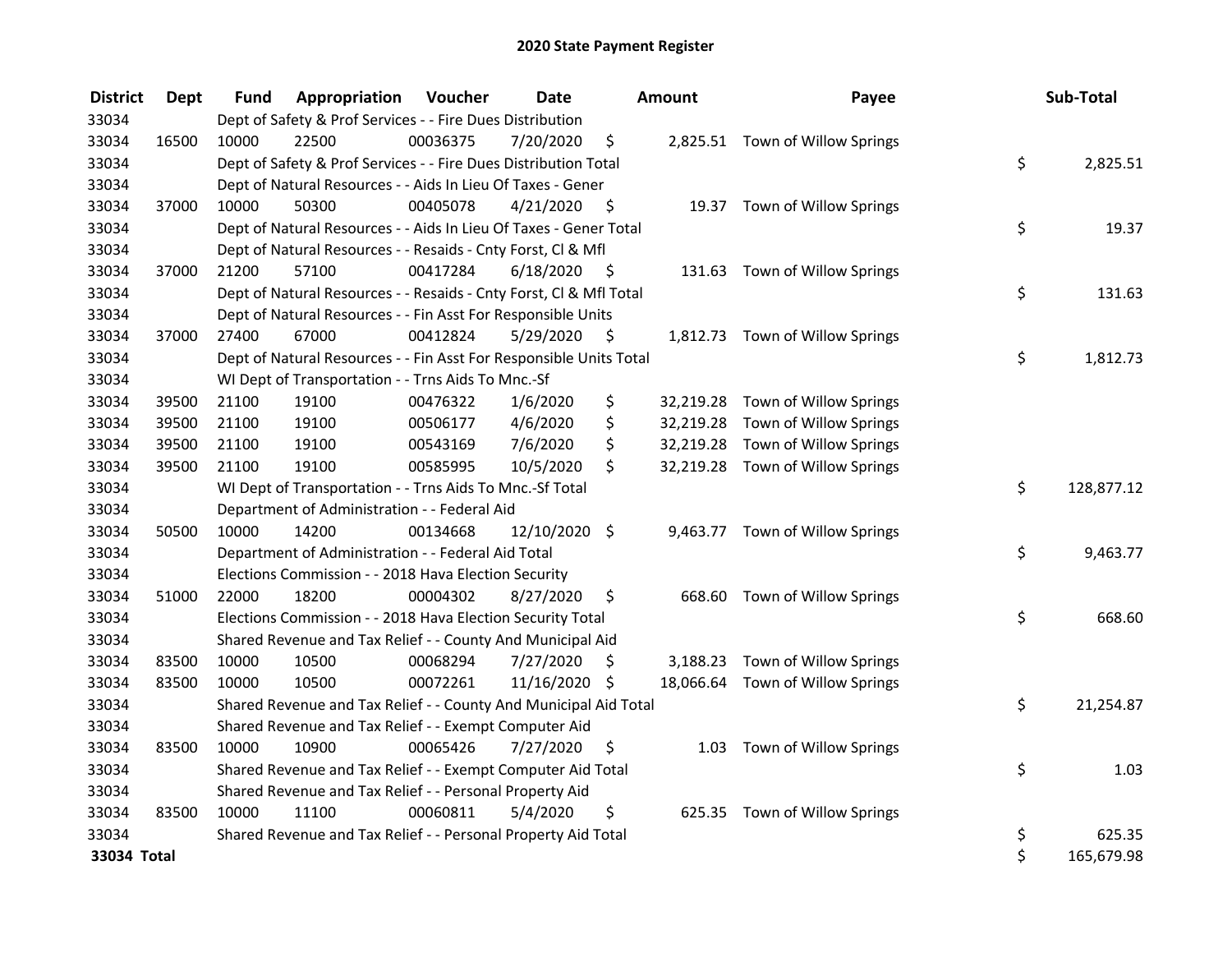| <b>District</b> | <b>Dept</b> | Fund  | Appropriation                                                      | Voucher  | <b>Date</b>   |      | Amount   |                         | Payee | Sub-Total       |  |
|-----------------|-------------|-------|--------------------------------------------------------------------|----------|---------------|------|----------|-------------------------|-------|-----------------|--|
| 33036           |             |       | Dept of Safety & Prof Services - - Fire Dues Distribution          |          |               |      |          |                         |       |                 |  |
| 33036           | 16500       | 10000 | 22500                                                              | 00036376 | 7/17/2020     | \$   |          | 2,885.82 Town of Wiota  |       |                 |  |
| 33036           |             |       | Dept of Safety & Prof Services - - Fire Dues Distribution Total    |          |               |      |          |                         | \$    | 2,885.82        |  |
| 33036           |             |       | Dept of Natural Resources - - Resaids - Cnty Forst, Cl & Mfl       |          |               |      |          |                         |       |                 |  |
| 33036           | 37000       | 21200 | 57100                                                              | 00417285 | 6/18/2020     | - \$ |          | 194.47 Town of Wiota    |       |                 |  |
| 33036           |             |       | Dept of Natural Resources - - Resaids - Cnty Forst, Cl & Mfl Total |          |               |      |          |                         |       | \$<br>194.47    |  |
| 33036           |             |       | Dept of Natural Resources - - Fin Asst For Responsible Units       |          |               |      |          |                         |       |                 |  |
| 33036           | 37000       | 27400 | 67000                                                              | 00412957 | 5/29/2020     | - \$ |          | 3,750.52 Town of Wiota  |       |                 |  |
| 33036           |             |       | Dept of Natural Resources - - Fin Asst For Responsible Units Total |          |               |      |          |                         | \$    | 3,750.52        |  |
| 33036           |             |       | WI Dept of Transportation - - Trns Aids To Mnc.-Sf                 |          |               |      |          |                         |       |                 |  |
| 33036           | 39500       | 21100 | 19100                                                              | 00476323 | 1/6/2020      | \$   |          | 44,432.91 Town of Wiota |       |                 |  |
| 33036           | 39500       | 21100 | 19100                                                              | 00506178 | 4/6/2020      | \$   |          | 44,432.91 Town of Wiota |       |                 |  |
| 33036           | 39500       | 21100 | 19100                                                              | 00543170 | 7/6/2020      | \$   |          | 44,432.91 Town of Wiota |       |                 |  |
| 33036           | 39500       | 21100 | 19100                                                              | 00585996 | 10/5/2020     | \$   |          | 44,432.91 Town of Wiota |       |                 |  |
| 33036           |             |       | WI Dept of Transportation - - Trns Aids To Mnc.-Sf Total           |          |               |      |          |                         | \$    | 177,731.64      |  |
| 33036           |             |       | Department of Administration - - Federal Aid                       |          |               |      |          |                         |       |                 |  |
| 33036           | 50500       | 10000 | 14200                                                              | 00129961 | 10/1/2020     | \$   | 8,183.00 | Town of Wiota           |       |                 |  |
| 33036           | 50500       | 10000 | 14200                                                              | 00134669 | 12/9/2020     | \$   |          | 8,499.00 Town of Wiota  |       |                 |  |
| 33036           |             |       | Department of Administration - - Federal Aid Total                 |          |               |      |          |                         |       | \$<br>16,682.00 |  |
| 33036           |             |       | Elections Commission - - 2018 Hava Election Security               |          |               |      |          |                         |       |                 |  |
| 33036           | 51000       | 22000 | 18200                                                              | 00004497 | 9/8/2020      | \$   |          | 741.20 Town of Wiota    |       |                 |  |
| 33036           |             |       | Elections Commission - - 2018 Hava Election Security Total         |          |               |      |          |                         | \$    | 741.20          |  |
| 33036           |             |       | Shared Revenue and Tax Relief - - County And Municipal Aid         |          |               |      |          |                         |       |                 |  |
| 33036           | 83500       | 10000 | 10500                                                              | 00068295 | 7/27/2020     | S    |          | 3,618.13 Town of Wiota  |       |                 |  |
| 33036           | 83500       | 10000 | 10500                                                              | 00072262 | 11/16/2020 \$ |      |          | 20,502.72 Town of Wiota |       |                 |  |
| 33036           |             |       | Shared Revenue and Tax Relief - - County And Municipal Aid Total   |          |               |      |          |                         | \$    | 24,120.85       |  |
| 33036           |             |       | Shared Revenue and Tax Relief - - Exempt Computer Aid              |          |               |      |          |                         |       |                 |  |
| 33036           | 83500       | 10000 | 10900                                                              | 00065427 | 7/27/2020     | \$.  |          | 16.63 Town of Wiota     |       |                 |  |
| 33036           |             |       | Shared Revenue and Tax Relief - - Exempt Computer Aid Total        |          |               |      |          |                         | \$    | 16.63           |  |
| 33036           |             |       | Shared Revenue and Tax Relief - - Utility Aid                      |          |               |      |          |                         |       |                 |  |
| 33036           | 83500       | 10000 | 11000                                                              | 00068295 | 7/27/2020     | \$   | 363.75   | Town of Wiota           |       |                 |  |
| 33036           | 83500       | 10000 | 11000                                                              | 00072262 | 11/16/2020    | \$   |          | 2,094.03 Town of Wiota  |       |                 |  |
| 33036           |             |       | Shared Revenue and Tax Relief - - Utility Aid Total                |          |               |      |          |                         | \$    | 2,457.78        |  |
| 33036           |             |       | Shared Revenue and Tax Relief - - Personal Property Aid            |          |               |      |          |                         |       |                 |  |
| 33036           | 83500       | 10000 | 11100                                                              | 00060812 | 5/4/2020      | \$   | 775.05   | Town of Wiota           |       |                 |  |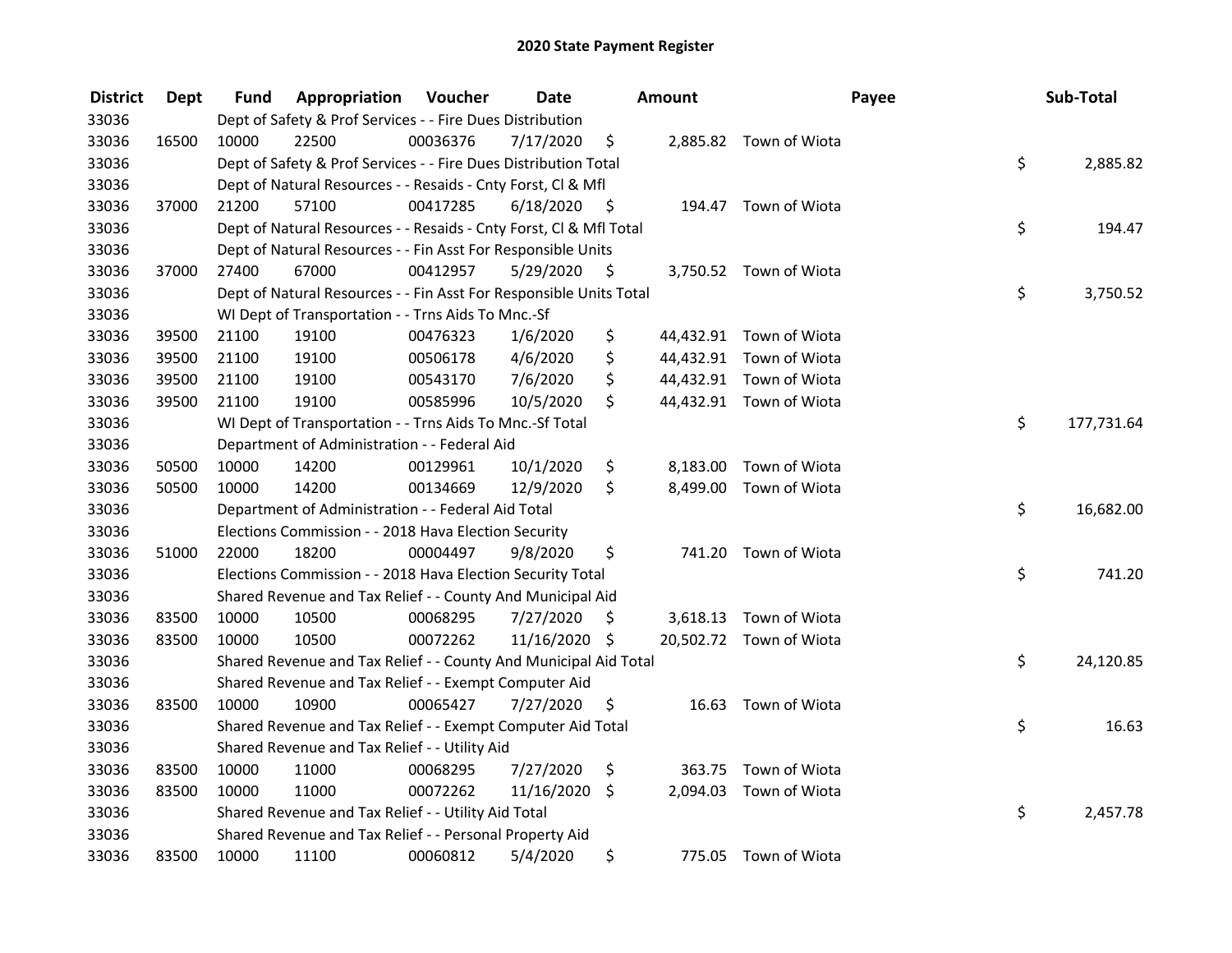| <b>District</b> | Dept | Fund | ' Appropriation                                               | Voucher | Date | Amount | Payee | Sub-Total  |
|-----------------|------|------|---------------------------------------------------------------|---------|------|--------|-------|------------|
| 33036           |      |      | Shared Revenue and Tax Relief - - Personal Property Aid Total |         |      |        |       | 775.05     |
| 33036 Total     |      |      |                                                               |         |      |        |       | 229,355.96 |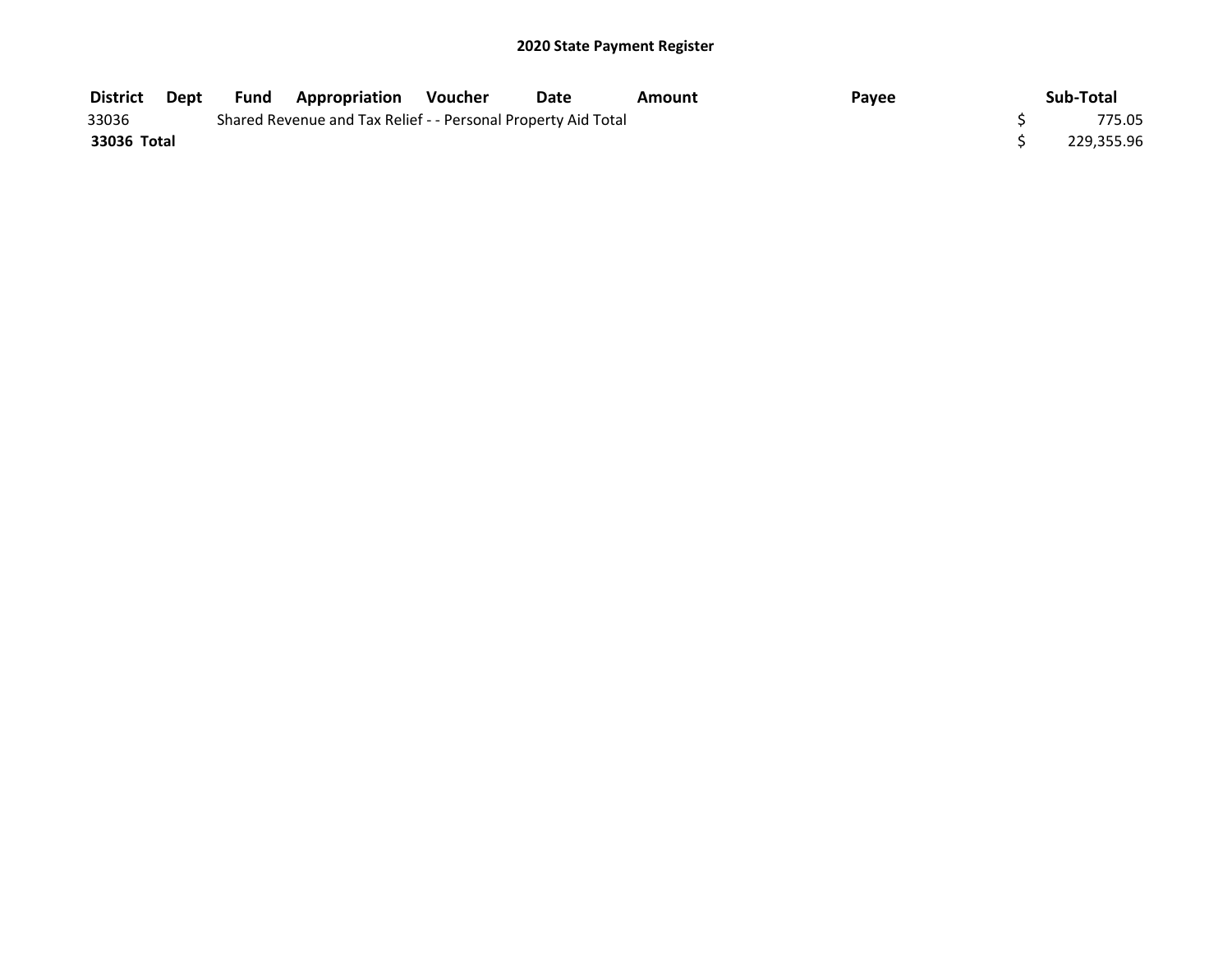| <b>District</b> | <b>Dept</b> | Fund  | Appropriation                                                                   | Voucher   | <b>Date</b>   |      | <b>Amount</b> | Payee                       | Sub-Total        |
|-----------------|-------------|-------|---------------------------------------------------------------------------------|-----------|---------------|------|---------------|-----------------------------|------------------|
| 33101           |             |       | Dept of Safety & Prof Services - - Fire Dues Distribution                       |           |               |      |               |                             |                  |
| 33101           | 16500       | 10000 | 22500                                                                           | 00036377  | 7/20/2020     | \$   |               | 1,791.62 Village Of Argyle  |                  |
| 33101           |             |       | Dept of Safety & Prof Services - - Fire Dues Distribution Total                 |           |               |      |               |                             | \$<br>1,791.62   |
| 33101           |             |       | Dept of Natural Resources - - Fin Asst For Responsible Units                    |           |               |      |               |                             |                  |
| 33101           | 37000       | 27400 | 67000                                                                           | 00412879  | 5/29/2020     | \$   |               | 4,582.82 Village Of Argyle  |                  |
| 33101           |             |       | Dept of Natural Resources - - Fin Asst For Responsible Units Total              |           |               |      |               |                             | \$<br>4,582.82   |
| 33101           |             |       | WI Dept of Transportation - - Trns Aids To Mnc.-Sf                              |           |               |      |               |                             |                  |
| 33101           | 39500       | 21100 | 19100                                                                           | 00476324  | 1/6/2020      | \$   |               | 9,445.49 Village Of Argyle  |                  |
| 33101           | 39500       | 21100 | 19100                                                                           | 00506179  | 4/6/2020      | \$   | 9,445.49      | Village Of Argyle           |                  |
| 33101           | 39500       | 21100 | 19100                                                                           | 00543171  | 7/6/2020      | \$   | 9,445.49      | Village Of Argyle           |                  |
| 33101           | 39500       | 21100 | 19100                                                                           | 00585997  | 10/5/2020     | \$   |               | 9,445.51 Village Of Argyle  |                  |
| 33101           |             |       | WI Dept of Transportation - - Trns Aids To Mnc.-Sf Total                        |           |               |      |               |                             | \$<br>37,781.98  |
| 33101           |             |       | Department of Health Services - - Prepaid Medical Transport Reimbursement       |           |               |      |               |                             |                  |
| 33101           | 43500       | 10000 | 16300                                                                           | AMBULANCE | 11/16/2020 \$ |      |               | 2,009.70 Village Of Argyle  |                  |
| 33101           |             |       | Department of Health Services - - Prepaid Medical Transport Reimbursement Total |           |               |      |               |                             | \$<br>2,009.70   |
| 33101           |             |       | Department of Justice - - Law Enforcement Train, Local                          |           |               |      |               |                             |                  |
| 33101           | 45500       | 10000 | 23100                                                                           | 00090825  | 11/25/2020 \$ |      |               | 160.00 Village Of Argyle    |                  |
| 33101           |             |       | Department of Justice - - Law Enforcement Train, Local Total                    |           |               |      |               |                             | \$<br>160.00     |
| 33101           |             |       | Department of Administration - - Federal Aid                                    |           |               |      |               |                             |                  |
| 33101           | 50500       | 10000 | 14200                                                                           | 00134670  | 12/10/2020 \$ |      |               | 13,656.00 Village Of Argyle |                  |
| 33101           | 50500       | 10000 | 14200                                                                           | 00136342  | 12/17/2020 \$ |      |               | 610.71 Village Of Argyle    |                  |
| 33101           |             |       | Department of Administration - - Federal Aid Total                              |           |               |      |               |                             | \$<br>14,266.71  |
| 33101           |             |       | Shared Revenue and Tax Relief - - County And Municipal Aid                      |           |               |      |               |                             |                  |
| 33101           | 83500       | 10000 | 10500                                                                           | 00068296  | 7/27/2020     | \$.  |               | 30,002.73 Village Of Argyle |                  |
| 33101           | 83500       | 10000 | 10500                                                                           | 00072263  | 11/16/2020    | -\$  | 168,005.78    | Village Of Argyle           |                  |
| 33101           |             |       | Shared Revenue and Tax Relief - - County And Municipal Aid Total                |           |               |      |               |                             | \$<br>198,008.51 |
| 33101           |             |       | Shared Revenue and Tax Relief - - Exempt Computer Aid                           |           |               |      |               |                             |                  |
| 33101           | 83500       | 10000 | 10900                                                                           | 00065428  | 7/27/2020     | \$   | 270.20        | Village Of Argyle           |                  |
| 33101           | 83500       | 10000 | 10900                                                                           | 00067071  | 7/27/2020     | \$   | 398.20        | Village Of Argyle           |                  |
| 33101           |             |       | Shared Revenue and Tax Relief - - Exempt Computer Aid Total                     |           |               |      |               |                             | \$<br>668.40     |
| 33101           |             |       | Shared Revenue and Tax Relief - - Utility Aid                                   |           |               |      |               |                             |                  |
| 33101           | 83500       | 10000 | 11000                                                                           | 00068296  | 7/27/2020     | \$   |               | 168.37 Village Of Argyle    |                  |
| 33101           | 83500       | 10000 | 11000                                                                           | 00072263  | 11/16/2020    | - \$ | 955.69        | Village Of Argyle           |                  |
| 33101           |             |       | Shared Revenue and Tax Relief - - Utility Aid Total                             |           |               |      |               |                             | \$<br>1,124.06   |
| 33101           |             |       | Shared Revenue and Tax Relief - - Personal Property Aid                         |           |               |      |               |                             |                  |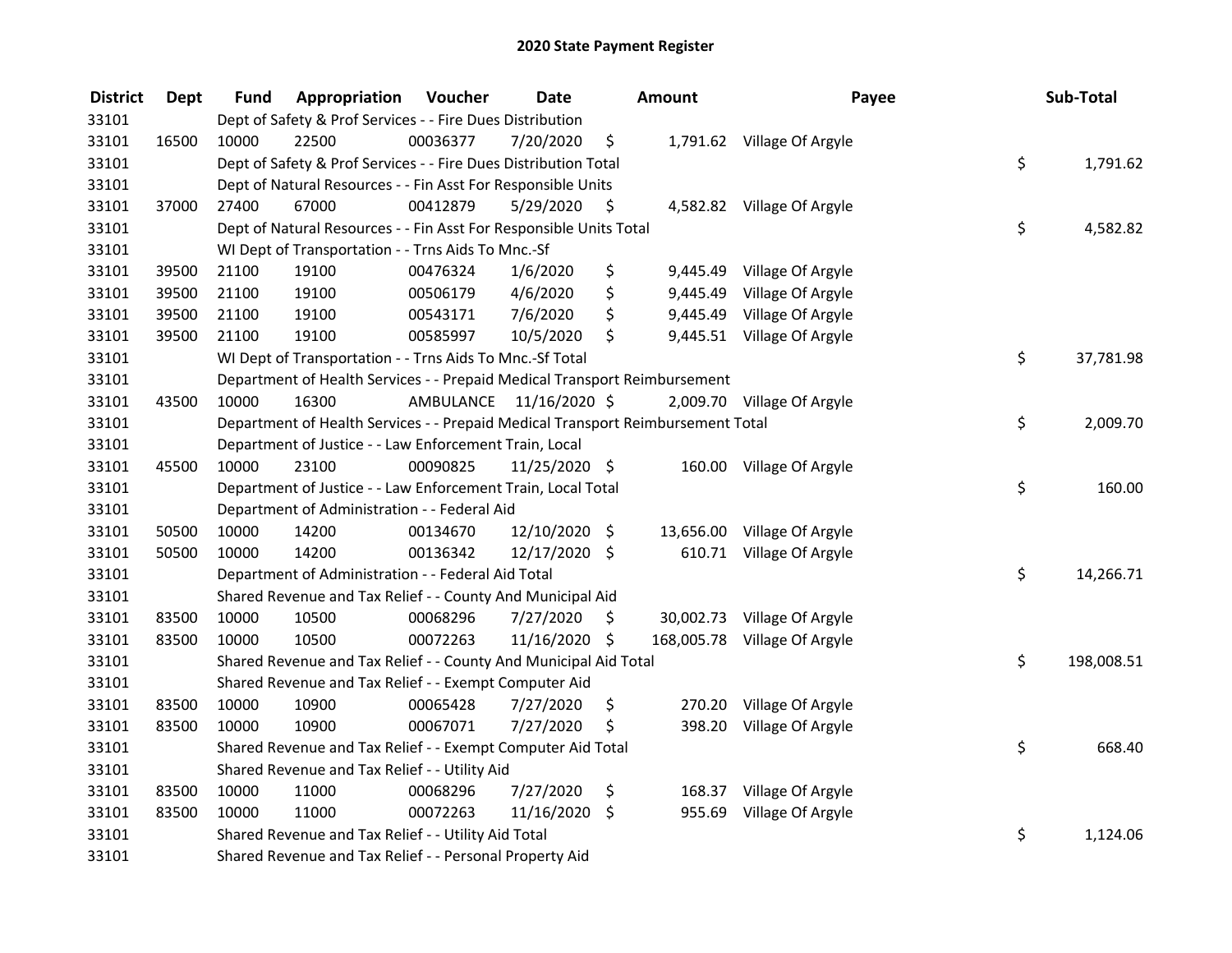| <b>District</b> | <b>Dept</b> | <b>Fund</b> | Appropriation                                                   | Voucher  | <b>Date</b> | Amount   | Pavee             | Sub-Total  |
|-----------------|-------------|-------------|-----------------------------------------------------------------|----------|-------------|----------|-------------------|------------|
| 33101           | 83500       | 10000       | 11100                                                           | 00060813 | 5/4/2020    | 801.89   | Village Of Argyle |            |
| 33101           | 83500       | 10000       | 11100                                                           | 00062510 | 5/4/2020    | 3,148.39 | Village Of Argyle |            |
| 33101           |             |             | Shared Revenue and Tax Relief - - Personal Property Aid Total   |          |             |          |                   | 3,950.28   |
| 33101           |             |             | Shared Revenue and Tax Relief - - Lottery & Gaming Credit       |          |             |          |                   |            |
| 33101           | 83500       | 52100       | 36300                                                           | 00055381 | 3/23/2020   | 1.620.12 | Village Of Argyle |            |
| 33101           |             |             | Shared Revenue and Tax Relief - - Lottery & Gaming Credit Total |          |             |          |                   | 1,620.12   |
| 33101 Total     |             |             |                                                                 |          |             |          |                   | 265,964.20 |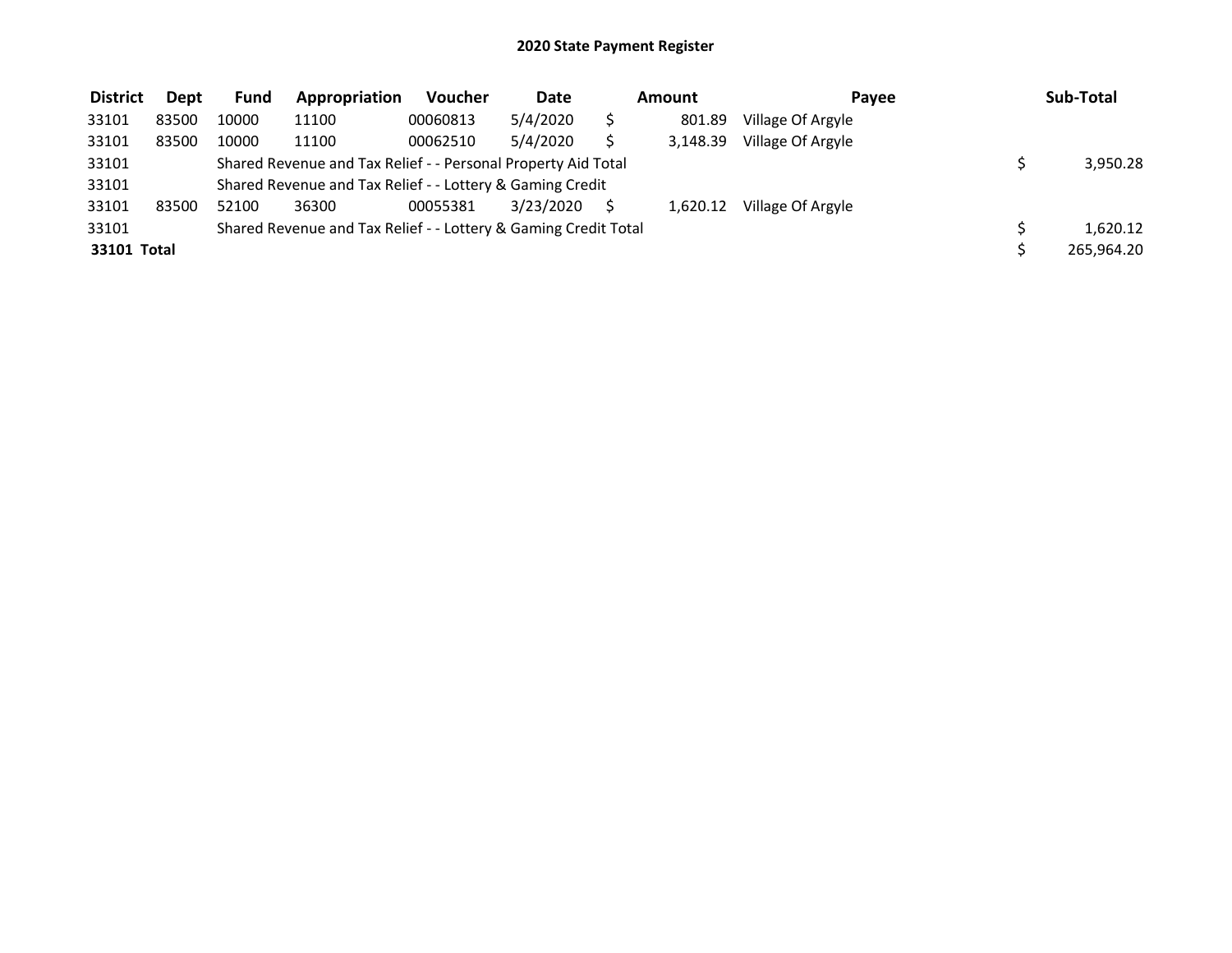| <b>District</b> | Dept  | Fund  | Appropriation                                                      | Voucher  | <b>Date</b>   |      | Amount    | Payee                                                                                                   | Sub-Total        |
|-----------------|-------|-------|--------------------------------------------------------------------|----------|---------------|------|-----------|---------------------------------------------------------------------------------------------------------|------------------|
| 33106           |       |       | Dept of Safety & Prof Services - - Fire Dues Distribution          |          |               |      |           |                                                                                                         |                  |
| 33106           | 16500 | 10000 | 22500                                                              | 00036378 | 7/20/2020     | \$   |           | 3,355.16 Village Of Belmont                                                                             |                  |
| 33106           |       |       | Dept of Safety & Prof Services - - Fire Dues Distribution Total    |          |               |      |           |                                                                                                         | \$<br>3,355.16   |
| 33106           |       |       | Dept of Natural Resources - - Aids In Lieu Of Taxes - Gener        |          |               |      |           |                                                                                                         |                  |
| 33106           | 37000 | 10000 | 50300                                                              | 00405099 | 4/21/2020     | -\$  |           | 8.39 Village Of Belmont                                                                                 |                  |
| 33106           |       |       | Dept of Natural Resources - - Aids In Lieu Of Taxes - Gener Total  |          |               |      |           |                                                                                                         | \$<br>8.39       |
| 33106           |       |       | Dept of Natural Resources - - Fin Asst For Responsible Units       |          |               |      |           |                                                                                                         |                  |
| 33106           | 37000 | 27400 | 67000                                                              | 00412886 | 5/29/2020     | - \$ |           | 3,114.44 Village Of Belmont                                                                             |                  |
| 33106           |       |       | Dept of Natural Resources - - Fin Asst For Responsible Units Total |          |               |      |           |                                                                                                         | \$<br>3,114.44   |
| 33106           |       |       | WI Dept of Transportation - - Trns Aids To Mnc.-Sf                 |          |               |      |           |                                                                                                         |                  |
| 33106           | 39500 | 21100 | 19100                                                              | 00476325 | 1/6/2020      | \$   |           | 14,490.77 Village Of Belmont                                                                            |                  |
| 33106           | 39500 | 21100 | 19100                                                              | 00506180 | 4/6/2020      | \$   |           | 14,490.77 Village Of Belmont                                                                            |                  |
| 33106           | 39500 | 21100 | 19100                                                              | 00543172 | 7/6/2020      | \$   | 14,490.77 | Village Of Belmont                                                                                      |                  |
| 33106           | 39500 | 21100 | 19100                                                              | 00585998 | 10/5/2020     | \$   |           | 14,490.77 Village Of Belmont                                                                            |                  |
| 33106           |       |       | WI Dept of Transportation - - Trns Aids To Mnc.-Sf Total           |          |               |      |           |                                                                                                         | \$<br>57,963.08  |
| 33106           |       |       | Department of Justice - - Law Enforcement Train, Local             |          |               |      |           |                                                                                                         |                  |
| 33106           | 45500 | 10000 | 23100                                                              | 00090801 | 11/27/2020 \$ |      | 320.00    | Village Of Belmont                                                                                      |                  |
| 33106           |       |       | Department of Justice - - Law Enforcement Train, Local Total       |          |               |      |           |                                                                                                         | \$<br>320.00     |
| 33106           |       |       | Department of Administration - - Federal Aid                       |          |               |      |           |                                                                                                         |                  |
| 33106           | 50500 | 10000 | 14200                                                              | 00134671 | 12/10/2020 \$ |      |           | 5,395.12 Village Of Belmont                                                                             |                  |
| 33106           |       |       | Department of Administration - - Federal Aid Total                 |          |               |      |           |                                                                                                         | \$<br>5,395.12   |
| 33106           |       |       | Elections Commission - - 2018 Hava Election Security               |          |               |      |           |                                                                                                         |                  |
| 33106           | 51000 | 22000 | 18200                                                              | 00004417 | 9/9/2020      | \$   |           | 764.30 Village Of Belmont                                                                               |                  |
| 33106           |       |       | Elections Commission - - 2018 Hava Election Security Total         |          |               |      |           |                                                                                                         | \$<br>764.30     |
| 33106           |       |       | Public Defender Board - - Trial Representation                     |          |               |      |           |                                                                                                         |                  |
| 33106           | 55000 | 10000 | 10300                                                              | 00254402 | 7/1/2020      | \$   | 5.00      | Village Of Belmont                                                                                      |                  |
| 33106           | 55000 | 10000 | 10300                                                              | 00272139 | 12/22/2020    | \$   | 14.00     | Village Of Belmont                                                                                      |                  |
| 33106           |       |       | Public Defender Board - - Trial Representation Total               |          |               |      |           |                                                                                                         | \$<br>19.00      |
| 33106           |       |       |                                                                    |          |               |      |           | Public Defender Board - - Transcript, Discovery and Records Provided to the Public Defender Board       |                  |
| 33106           | 55000 | 10000 | 10600                                                              | 00245173 | 4/28/2020     | \$   |           | 15.00 Village Of Belmont                                                                                |                  |
| 33106           |       |       |                                                                    |          |               |      |           | Public Defender Board - - Transcript, Discovery and Records Provided to the Public Defender Board Total | \$<br>15.00      |
| 33106           |       |       | Shared Revenue and Tax Relief - - County And Municipal Aid         |          |               |      |           |                                                                                                         |                  |
| 33106           | 83500 | 10000 | 10500                                                              | 00068297 | 7/27/2020     | \$   |           | 29,972.01 Village Of Belmont                                                                            |                  |
| 33106           | 83500 | 10000 | 10500                                                              | 00072264 | 11/16/2020 \$ |      |           | 169,841.40 Village Of Belmont                                                                           |                  |
| 33106           |       |       | Shared Revenue and Tax Relief - - County And Municipal Aid Total   |          |               |      |           |                                                                                                         | \$<br>199,813.41 |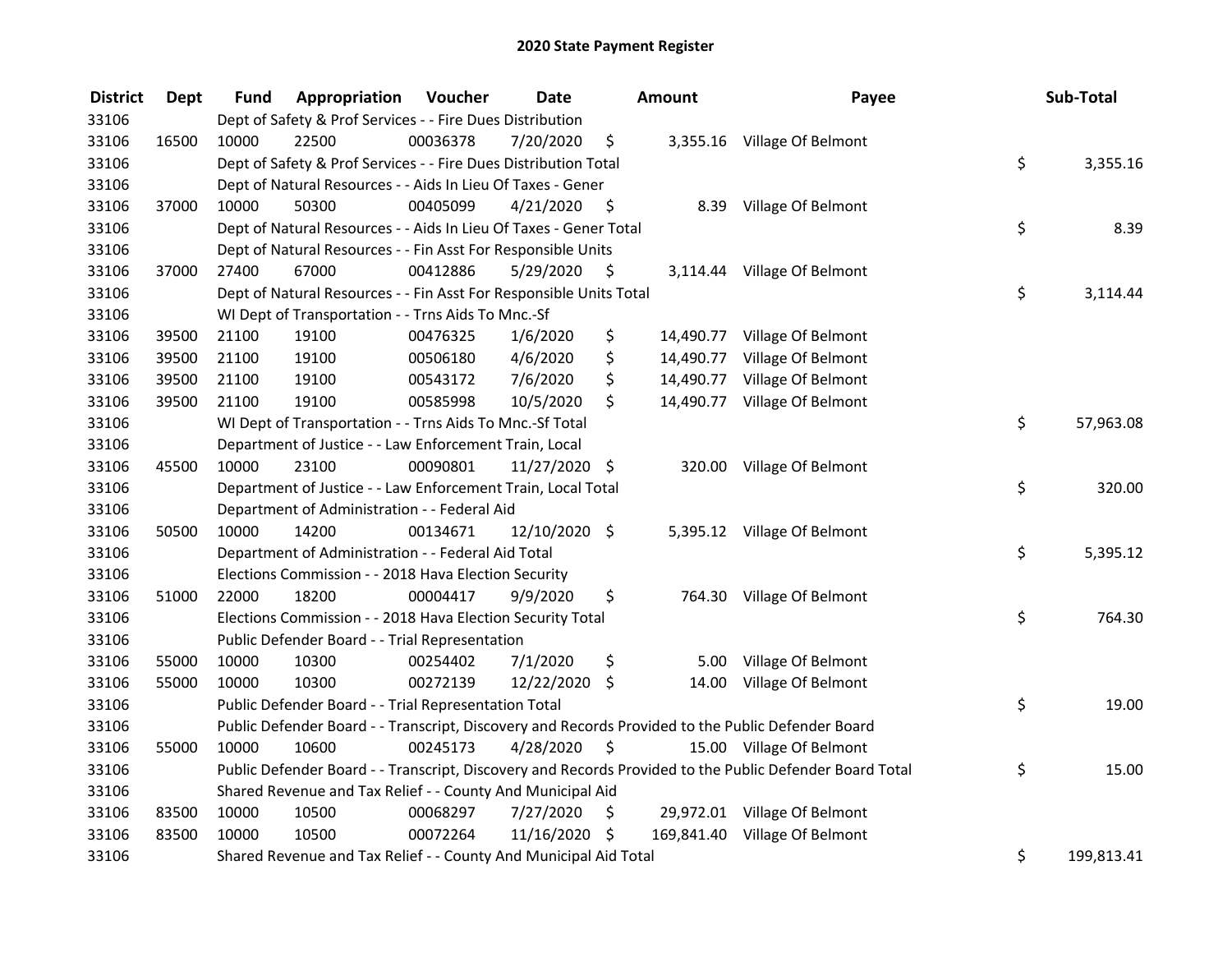| <b>District</b> | Dept  | Fund  | Appropriation                                                                 | Voucher  | Date       |      | <b>Amount</b> | Payee              | Sub-Total        |
|-----------------|-------|-------|-------------------------------------------------------------------------------|----------|------------|------|---------------|--------------------|------------------|
| 33106           |       |       | Shared Revenue and Tax Relief - - Exempt Computer Aid                         |          |            |      |               |                    |                  |
| 33106           | 83500 | 10000 | 10900                                                                         | 00065429 | 7/27/2020  | - \$ | 134.07        | Village Of Belmont |                  |
| 33106           | 83500 | 10000 | 10900                                                                         | 00067072 | 7/27/2020  | \$   | 1,147.52      | Village Of Belmont |                  |
| 33106           |       |       | Shared Revenue and Tax Relief - - Exempt Computer Aid Total                   |          |            |      |               |                    | \$<br>1,281.59   |
| 33106           |       |       | Shared Revenue and Tax Relief - - Utility Aid                                 |          |            |      |               |                    |                  |
| 33106           | 83500 | 10000 | 11000                                                                         | 00068297 | 7/27/2020  | S.   | 1,348.76      | Village Of Belmont |                  |
| 33106           | 83500 | 10000 | 11000                                                                         | 00072264 | 11/16/2020 | Ŝ.   | 7,856.50      | Village Of Belmont |                  |
| 33106           |       |       | Shared Revenue and Tax Relief - - Utility Aid Total                           |          |            |      |               |                    | \$<br>9,205.26   |
| 33106           |       |       | Shared Revenue and Tax Relief - - Personal Property Aid                       |          |            |      |               |                    |                  |
| 33106           | 83500 | 10000 | 11100                                                                         | 00060814 | 5/4/2020   | \$.  | 1,204.78      | Village Of Belmont |                  |
| 33106           | 83500 | 10000 | 11100                                                                         | 00062511 | 5/4/2020   | \$   | 536.56        | Village Of Belmont |                  |
| 33106           |       |       | Shared Revenue and Tax Relief - - Personal Property Aid Total                 |          |            |      |               |                    | \$<br>1,741.34   |
| 33106           |       |       | Shared Revenue and Tax Relief - - State Aid; Video Service Provider Fee       |          |            |      |               |                    |                  |
| 33106           | 83500 | 10000 | 11200                                                                         | 00064265 | 7/27/2020  | S    | 471.01        | Village Of Belmont |                  |
| 33106           |       |       | Shared Revenue and Tax Relief - - State Aid; Video Service Provider Fee Total |          |            |      |               |                    | \$<br>471.01     |
| 33106           |       |       | Shared Revenue and Tax Relief - - Lottery & Gaming Credit                     |          |            |      |               |                    |                  |
| 33106           | 83500 | 52100 | 36300                                                                         | 00055382 | 3/23/2020  | - \$ | 490.20        | Village Of Belmont |                  |
| 33106           |       |       | Shared Revenue and Tax Relief - - Lottery & Gaming Credit Total               |          |            |      |               |                    | \$<br>490.20     |
| 33106 Total     |       |       |                                                                               |          |            |      |               |                    | \$<br>283,957.30 |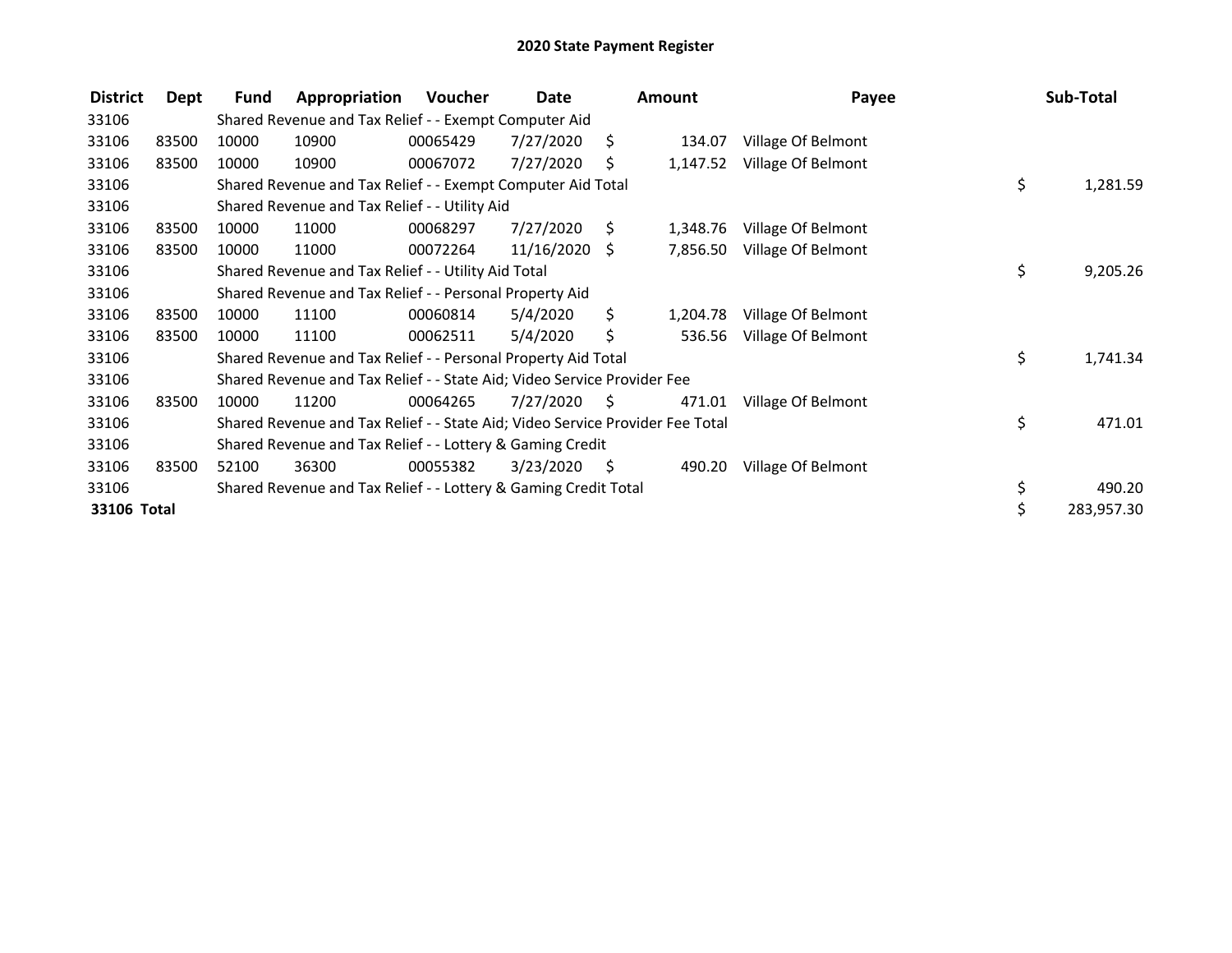| <b>District</b> | <b>Dept</b> | Fund  | Appropriation                                                      | Voucher  | <b>Date</b>   |         | <b>Amount</b> | Payee                        | Sub-Total        |
|-----------------|-------------|-------|--------------------------------------------------------------------|----------|---------------|---------|---------------|------------------------------|------------------|
| 33107           |             |       | Dept of Safety & Prof Services - - Fire Dues Distribution          |          |               |         |               |                              |                  |
| 33107           | 16500       | 10000 | 22500                                                              | 00036379 | 7/20/2020     | \$      |               | 2,188.03 Village Of Benton   |                  |
| 33107           |             |       | Dept of Safety & Prof Services - - Fire Dues Distribution Total    |          |               |         |               |                              | \$<br>2,188.03   |
| 33107           |             |       | Dept of Natural Resources - - Fin Asst For Responsible Units       |          |               |         |               |                              |                  |
| 33107           | 37000       | 27400 | 67000                                                              | 00412512 | 5/29/2020     | \$      |               | 3,234.86 Village Of Benton   |                  |
| 33107           |             |       | Dept of Natural Resources - - Fin Asst For Responsible Units Total |          |               |         |               |                              | \$<br>3,234.86   |
| 33107           |             |       | WI Dept of Transportation - - Trns Aids To Mnc.-Sf                 |          |               |         |               |                              |                  |
| 33107           | 39500       | 21100 | 19100                                                              | 00476326 | 1/6/2020      | \$      |               | 12,302.98 Village Of Benton  |                  |
| 33107           | 39500       | 21100 | 19100                                                              | 00506181 | 4/6/2020      | \$      | 12,302.98     | Village Of Benton            |                  |
| 33107           | 39500       | 21100 | 19100                                                              | 00543173 | 7/6/2020      | \$      | 12,302.98     | Village Of Benton            |                  |
| 33107           | 39500       | 21100 | 19100                                                              | 00585999 | 10/5/2020     | \$      |               | 12,302.99 Village Of Benton  |                  |
| 33107           |             |       | WI Dept of Transportation - - Trns Aids To Mnc.-Sf Total           |          |               |         |               |                              | \$<br>49,211.93  |
| 33107           |             |       | WI Dept of Transportation - - Hwy Mgmt & Opers Sf                  |          |               |         |               |                              |                  |
| 33107           | 39500       | 21100 | 36500                                                              | 00501426 | 3/13/2020     | \$      | 500.00        | Village Of Benton            |                  |
| 33107           |             |       | WI Dept of Transportation - - Hwy Mgmt & Opers Sf Total            |          |               |         |               |                              | \$<br>500.00     |
| 33107           |             |       | Department of Justice - - Law Enforcement Train, Local             |          |               |         |               |                              |                  |
| 33107           | 45500       | 10000 | 23100                                                              | 00090804 | 11/27/2020 \$ |         | 160.00        | Village Of Benton            |                  |
| 33107           |             |       | Department of Justice - - Law Enforcement Train, Local Total       |          |               |         |               |                              | \$<br>160.00     |
| 33107           |             |       | Department of Administration - - Federal Aid                       |          |               |         |               |                              |                  |
| 33107           | 50500       | 10000 | 14200                                                              | 00126666 | 8/12/2020     | \$      |               | 1,362.49 Village Of Benton   |                  |
| 33107           | 50500       | 10000 | 14200                                                              | 00134672 | 12/10/2020    | $\zeta$ |               | 12,215.44 Village Of Benton  |                  |
| 33107           |             |       | Department of Administration - - Federal Aid Total                 |          |               |         |               |                              | \$<br>13,577.93  |
| 33107           |             |       | Elections Commission - - 2018 Hava Election Security               |          |               |         |               |                              |                  |
| 33107           | 51000       | 22000 | 18200                                                              | 00003383 | 6/26/2020     | \$      |               | 777.50 Village Of Benton     |                  |
| 33107           |             |       | Elections Commission - - 2018 Hava Election Security Total         |          |               |         |               |                              | \$<br>777.50     |
| 33107           |             |       | Shared Revenue and Tax Relief - - County And Municipal Aid         |          |               |         |               |                              |                  |
| 33107           | 83500       | 10000 | 10500                                                              | 00068298 | 7/27/2020     | \$.     |               | 42,013.76 Village Of Benton  |                  |
| 33107           | 83500       | 10000 | 10500                                                              | 00072265 | 11/16/2020 \$ |         |               | 238,077.95 Village Of Benton |                  |
| 33107           |             |       | Shared Revenue and Tax Relief - - County And Municipal Aid Total   |          |               |         |               |                              | \$<br>280,091.71 |
| 33107           |             |       | Shared Revenue and Tax Relief - - Exempt Computer Aid              |          |               |         |               |                              |                  |
| 33107           | 83500       | 10000 | 10900                                                              | 00065430 | 7/27/2020     | \$      | 41.57         | Village Of Benton            |                  |
| 33107           |             |       | Shared Revenue and Tax Relief - - Exempt Computer Aid Total        |          |               |         |               |                              | \$<br>41.57      |
| 33107           |             |       | Shared Revenue and Tax Relief - - Utility Aid                      |          |               |         |               |                              |                  |
| 33107           | 83500       | 10000 | 11000                                                              | 00068298 | 7/27/2020     | \$      | 7.66          | Village Of Benton            |                  |
| 33107           | 83500       | 10000 | 11000                                                              | 00072265 | 11/16/2020    | \$      |               | 44.56 Village Of Benton      |                  |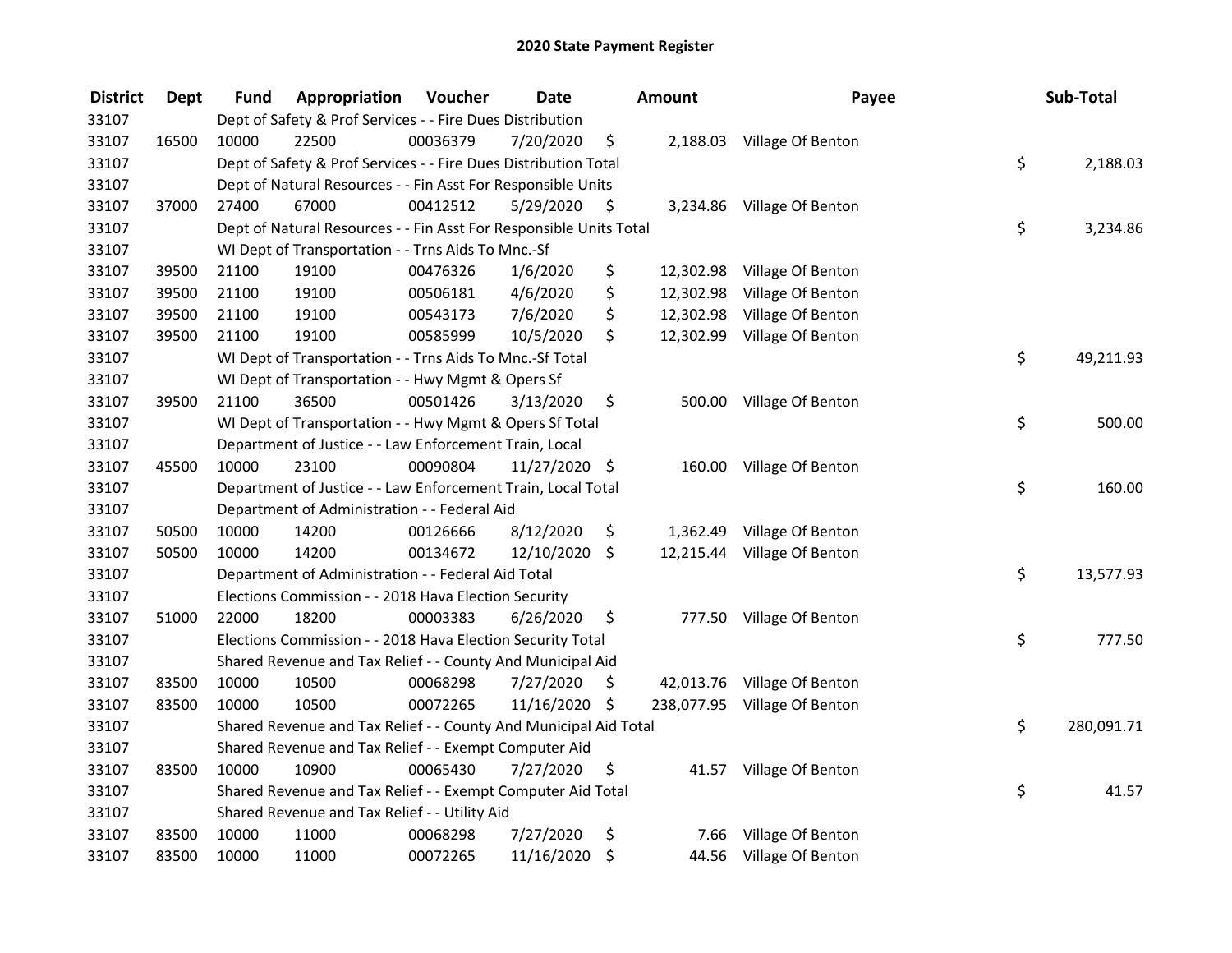| <b>District</b> | <b>Dept</b> | <b>Fund</b> | Appropriation                                                                 | <b>Voucher</b> | Date         | Amount   | Payee             | Sub-Total  |
|-----------------|-------------|-------------|-------------------------------------------------------------------------------|----------------|--------------|----------|-------------------|------------|
| 33107           |             |             | Shared Revenue and Tax Relief - - Utility Aid Total                           |                |              |          |                   | 52.22      |
| 33107           |             |             | Shared Revenue and Tax Relief - - Personal Property Aid                       |                |              |          |                   |            |
| 33107           | 83500       | 10000       | 11100                                                                         | 00060815       | 5/4/2020     | 1.344.04 | Village Of Benton |            |
| 33107           |             |             | Shared Revenue and Tax Relief - - Personal Property Aid Total                 |                |              |          |                   | 1,344.04   |
| 33107           |             |             | Shared Revenue and Tax Relief - - State Aid; Video Service Provider Fee       |                |              |          |                   |            |
| 33107           | 83500       | 10000       | 11200                                                                         | 00064266       | 7/27/2020 \$ | 391.96   | Village Of Benton |            |
| 33107           |             |             | Shared Revenue and Tax Relief - - State Aid; Video Service Provider Fee Total |                |              |          |                   | 391.96     |
| 33107 Total     |             |             |                                                                               |                |              |          |                   | 351,571.75 |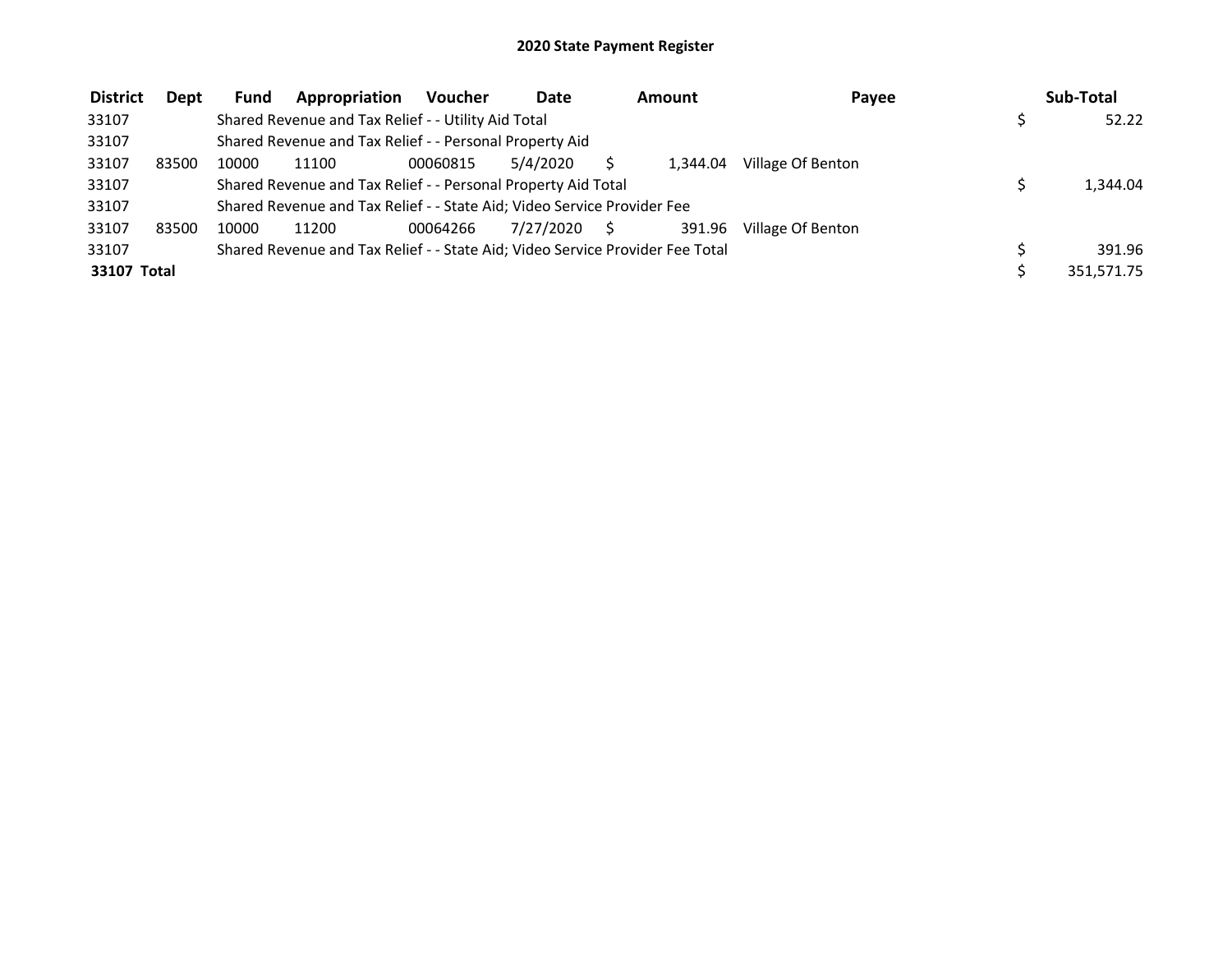| <b>District</b> | Dept  | <b>Fund</b> | Appropriation                                                                   | Voucher                 | Date          |      | <b>Amount</b> | Payee                                | Sub-Total        |
|-----------------|-------|-------------|---------------------------------------------------------------------------------|-------------------------|---------------|------|---------------|--------------------------------------|------------------|
| 33108           |       |             | Dept of Safety & Prof Services - - Fire Dues Distribution                       |                         |               |      |               |                                      |                  |
| 33108           | 16500 | 10000       | 22500                                                                           | 00036380                | 7/17/2020     | \$   |               | 1,768.17 Village of Blanchardville   |                  |
| 33108           |       |             | Dept of Safety & Prof Services - - Fire Dues Distribution Total                 |                         |               |      |               |                                      | \$<br>1,768.17   |
| 33108           |       |             | WI Dept of Transportation - - Trns Aids To Mnc.-Sf                              |                         |               |      |               |                                      |                  |
| 33108           | 39500 | 21100       | 19100                                                                           | 00476327                | 1/6/2020      | \$   | 9,705.12      | Village of Blanchardville            |                  |
| 33108           | 39500 | 21100       | 19100                                                                           | 00506182                | 4/6/2020      | \$   | 9,705.12      | Village of Blanchardville            |                  |
| 33108           | 39500 | 21100       | 19100                                                                           | 00543174                | 7/6/2020      | \$   | 9,705.12      | Village of Blanchardville            |                  |
| 33108           | 39500 | 21100       | 19100                                                                           | 00586000                | 10/5/2020     | \$   | 9,705.13      | Village of Blanchardville            |                  |
| 33108           |       |             | WI Dept of Transportation - - Trns Aids To Mnc.-Sf Total                        |                         |               |      |               |                                      | \$<br>38,820.49  |
| 33108           |       |             | Department of Health Services - - Prepaid Medical Transport Reimbursement       |                         |               |      |               |                                      |                  |
| 33108           | 43500 | 10000       | 16300                                                                           | AMBULANCE 11/16/2020 \$ |               |      |               | 2,074.53 Village of Blanchardville   |                  |
| 33108           |       |             | Department of Health Services - - Prepaid Medical Transport Reimbursement Total |                         |               |      |               |                                      | \$<br>2,074.53   |
| 33108           |       |             | Department of Administration - - Federal Aid                                    |                         |               |      |               |                                      |                  |
| 33108           | 50500 | 10000       | 14200                                                                           | 00129962                | 10/1/2020     | \$   | 10,640.70     | Village of Blanchardville            |                  |
| 33108           | 50500 | 10000       | 14200                                                                           | 00134673                | 12/9/2020     | \$   | 5,060.30      | Village of Blanchardville            |                  |
| 33108           | 50500 | 10000       | 14200                                                                           | 00136343                | 12/16/2020    | \$   | 595.80        | Village of Blanchardville            |                  |
| 33108           |       |             | Department of Administration - - Federal Aid Total                              |                         |               |      |               |                                      | \$<br>16,296.80  |
| 33108           |       |             | Shared Revenue and Tax Relief - - County And Municipal Aid                      |                         |               |      |               |                                      |                  |
| 33108           | 83500 | 10000       | 10500                                                                           | 00068299                | 7/27/2020     | \$   |               | 38,316.45 Village of Blanchardville  |                  |
| 33108           | 83500 | 10000       | 10500                                                                           | 00072266                | 11/16/2020 \$ |      |               | 215,052.00 Village of Blanchardville |                  |
| 33108           |       |             | Shared Revenue and Tax Relief - - County And Municipal Aid Total                |                         |               |      |               |                                      | \$<br>253,368.45 |
| 33108           |       |             | Shared Revenue and Tax Relief - - Exempt Computer Aid                           |                         |               |      |               |                                      |                  |
| 33108           | 83500 | 10000       | 10900                                                                           | 00065431                | 7/27/2020     | \$   |               | 763.85 Village of Blanchardville     |                  |
| 33108           |       |             | Shared Revenue and Tax Relief - - Exempt Computer Aid Total                     |                         |               |      |               |                                      | \$<br>763.85     |
| 33108           |       |             | Shared Revenue and Tax Relief - - Personal Property Aid                         |                         |               |      |               |                                      |                  |
| 33108           | 83500 | 10000       | 11100                                                                           | 00060816                | 5/4/2020      | \$   |               | 10,068.52 Village of Blanchardville  |                  |
| 33108           |       |             | Shared Revenue and Tax Relief - - Personal Property Aid Total                   |                         |               |      |               |                                      | \$<br>10,068.52  |
| 33108           |       |             | Shared Revenue and Tax Relief - - State Aid; Video Service Provider Fee         |                         |               |      |               |                                      |                  |
| 33108           | 83500 | 10000       | 11200                                                                           | 00064267                | 7/27/2020     | - \$ | 43.68         | Village of Blanchardville            |                  |
| 33108           |       |             | Shared Revenue and Tax Relief - - State Aid; Video Service Provider Fee Total   |                         |               |      |               |                                      | \$<br>43.68      |
| 33108 Total     |       |             |                                                                                 |                         |               |      |               |                                      | \$<br>323,204.49 |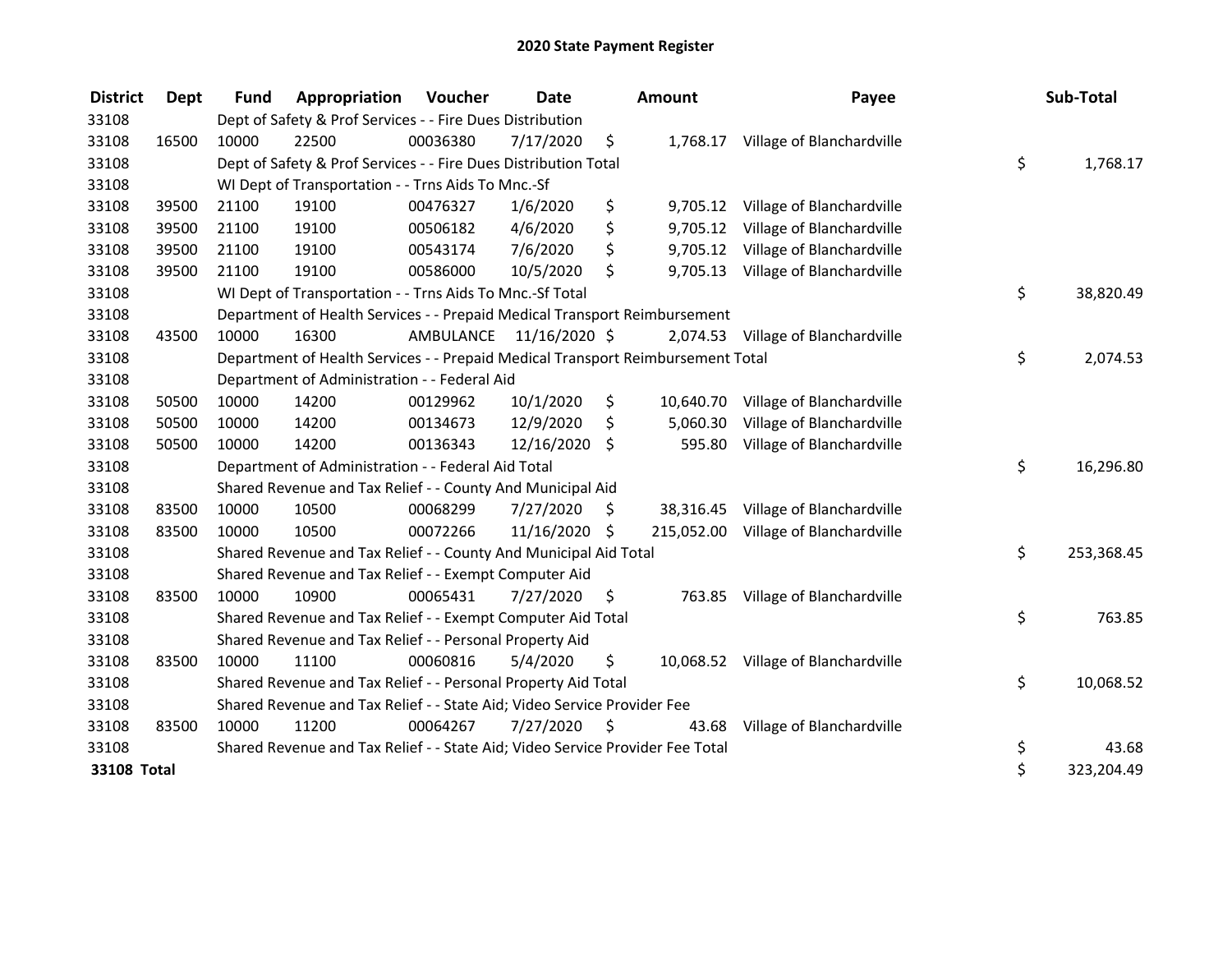| <b>District</b> | Dept  | <b>Fund</b> | Appropriation                                                         | <b>Voucher</b> | Date            |      | <b>Amount</b> | Payee                        | Sub-Total        |
|-----------------|-------|-------------|-----------------------------------------------------------------------|----------------|-----------------|------|---------------|------------------------------|------------------|
| 33131           |       |             | Dept of Safety & Prof Services - - Fire Dues Distribution             |                |                 |      |               |                              |                  |
| 33131           | 16500 | 10000       | 22500                                                                 | 00036381       | 7/20/2020       | - \$ | 334.26        | Village of Gratiot           |                  |
| 33131           |       |             | Dept of Safety & Prof Services - - Fire Dues Distribution Total       |                |                 |      |               |                              | \$<br>334.26     |
| 33131           |       |             | WI Dept of Transportation - - Trns Aids To Mnc.-Sf                    |                |                 |      |               |                              |                  |
| 33131           | 39500 | 21100       | 19100                                                                 | 00476328       | 1/6/2020        | \$   | 3,082.96      | Village of Gratiot           |                  |
| 33131           | 39500 | 21100       | 19100                                                                 | 00506183       | 4/6/2020        | \$   | 3,082.96      | Village of Gratiot           |                  |
| 33131           | 39500 | 21100       | 19100                                                                 | 00543175       | 7/6/2020        | \$   | 3,082.96      | Village of Gratiot           |                  |
| 33131           | 39500 | 21100       | 19100                                                                 | 00586001       | 10/5/2020       | \$   | 3,082.96      | Village of Gratiot           |                  |
| 33131           |       |             | WI Dept of Transportation - - Trns Aids To Mnc.-Sf Total              |                |                 |      |               |                              | \$<br>12,331.84  |
| 33131           |       |             | Shared Revenue and Tax Relief - - Expenditure Restraint Program       |                |                 |      |               |                              |                  |
| 33131           | 83500 | 10000       | 10100                                                                 | 00068300       | 7/27/2020       | - \$ | 3,060.59      | Village of Gratiot           |                  |
| 33131           |       |             | Shared Revenue and Tax Relief - - Expenditure Restraint Program Total |                |                 |      |               |                              | \$<br>3,060.59   |
| 33131           |       |             | Shared Revenue and Tax Relief - - County And Municipal Aid            |                |                 |      |               |                              |                  |
| 33131           | 83500 | 10000       | 10500                                                                 | 00068300       | 7/27/2020       | \$   | 14,184.40     | Village of Gratiot           |                  |
| 33131           | 83500 | 10000       | 10500                                                                 | 00072267       | $11/16/2020$ \$ |      |               | 80,378.24 Village of Gratiot |                  |
| 33131           |       |             | Shared Revenue and Tax Relief - - County And Municipal Aid Total      |                |                 |      |               |                              | \$<br>94,562.64  |
| 33131           |       |             | Shared Revenue and Tax Relief - - Exempt Computer Aid                 |                |                 |      |               |                              |                  |
| 33131           | 83500 | 10000       | 10900                                                                 | 00067073       | 7/27/2020       | -\$  | 540.52        | Village of Gratiot           |                  |
| 33131           |       |             | Shared Revenue and Tax Relief - - Exempt Computer Aid Total           |                |                 |      |               |                              | \$<br>540.52     |
| 33131           |       |             | Shared Revenue and Tax Relief - - Personal Property Aid               |                |                 |      |               |                              |                  |
| 33131           | 83500 | 10000       | 11100                                                                 | 00060817       | 5/4/2020        | \$   | 396.78        | Village of Gratiot           |                  |
| 33131           | 83500 | 10000       | 11100                                                                 | 00062512       | 5/4/2020        | \$   | 27.07         | Village of Gratiot           |                  |
| 33131           |       |             | Shared Revenue and Tax Relief - - Personal Property Aid Total         |                |                 |      |               |                              | \$<br>423.85     |
| 33131 Total     |       |             |                                                                       |                |                 |      |               |                              | \$<br>111,253.70 |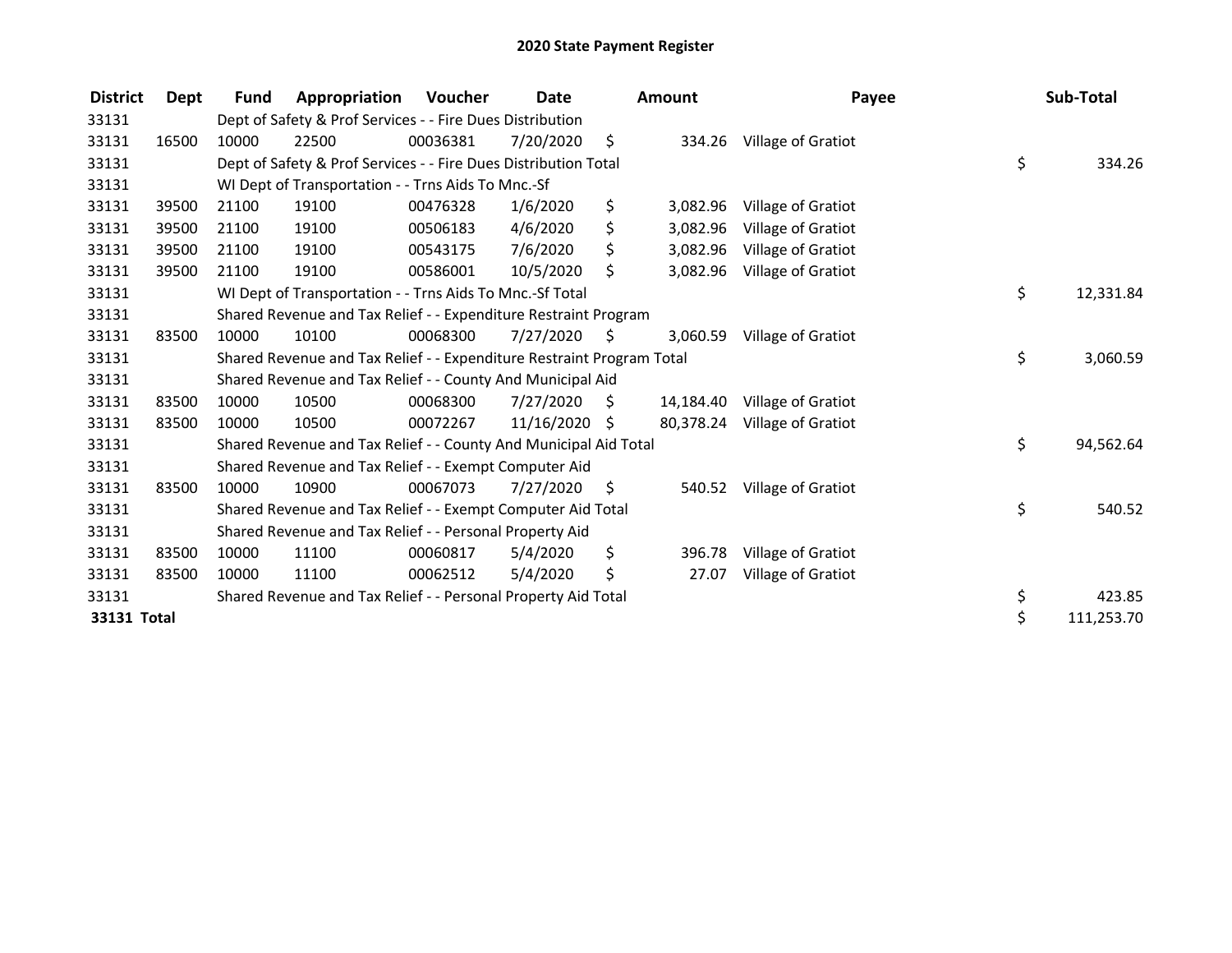| <b>District</b>    | <b>Dept</b> | <b>Fund</b> | Appropriation                                                         | Voucher  | Date            |     | <b>Amount</b> | Payee                  | Sub-Total        |
|--------------------|-------------|-------------|-----------------------------------------------------------------------|----------|-----------------|-----|---------------|------------------------|------------------|
| 33181              |             |             | Dept of Safety & Prof Services - - Fire Dues Distribution             |          |                 |     |               |                        |                  |
| 33181              | 16500       | 10000       | 22500                                                                 | 00036382 | 7/20/2020       | \$  | 965.70        | Village Of South Wayne |                  |
| 33181              |             |             | Dept of Safety & Prof Services - - Fire Dues Distribution Total       |          |                 |     |               |                        | \$<br>965.70     |
| 33181              |             |             | WI Dept of Transportation - - Trns Aids To Mnc.-Sf                    |          |                 |     |               |                        |                  |
| 33181              | 39500       | 21100       | 19100                                                                 | 00476329 | 1/6/2020        | \$  | 13,501.97     | Village Of South Wayne |                  |
| 33181              | 39500       | 21100       | 19100                                                                 | 00506184 | 4/6/2020        | \$  | 13,501.97     | Village Of South Wayne |                  |
| 33181              | 39500       | 21100       | 19100                                                                 | 00543176 | 7/6/2020        | \$  | 13,501.97     | Village Of South Wayne |                  |
| 33181              | 39500       | 21100       | 19100                                                                 | 00586002 | 10/5/2020       | \$. | 13,502.00     | Village Of South Wayne |                  |
| 33181              |             |             | WI Dept of Transportation - - Trns Aids To Mnc.-Sf Total              |          |                 |     |               |                        | \$<br>54,007.91  |
| 33181              |             |             | Shared Revenue and Tax Relief - - Expenditure Restraint Program       |          |                 |     |               |                        |                  |
| 33181              | 83500       | 10000       | 10100                                                                 | 00068301 | 7/27/2020       | S   | 5,231.84      | Village Of South Wayne |                  |
| 33181              |             |             | Shared Revenue and Tax Relief - - Expenditure Restraint Program Total |          |                 |     |               |                        | \$<br>5,231.84   |
| 33181              |             |             | Shared Revenue and Tax Relief - - County And Municipal Aid            |          |                 |     |               |                        |                  |
| 33181              | 83500       | 10000       | 10500                                                                 | 00068301 | 7/27/2020       | S   | 25.145.78     | Village Of South Wayne |                  |
| 33181              | 83500       | 10000       | 10500                                                                 | 00072268 | $11/16/2020$ \$ |     | 142,492.77    | Village Of South Wayne |                  |
| 33181              |             |             | Shared Revenue and Tax Relief - - County And Municipal Aid Total      |          |                 |     |               |                        | \$<br>167,638.55 |
| 33181              |             |             | Shared Revenue and Tax Relief - - Exempt Computer Aid                 |          |                 |     |               |                        |                  |
| 33181              | 83500       | 10000       | 10900                                                                 | 00065432 | 7/27/2020       | \$  | 231.76        | Village Of South Wayne |                  |
| 33181              |             |             | Shared Revenue and Tax Relief - - Exempt Computer Aid Total           |          |                 |     |               |                        | \$<br>231.76     |
| 33181              |             |             | Shared Revenue and Tax Relief - - Personal Property Aid               |          |                 |     |               |                        |                  |
| 33181              | 83500       | 10000       | 11100                                                                 | 00060818 | 5/4/2020        | \$  | 10,090.77     | Village Of South Wayne |                  |
| 33181              |             |             | Shared Revenue and Tax Relief - - Personal Property Aid Total         |          |                 |     |               |                        | \$<br>10,090.77  |
| <b>33181 Total</b> |             |             |                                                                       |          |                 |     |               |                        | \$<br>238,166.53 |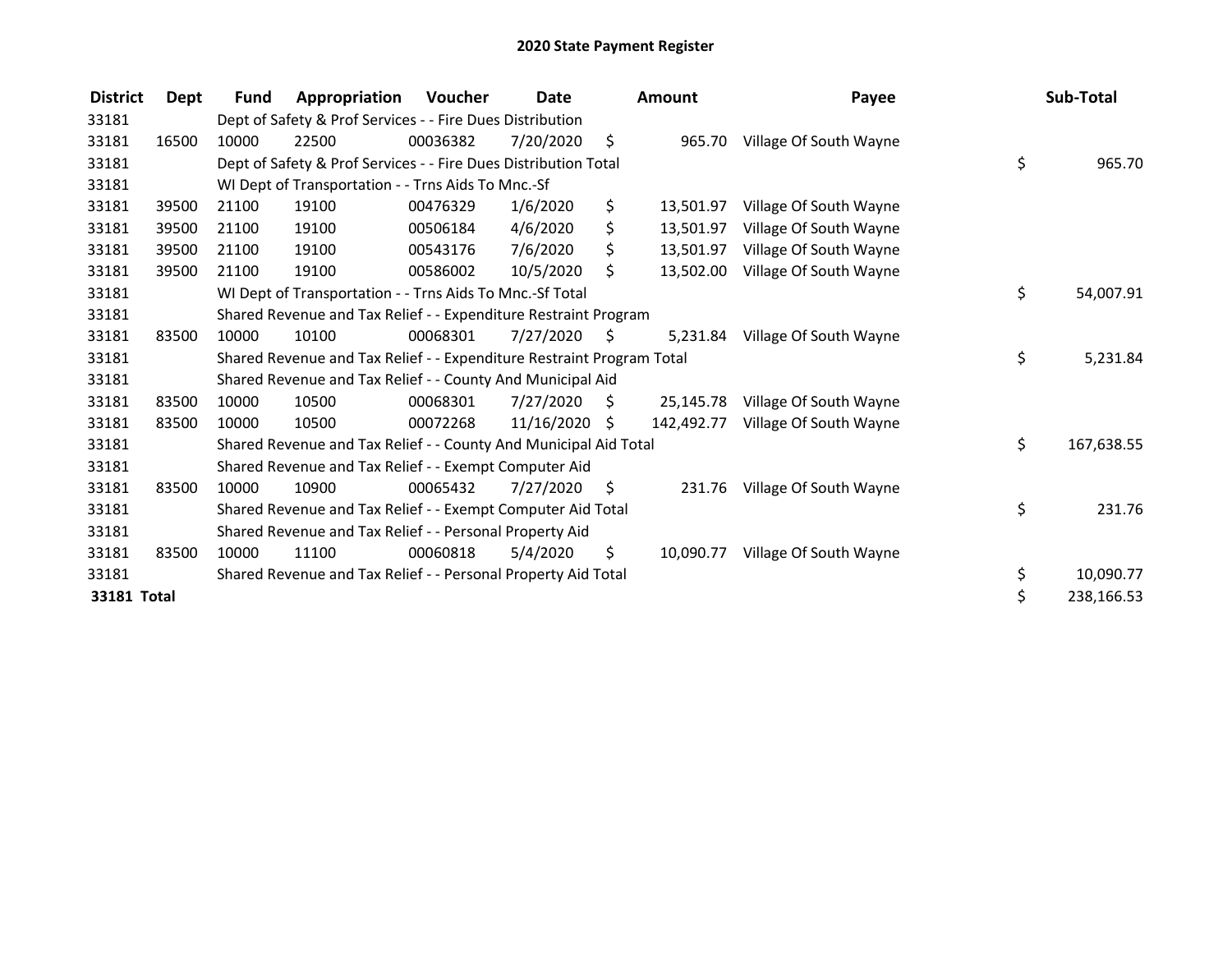| <b>District</b> | Dept  | Fund  | <b>Appropriation</b>                                          | Voucher  | Date     | Amount | Payee                      | Sub-Total |
|-----------------|-------|-------|---------------------------------------------------------------|----------|----------|--------|----------------------------|-----------|
| 33211           |       |       | Shared Revenue and Tax Relief - - Personal Property Aid       |          |          |        |                            |           |
| 33211           | 83500 | 10000 | 11100                                                         | 00060819 | 5/4/2020 |        | 3.65 City of Cuba City     |           |
| 33211           | 83500 | 10000 | 11100                                                         | 00062513 | 5/4/2020 |        | 2,603.88 City of Cuba City |           |
| 33211           |       |       | Shared Revenue and Tax Relief - - Personal Property Aid Total |          |          |        |                            | 2,607.53  |
| 33211 Total     |       |       |                                                               |          |          |        |                            | 2,607.53  |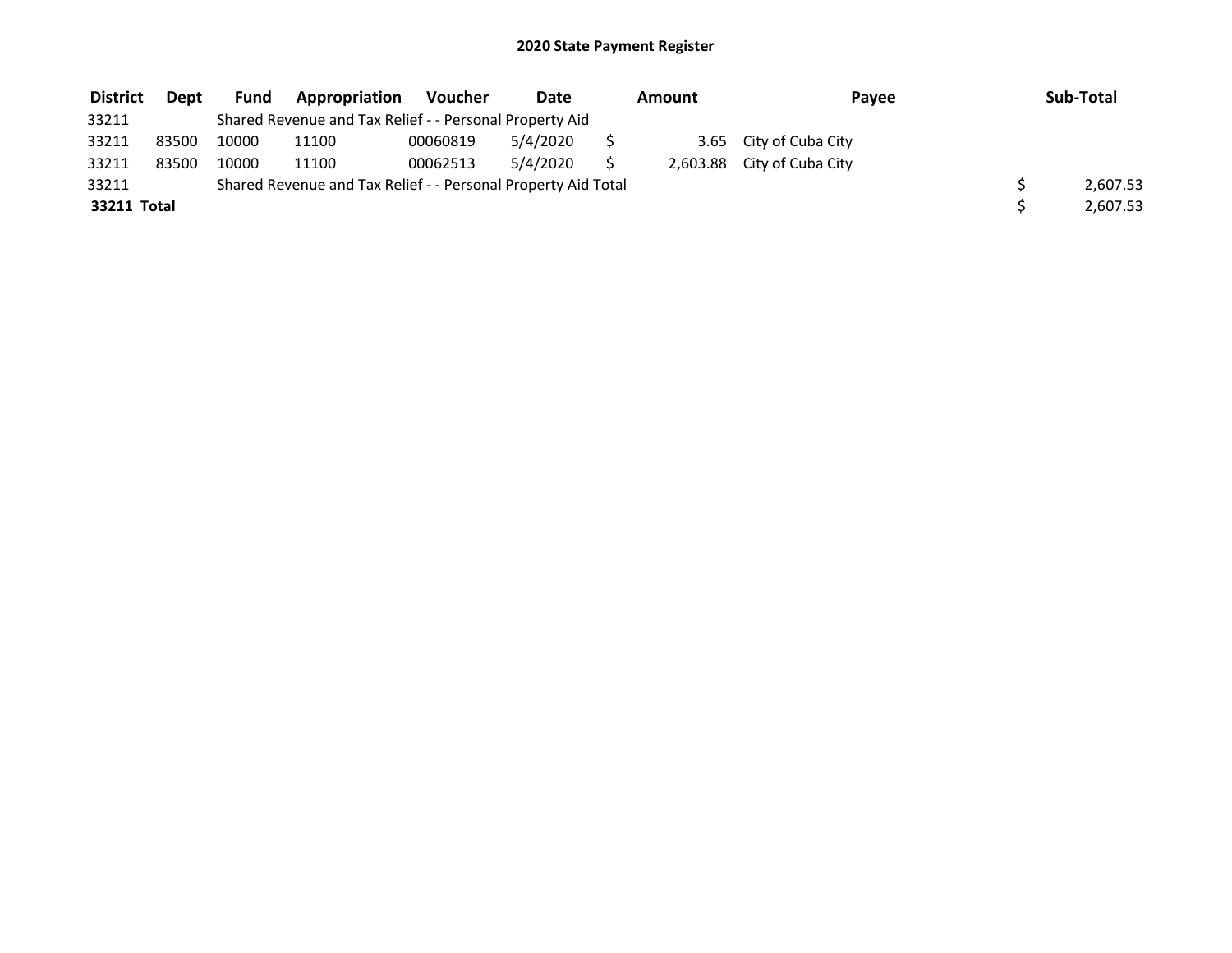| <b>District</b> | <b>Dept</b> | Fund                                                                  | Appropriation                                                                   | Voucher  | <b>Date</b>             |                     | <b>Amount</b> | Payee                                                                                                   |    | Sub-Total  |
|-----------------|-------------|-----------------------------------------------------------------------|---------------------------------------------------------------------------------|----------|-------------------------|---------------------|---------------|---------------------------------------------------------------------------------------------------------|----|------------|
| 33216           |             | Dept of Safety & Prof Services - - Fire Dues Distribution             |                                                                                 |          |                         |                     |               |                                                                                                         |    |            |
| 33216           | 16500       | 10000                                                                 | 22500                                                                           | 00036383 | 7/20/2020               | \$                  |               | 5,846.88 City Of Darlington                                                                             |    |            |
| 33216           |             | Dept of Safety & Prof Services - - Fire Dues Distribution Total       |                                                                                 |          |                         |                     |               |                                                                                                         |    | 5,846.88   |
| 33216           |             | Dept of Natural Resources - - Fin Asst For Responsible Units          |                                                                                 |          |                         |                     |               |                                                                                                         |    |            |
| 33216           | 37000       | 27400                                                                 | 67000                                                                           | 00412892 | 5/29/2020               | \$                  | 8,093.89      | City Of Darlington                                                                                      |    |            |
| 33216           |             |                                                                       | Dept of Natural Resources - - Fin Asst For Responsible Units Total              |          |                         |                     |               |                                                                                                         | \$ | 8,093.89   |
| 33216           |             |                                                                       | WI Dept of Transportation - - Trns Aids To Mnc.-Sf                              |          |                         |                     |               |                                                                                                         |    |            |
| 33216           | 39500       | 21100                                                                 | 19100                                                                           | 00476330 | 1/6/2020                | \$                  |               | 33,847.87 City Of Darlington                                                                            |    |            |
| 33216           | 39500       | 21100                                                                 | 19100                                                                           | 00506185 | 4/6/2020                | \$                  | 33,847.87     | City Of Darlington                                                                                      |    |            |
| 33216           | 39500       | 21100                                                                 | 19100                                                                           | 00543177 | 7/6/2020                | \$                  | 33,847.87     | City Of Darlington                                                                                      |    |            |
| 33216           | 39500       | 21100                                                                 | 19100                                                                           | 00586003 | 10/5/2020               | \$                  | 33,847.89     | City Of Darlington                                                                                      |    |            |
| 33216           |             |                                                                       | WI Dept of Transportation - - Trns Aids To Mnc.-Sf Total                        |          |                         |                     |               |                                                                                                         | \$ | 135,391.50 |
| 33216           |             |                                                                       | Department of Health Services - - Prepaid Medical Transport Reimbursement       |          |                         |                     |               |                                                                                                         |    |            |
| 33216           | 43500       | 10000                                                                 | 16300                                                                           |          | AMBULANCE 11/16/2020 \$ |                     |               | 2,000.00 City Of Darlington                                                                             |    |            |
| 33216           |             |                                                                       | Department of Health Services - - Prepaid Medical Transport Reimbursement Total |          |                         |                     |               |                                                                                                         | \$ | 2,000.00   |
| 33216           |             |                                                                       | Department of Justice - - Law Enforcement Train, Local                          |          |                         |                     |               |                                                                                                         |    |            |
| 33216           | 45500       | 10000                                                                 | 23100                                                                           | 00091124 | 11/30/2020 \$           |                     |               | 960.00 City Of Darlington                                                                               |    |            |
| 33216           |             |                                                                       | Department of Justice - - Law Enforcement Train, Local Total                    |          |                         |                     |               |                                                                                                         | \$ | 960.00     |
| 33216           |             |                                                                       | Department of Administration - - Federal Aid                                    |          |                         |                     |               |                                                                                                         |    |            |
| 33216           | 50500       | 10000                                                                 | 14200                                                                           | 00134659 | 12/10/2020 \$           |                     |               | 35,213.93 City Of Darlington                                                                            |    |            |
| 33216           |             |                                                                       | Department of Administration - - Federal Aid Total                              |          |                         |                     |               |                                                                                                         | \$ | 35,213.93  |
| 33216           |             |                                                                       | Department of Administration - - Federal Aid, Local Assistance                  |          |                         |                     |               |                                                                                                         |    |            |
| 33216           | 50500       | 10000                                                                 | 74300                                                                           | 00116413 | 1/27/2020               | - \$                |               | 204,887.04 City Of Darlington                                                                           |    |            |
| 33216           |             |                                                                       | Department of Administration - - Federal Aid, Local Assistance Total            |          |                         |                     |               |                                                                                                         | \$ | 204,887.04 |
| 33216           |             | Elections Commission - - 2018 Hava Election Security                  |                                                                                 |          |                         |                     |               |                                                                                                         |    |            |
| 33216           | 51000       | 22000                                                                 | 18200                                                                           | 00004331 | 8/27/2020               | \$                  |               | 1,393.50 City Of Darlington                                                                             |    |            |
| 33216           |             |                                                                       | Elections Commission - - 2018 Hava Election Security Total                      |          |                         |                     |               |                                                                                                         | \$ | 1,393.50   |
| 33216           |             |                                                                       |                                                                                 |          |                         |                     |               | Public Defender Board - - Transcript, Discovery and Records Provided to the Public Defender Board       |    |            |
| 33216           | 55000       | 10000                                                                 | 10600                                                                           | 00255937 | 7/15/2020               | \$                  |               | 5.00 City Of Darlington                                                                                 |    |            |
| 33216           | 55000       | 10000                                                                 | 10600                                                                           | 00255938 | 7/15/2020               | \$                  | 5.00          | City Of Darlington                                                                                      |    |            |
| 33216           |             |                                                                       |                                                                                 |          |                         |                     |               | Public Defender Board - - Transcript, Discovery and Records Provided to the Public Defender Board Total | \$ | 10.00      |
| 33216           |             | Shared Revenue and Tax Relief - - Expenditure Restraint Program       |                                                                                 |          |                         |                     |               |                                                                                                         |    |            |
| 33216           | 83500       | 10000                                                                 | 10100                                                                           | 00068302 | 7/27/2020               | $\ddot{\mathsf{s}}$ |               | 62,192.43 City Of Darlington                                                                            |    |            |
| 33216           |             | Shared Revenue and Tax Relief - - Expenditure Restraint Program Total |                                                                                 |          |                         |                     |               |                                                                                                         |    | 62,192.43  |
| 33216           |             | Shared Revenue and Tax Relief - - County And Municipal Aid            |                                                                                 |          |                         |                     |               |                                                                                                         |    |            |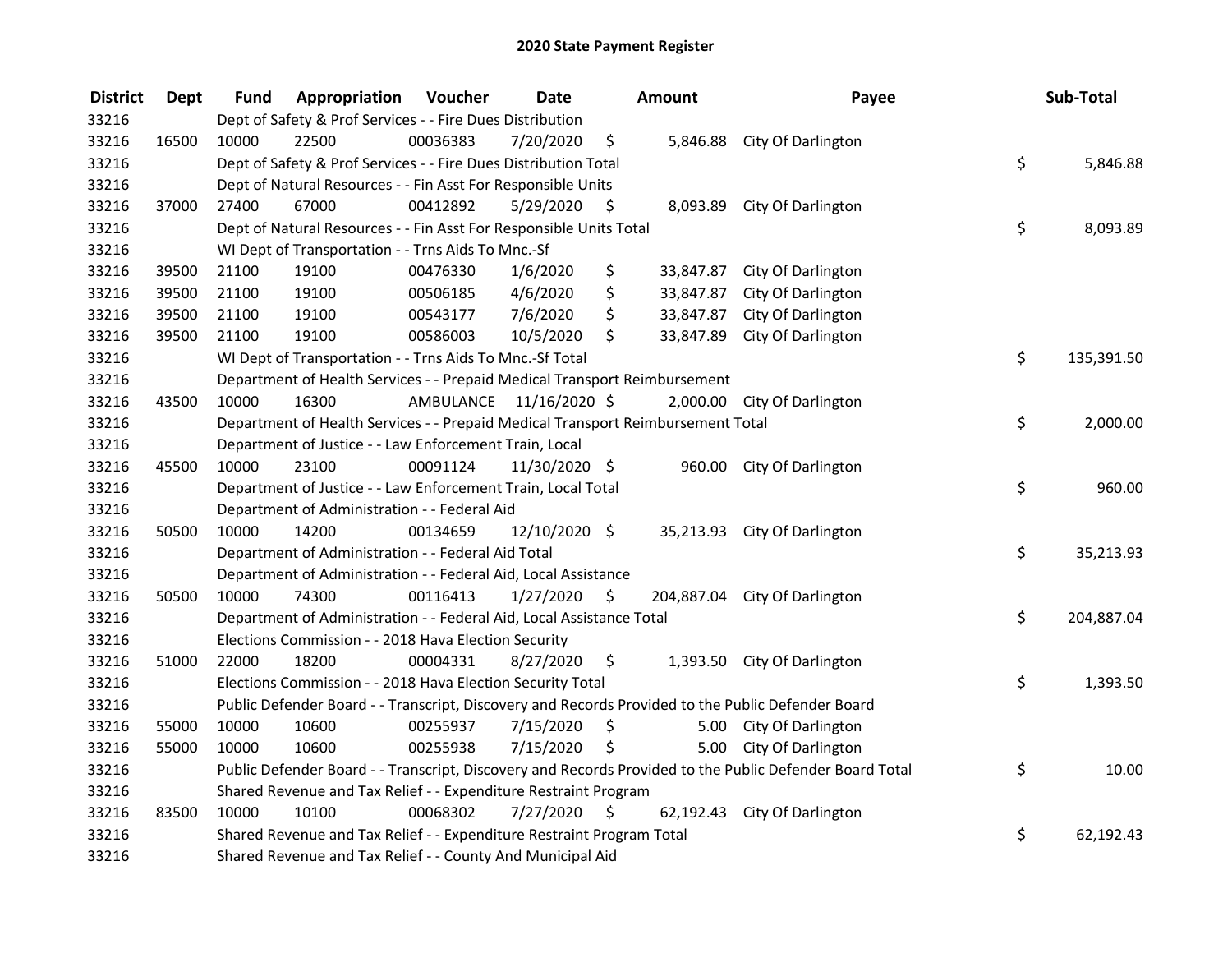| <b>District</b> | Dept  | <b>Fund</b>                                                             | Appropriation                                                                 | Voucher  | Date            |      | Amount     | Payee              |    | Sub-Total    |
|-----------------|-------|-------------------------------------------------------------------------|-------------------------------------------------------------------------------|----------|-----------------|------|------------|--------------------|----|--------------|
| 33216           | 83500 | 10000                                                                   | 10500                                                                         | 00068302 | 7/27/2020       | \$   | 95,038.78  | City Of Darlington |    |              |
| 33216           | 83500 | 10000                                                                   | 10500                                                                         | 00072269 | $11/16/2020$ \$ |      | 536,553.08 | City Of Darlington |    |              |
| 33216           |       |                                                                         | Shared Revenue and Tax Relief - - County And Municipal Aid Total              |          |                 |      |            |                    | \$ | 631,591.86   |
| 33216           |       | Shared Revenue and Tax Relief - - Exempt Computer Aid                   |                                                                               |          |                 |      |            |                    |    |              |
| 33216           | 83500 | 10000                                                                   | 10900                                                                         | 00065433 | 7/27/2020       | S.   | 1,288.68   | City Of Darlington |    |              |
| 33216           | 83500 | 10000                                                                   | 10900                                                                         | 00067074 | 7/27/2020       | Ś.   | 2,506.09   | City Of Darlington |    |              |
| 33216           |       |                                                                         | Shared Revenue and Tax Relief - - Exempt Computer Aid Total                   |          |                 |      |            |                    | \$ | 3,794.77     |
| 33216           |       |                                                                         | Shared Revenue and Tax Relief - - Utility Aid                                 |          |                 |      |            |                    |    |              |
| 33216           | 83500 | 10000                                                                   | 11000                                                                         | 00068302 | 7/27/2020       | S.   | 481.86     | City Of Darlington |    |              |
| 33216           | 83500 | 10000                                                                   | 11000                                                                         | 00072269 | $11/16/2020$ \$ |      | 2,805.26   | City Of Darlington |    |              |
| 33216           |       | Shared Revenue and Tax Relief - - Utility Aid Total                     |                                                                               |          |                 |      |            |                    |    | 3,287.12     |
| 33216           |       | Shared Revenue and Tax Relief - - Personal Property Aid                 |                                                                               |          |                 |      |            |                    |    |              |
| 33216           | 83500 | 10000                                                                   | 11100                                                                         | 00060820 | 5/4/2020        | \$.  | 6,106.43   | City Of Darlington |    |              |
| 33216           | 83500 | 10000                                                                   | 11100                                                                         | 00062514 | 5/4/2020        | \$   | 1,904.29   | City Of Darlington |    |              |
| 33216           |       | Shared Revenue and Tax Relief - - Personal Property Aid Total           |                                                                               |          |                 |      |            |                    |    | 8,010.72     |
| 33216           |       | Shared Revenue and Tax Relief - - State Aid; Video Service Provider Fee |                                                                               |          |                 |      |            |                    |    |              |
| 33216           | 83500 | 10000                                                                   | 11200                                                                         | 00064268 | 7/27/2020       | S.   | 1,052.68   | City Of Darlington |    |              |
| 33216           |       |                                                                         | Shared Revenue and Tax Relief - - State Aid; Video Service Provider Fee Total |          |                 |      |            |                    | \$ | 1,052.68     |
| 33216           |       | Shared Revenue and Tax Relief - - Lottery & Gaming Credit               |                                                                               |          |                 |      |            |                    |    |              |
| 33216           | 83500 | 52100                                                                   | 36300                                                                         | 00055383 | 3/23/2020       | - \$ | 1,816.54   | City Of Darlington |    |              |
| 33216           |       |                                                                         | Shared Revenue and Tax Relief - - Lottery & Gaming Credit Total               |          |                 |      |            |                    | \$ | 1,816.54     |
| 33216 Total     |       |                                                                         |                                                                               |          |                 |      |            |                    | \$ | 1,105,542.86 |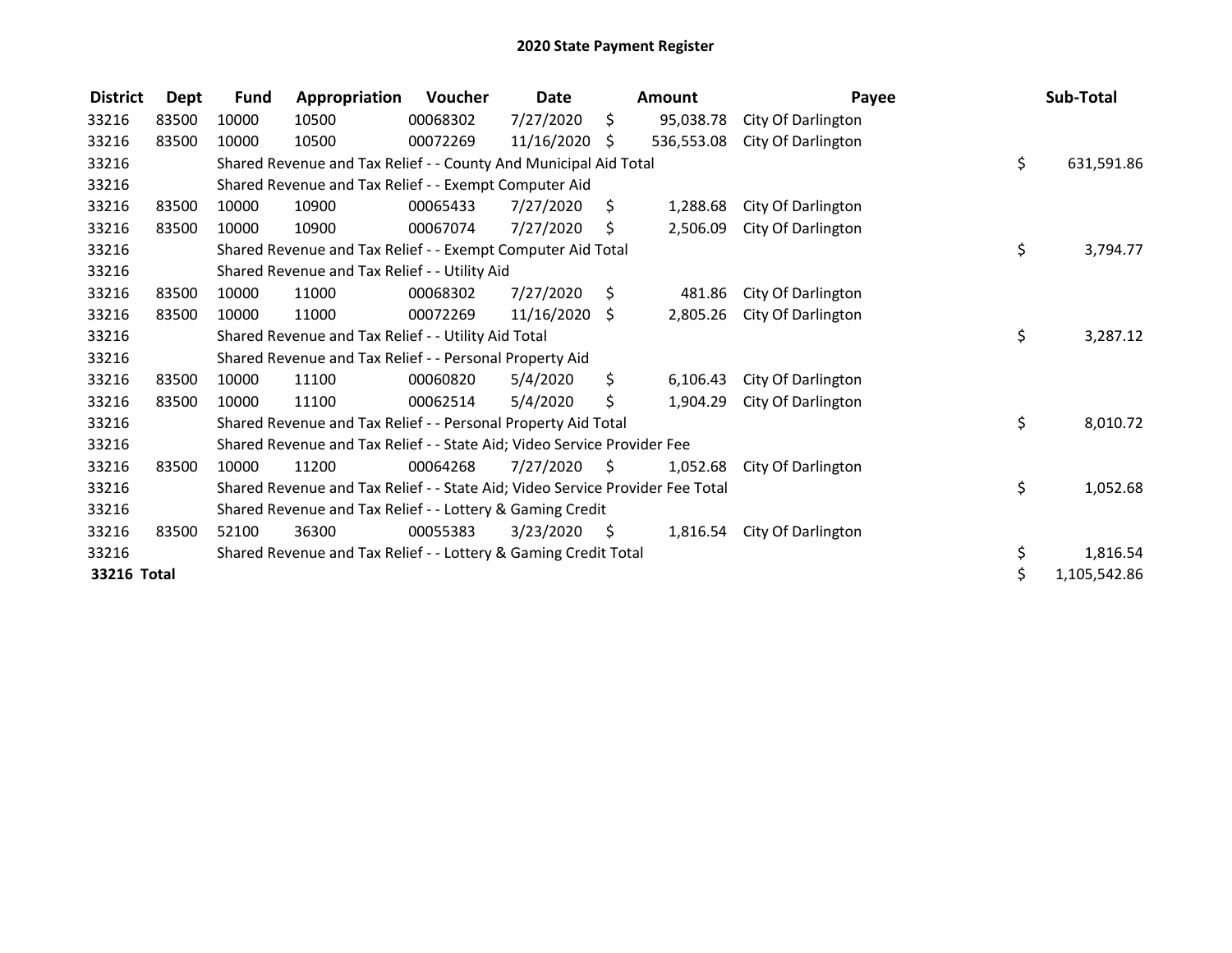| <b>District</b> | <b>Dept</b> | Fund                                                                                              | Appropriation                                                         | Voucher  | <b>Date</b>   |         | Amount     | Payee                                                                                                   |    | Sub-Total  |
|-----------------|-------------|---------------------------------------------------------------------------------------------------|-----------------------------------------------------------------------|----------|---------------|---------|------------|---------------------------------------------------------------------------------------------------------|----|------------|
| 33281           |             | Dept of Safety & Prof Services - - Fire Dues Distribution                                         |                                                                       |          |               |         |            |                                                                                                         |    |            |
| 33281           | 16500       | 10000                                                                                             | 22500                                                                 | 00036384 | 7/20/2020     | \$      |            | 2,916.19 City Of Shullsburg                                                                             |    |            |
| 33281           |             | Dept of Safety & Prof Services - - Fire Dues Distribution Total                                   |                                                                       |          |               |         |            |                                                                                                         |    | 2,916.19   |
| 33281           |             | Dept of Natural Resources - - Fin Asst For Responsible Units                                      |                                                                       |          |               |         |            |                                                                                                         |    |            |
| 33281           | 37000       | 27400                                                                                             | 67000                                                                 | 00412945 | 5/29/2020     | \$      |            | 2,959.15 City Of Shullsburg                                                                             |    |            |
| 33281           |             |                                                                                                   | Dept of Natural Resources - - Fin Asst For Responsible Units Total    |          |               |         |            |                                                                                                         | \$ | 2,959.15   |
| 33281           |             |                                                                                                   | WI Dept of Transportation - - Trns Aids To Mnc.-Sf                    |          |               |         |            |                                                                                                         |    |            |
| 33281           | 39500       | 21100                                                                                             | 19100                                                                 | 00476331 | 1/6/2020      | \$      |            | 26,746.52 City Of Shullsburg                                                                            |    |            |
| 33281           | 39500       | 21100                                                                                             | 19100                                                                 | 00506186 | 4/6/2020      | \$      |            | 26,746.52 City Of Shullsburg                                                                            |    |            |
| 33281           | 39500       | 21100                                                                                             | 19100                                                                 | 00543178 | 7/6/2020      | \$      |            | 26,746.52 City Of Shullsburg                                                                            |    |            |
| 33281           | 39500       | 21100                                                                                             | 19100                                                                 | 00586004 | 10/5/2020     | \$      | 26,746.52  | City Of Shullsburg                                                                                      |    |            |
| 33281           |             |                                                                                                   | WI Dept of Transportation - - Trns Aids To Mnc.-Sf Total              |          |               |         |            |                                                                                                         | \$ | 106,986.08 |
| 33281           |             |                                                                                                   | Department of Justice - - Law Enforcement Train, Local                |          |               |         |            |                                                                                                         |    |            |
| 33281           | 45500       | 10000                                                                                             | 23100                                                                 | 00091667 | 12/8/2020     | \$      | 480.00     | City Of Shullsburg                                                                                      |    |            |
| 33281           |             |                                                                                                   | Department of Justice - - Law Enforcement Train, Local Total          |          |               |         |            |                                                                                                         | \$ | 480.00     |
| 33281           |             |                                                                                                   | Department of Administration - - Federal Aid                          |          |               |         |            |                                                                                                         |    |            |
| 33281           | 50500       | 10000                                                                                             | 14200                                                                 | 00129959 | 10/2/2020     | \$      | 11,275.09  | City Of Shullsburg                                                                                      |    |            |
| 33281           | 50500       | 10000                                                                                             | 14200                                                                 | 00132175 | 11/13/2020    | $\zeta$ | 3,291.65   | City Of Shullsburg                                                                                      |    |            |
| 33281           | 50500       | 10000                                                                                             | 14200                                                                 | 00134660 | 12/10/2020    | \$      | 5,023.26   | City Of Shullsburg                                                                                      |    |            |
| 33281           | 50500       | 10000                                                                                             | 14200                                                                 | 00136340 | 12/17/2020 \$ |         | 2,079.13   | City Of Shullsburg                                                                                      |    |            |
| 33281           |             |                                                                                                   | Department of Administration - - Federal Aid Total                    |          |               |         |            |                                                                                                         | \$ | 21,669.13  |
| 33281           |             | Elections Commission - - 2018 Hava Election Security                                              |                                                                       |          |               |         |            |                                                                                                         |    |            |
| 33281           | 51000       | 22000                                                                                             | 18200                                                                 | 00004561 | 9/15/2020     | \$      | 909.50     | City Of Shullsburg                                                                                      |    |            |
| 33281           |             |                                                                                                   | Elections Commission - - 2018 Hava Election Security Total            |          |               |         |            |                                                                                                         | \$ | 909.50     |
| 33281           |             | Public Defender Board - - Transcript, Discovery and Records Provided to the Public Defender Board |                                                                       |          |               |         |            |                                                                                                         |    |            |
| 33281           | 55000       | 10000                                                                                             | 10600                                                                 | 00242997 | 4/17/2020     | - \$    |            | 5.00 City Of Shullsburg                                                                                 |    |            |
| 33281           |             |                                                                                                   |                                                                       |          |               |         |            | Public Defender Board - - Transcript, Discovery and Records Provided to the Public Defender Board Total | \$ | 5.00       |
| 33281           |             | Shared Revenue and Tax Relief - - Expenditure Restraint Program                                   |                                                                       |          |               |         |            |                                                                                                         |    |            |
| 33281           | 83500       | 10000                                                                                             | 10100                                                                 | 00068303 | 7/27/2020     | \$      |            | 4,341.32 City Of Shullsburg                                                                             |    |            |
| 33281           |             |                                                                                                   | Shared Revenue and Tax Relief - - Expenditure Restraint Program Total |          |               |         |            |                                                                                                         | \$ | 4,341.32   |
| 33281           |             | Shared Revenue and Tax Relief - - County And Municipal Aid                                        |                                                                       |          |               |         |            |                                                                                                         |    |            |
| 33281           | 83500       | 10000                                                                                             | 10500                                                                 | 00068303 | 7/27/2020     | \$      | 77,305.45  | City Of Shullsburg                                                                                      |    |            |
| 33281           | 83500       | 10000                                                                                             | 10500                                                                 | 00072270 | 11/16/2020 \$ |         | 438,064.20 | City Of Shullsburg                                                                                      |    |            |
| 33281           |             | Shared Revenue and Tax Relief - - County And Municipal Aid Total                                  |                                                                       |          |               |         |            |                                                                                                         |    | 515,369.65 |
| 33281           |             | Shared Revenue and Tax Relief - - Exempt Computer Aid                                             |                                                                       |          |               |         |            |                                                                                                         |    |            |